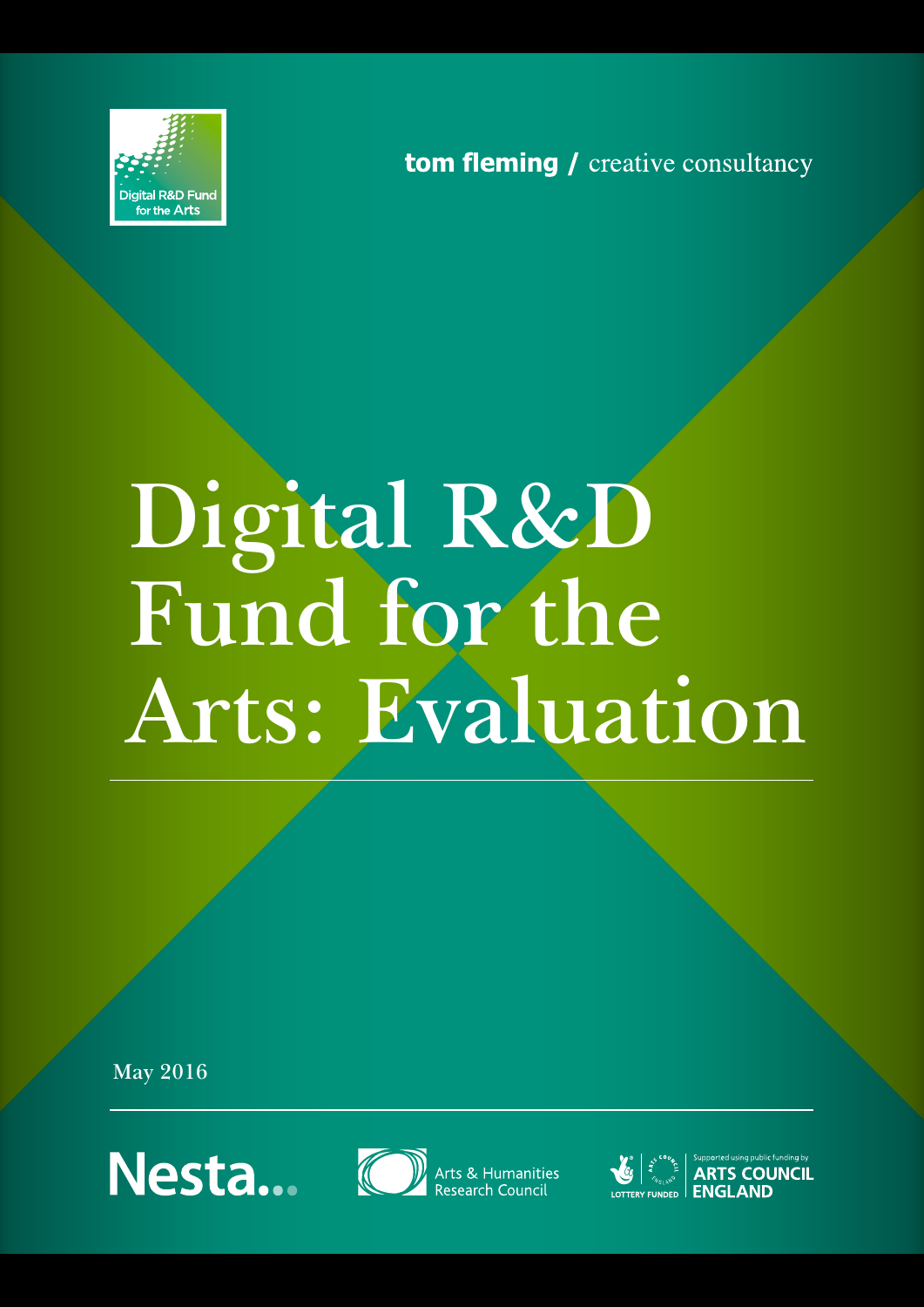# **Acknowledgements**

Arts Council England, Nesta and the Arts and Humanities Research Council would like to thank:

- All of the strategic and external stakeholders interviewed as part of this evaluation.
- The R&D Fund Projects who were able to give their time to take part in the evaluation, including the arts organisations, academic partners and university staff and the technology companies involved.
- Tom Fleming, Tracey Gregory and Laura Schmieder at Tom Fleming Creative Consultancy for their time and expertise during the evaluation period.

# **About Tom Fleming Creative Consultancy**

This report has been authored by Tom Fleming Creative Consultancy (TFCC). TFCC are the leading international consultancy for the creative economy. They offer strategy and policy leadership across the creative, cultural and arts sectors. Through research, evaluation, collaboration and advocacy, they are a 'think and do' tank for the creative economy. TFCC offer technical expertise, strategic thinking and the tools to position creativity to the heart of society.

The Digital R&D Fund for the Arts is a £7 million fund that has supported collaboration between arts organisations, technology providers, and researchers. The Digital R&D Fund is a partnership between Nesta, Arts Council England and the Arts and Humanities Research Council.

For information about its projects and to learn more about digital R&D visit the website for the Digital R&D Fund for the Arts at artsdigitalrnd.org.uk or connect with us on Twitter @digitalrnd or using the hashtag #artsdigital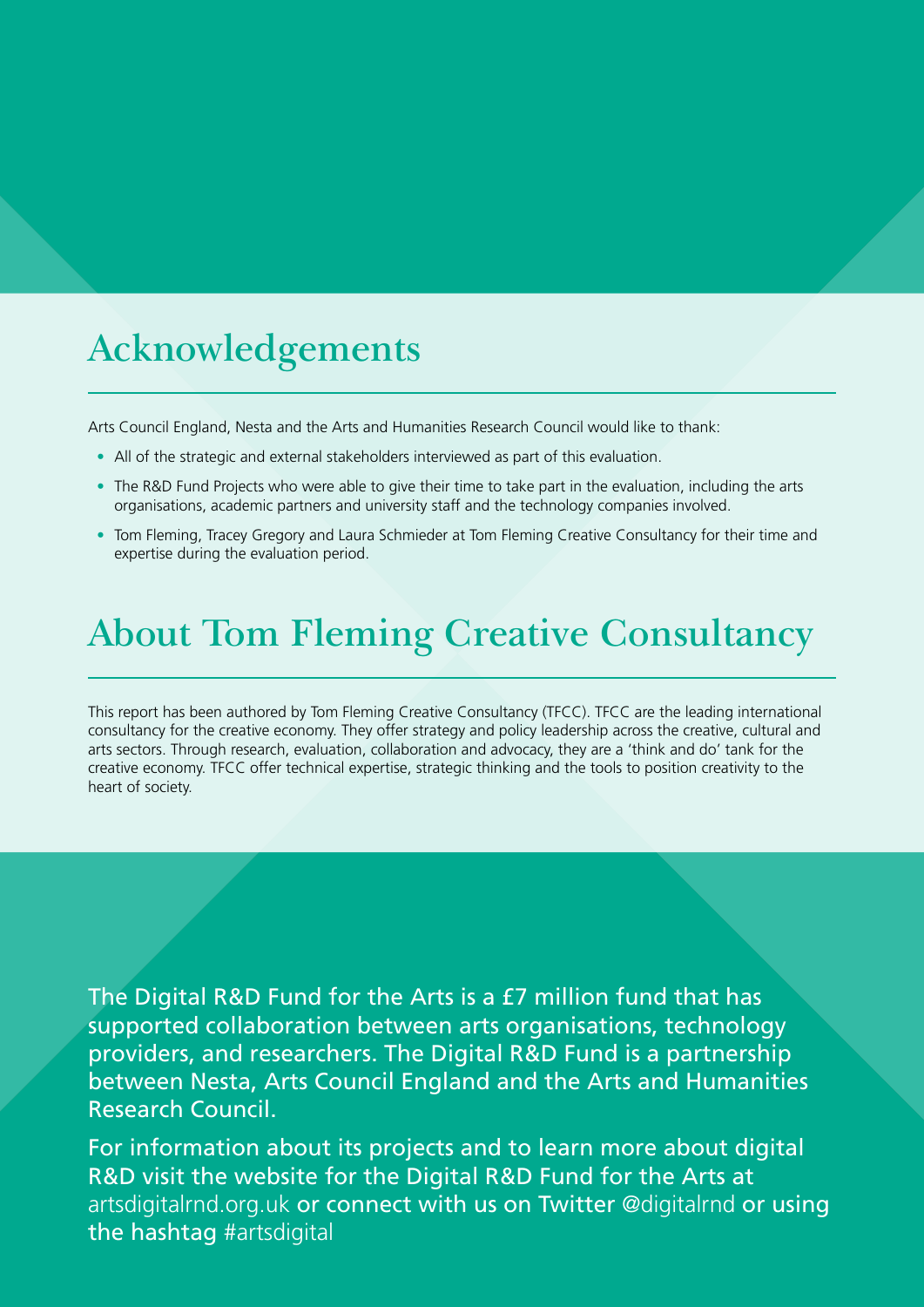

# **Digital R&D Fund for the Arts: Evaluation**

| <sup>1</sup> Introduction - setting the scene                                | $\overline{\mathbf{4}}$ |
|------------------------------------------------------------------------------|-------------------------|
| <sup>1.1</sup> Objectives of the Digital R&D Fund                            | $\overline{5}$          |
| <sup>1.2</sup> The evaluation scope and methodology                          | 6                       |
| <sup>2</sup> The Digital R&D Fund: process and reach                         | 9                       |
| <sup>2.1</sup> The Fund application and management process                   | 9                       |
| <sup>2.2</sup> Reach of the Fund                                             | 10                      |
| <sup>3</sup> Main outcomes of the Digital R&D Fund                           | 15                      |
| <sup>3.1</sup> Reaching and engaging audiences                               | 16                      |
| <sup>3.2</sup> New business models                                           | 19                      |
| <sup>3.3</sup> Collaboration supporting innovation                           | 21                      |
| <sup>3.4</sup> Culture change                                                | 24                      |
| <sup>3.5</sup> Increased digital capacity in arts and cultural organisations | 26                      |
| <sup>3.6</sup> Improving the knowledge base                                  | 29                      |
| <sup>4</sup> Conclusions and questions                                       | 32                      |
| <sup>5</sup> Case studies                                                    | 36                      |
| $\nabla$ Riot 1831 @ Nottingham Castle: Mobile augmented reality (AR) app    | 36                      |
| <b>Interact</b>                                                              | 38                      |
| <b>Project Daedalus</b>                                                      | 40                      |
| <b>Z</b> Quality Metrics/Culture Counts                                      | 42                      |
| <b>Clapping Music</b>                                                        | 44                      |
| Appendix 1: Selected bibliography                                            | 46                      |
| Appendix 2: Introducing the partners                                         | 48                      |
| Appendix 3: List of grant recipients and funding awarded                     | 50                      |
| <b>Endnotes</b>                                                              | 54                      |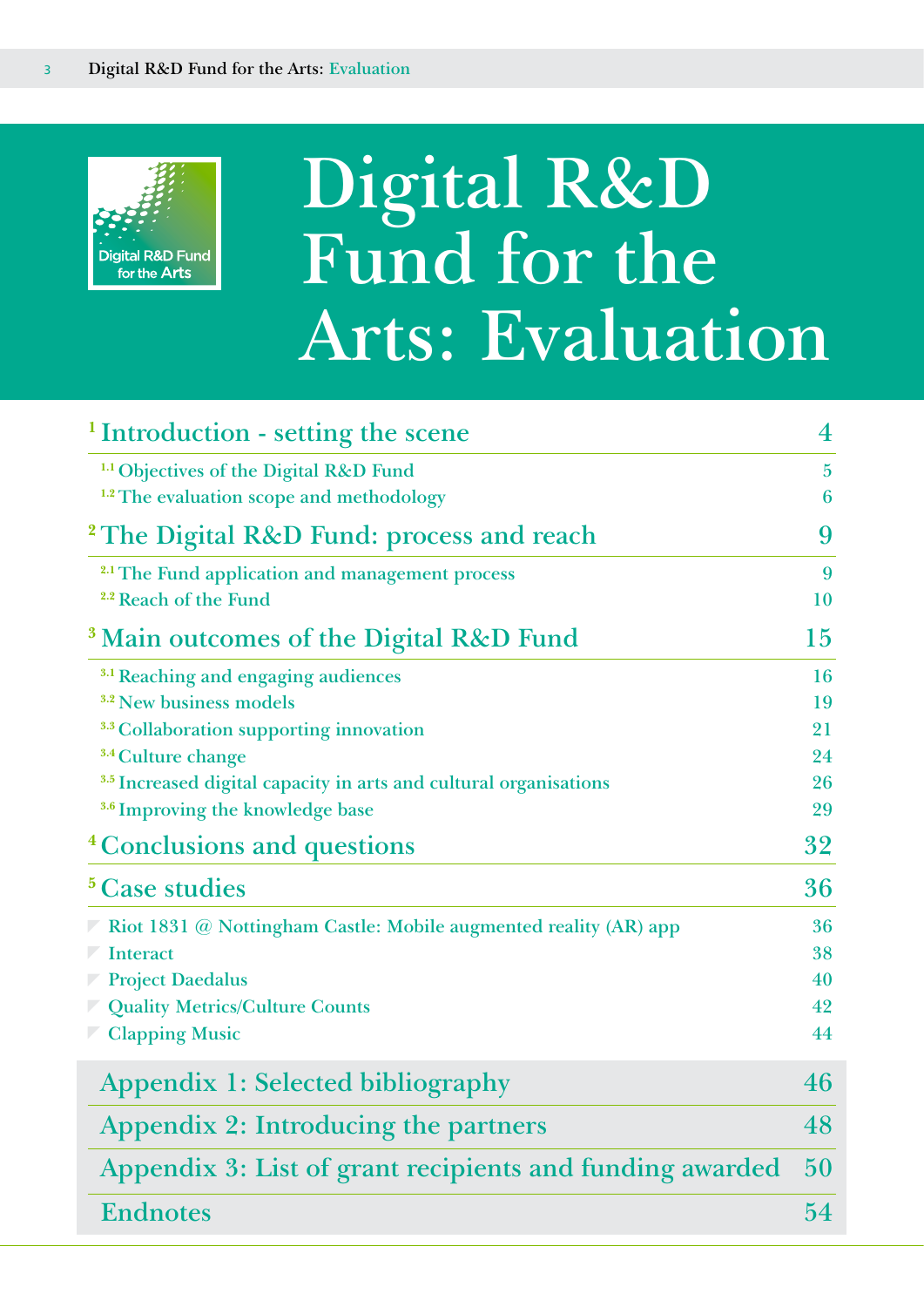# <span id="page-3-0"></span>**<sup>1</sup>Introduction - Setting the scene**

The Digital R&D Fund for the Arts, England,<sup>1</sup> was a £7 million funding programme (or £8.3 million if in-kind contributions are included) supporting collaboration between and cultural organisations, technology providers, a £8.3 million if in-kind contributions are included) supporting collaboration between arts and cultural organisations, technology providers, and researchers. The purpose of the Digital R&D Fund was:

*To enable use of digital technologies in the arts sector to engage audiences with art in new ways and/or to create opportunities for new business models for arts organisations.*

It was a partnership<sup>2</sup> between Arts Council England (ACE) – investment £6 million;<sup>3</sup> the Arts and Humanities Research Council (AHRC) – investment of over £1 million; and Nesta - £1.3 million.4 The Fund was established in 2012, after a year-long pilot in 2011. It ran parallel to programmes that involved both Nesta and the AHRC but not ACE. These were the Digital R&D Funds in Scotland (a partnership between Nesta, AHRC and Creative Scotland) and Wales (a partnership between Nesta, AHRC and Arts Council Wales).

Grant funding was awarded to 52 collaborative projects across England to generate valuable knowledge and insights on how the arts and cultural sector – across a variety of art forms - can use technologies as part of their development. Each project had an arts, technology and academic partner. Of the 52 projects, four focused on Big Data<sup>5</sup> with a budget of up to £300,000; one was a Research+<sup>6</sup> project with a budget of £42,860; and the remaining 47 work across the arts and were awarded £125,000 or less. The Fund was distributed over five rounds, with all activity related to the final generation of projects completed in November 2015.

The Fund was positioned to stimulate arts organisations to collaborate in digitally enabled R&D at a time of radical change for the sector: as the investment landscape changes, with greater opportunities for diversifying income streams; and as the relationship between producers and consumers shifts, with opportunities for deeper, richer, more personalised and interactive experiences. The Fund and the research and knowledge it generated, also raises questions relating to how to fund the arts, where innovation might come from, and the types of partnership required to most effectively generate positive returns on investment. To this extent, the Fund has enabled the partners:

- To explore what happens when arts organisations, technologists and researchers are incentivised to collaborate in a structured and directional way.
- To test the capacity for arts organisations to develop R&D that is impactful for participating organisations, for the wider arts sector, and for other sectors.
- To investigate how R&D funding might stimulate new types of practice which in turn re-frame the ways investment in the arts is understood and delivered.
- To exemplify a multi-agency approach to investment and development emphasising new ways of working in the type of 'grand partnership' which the Arts Council's Chair, Peter Bazalgette heralded as vital to the lifeblood of the arts.<sup>7</sup>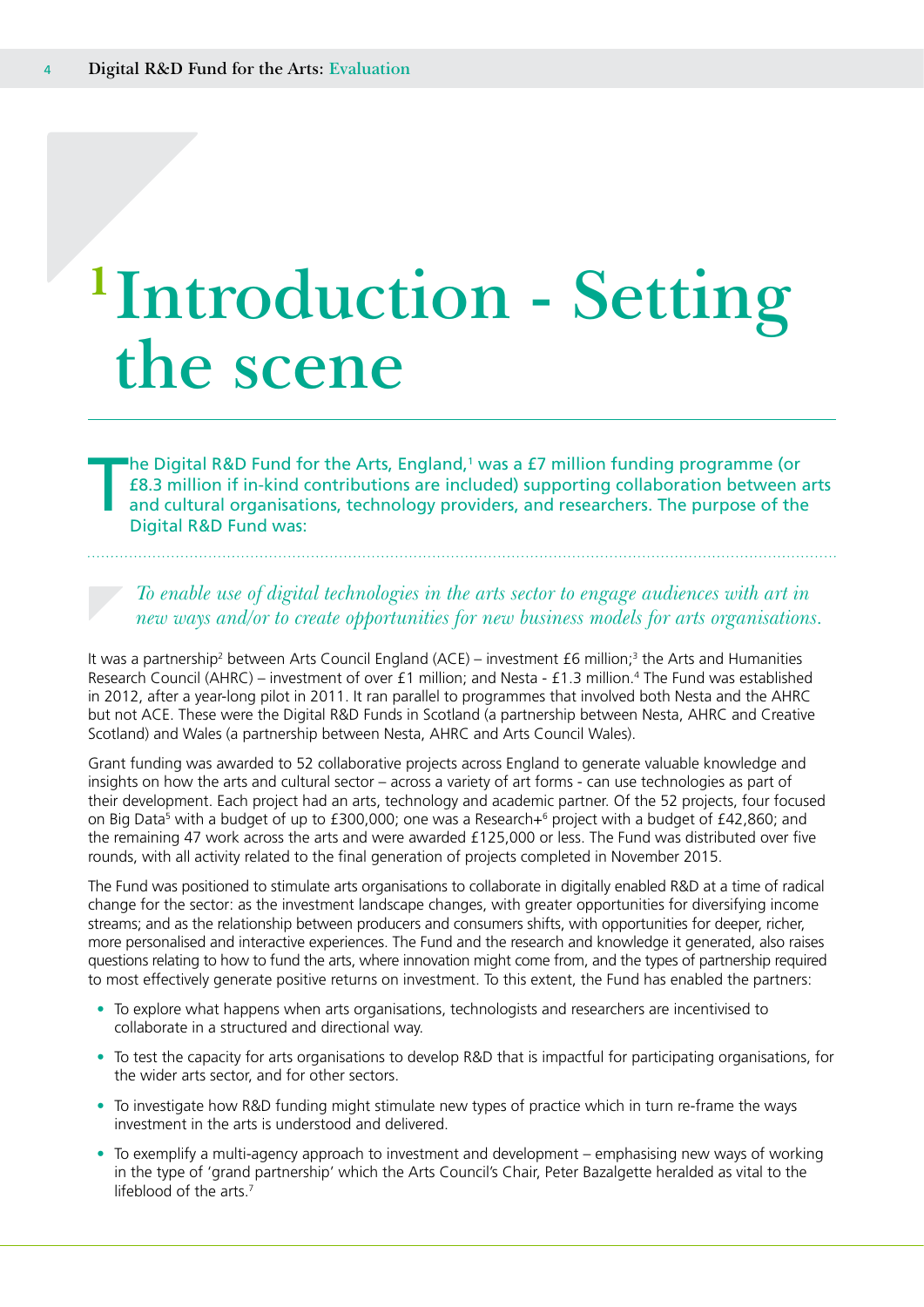# <span id="page-4-0"></span>**1.1 Objectives of the Digital R&D Fund**

The three partners sought, through the Digital R&D Fund, to achieve 'a step-change in the innovative use of digital technologies by the arts sector in England'.<sup>8</sup> The following outcomes were agreed as priorities:

- A portfolio of inspiring case studies that enable wider, broader and deeper audience engagement with the arts and a better understanding of emerging business models.
- Strong networks and relationships between technology, research and the arts that inspire new collaborations beyond the Fund.
- A body of rich evidence, data and information that inspires and supports the capacity of the arts sector to innovate through targeted and effective dissemination of learning.
- Demonstration of a successful model for supporting digital research and development within the arts sector.
- A rigorous definition of 'Research and Development' in the arts sector that is used to inform policy development.
- New research methodologies and insights in the arts and humanities.
- R&D funding adopted by other arts funders in the UK and beyond as an accepted model for supporting innovation in the arts sector.9

The Fund partners also prioritised learning and knowledge development throughout the life of the Fund, with dissemination a core function. This was designed to help the wider arts and cultural sector benefit from resources, insights and processes made possible through the Fund. It is also intended to motivate arts organisations to explore, replicate or adapt models of practice or technologies developed and tested through the Fund. Dissemination activities have included:

- Learning events for funded projects arts, tech and research communities.
- Sector facing annual showcase events in 2013, 2014 and 2015.
- A programme of smaller, more targeted events such as the digital culture research briefings, and regional 'Tech Talks' focused on projects in the fourth and final year of the Fund in Liverpool, Cambridge and Plymouth.
- The Fund website (originally called 'Native' but rebranded in June 2015 to 'Making Digital Work'), featured Digital R&D Fund case studies, reports, videos, toolkits, research and events information, as well as features and case studies of digital R&D innovations in arts and cultural sectors from around the world.
- Two magazine publications and four topic guides.
- Articles and commentary in press such as regular digital R&D features in *Arts Professional* magazine, *The Guardian* Cultural Professionals network and others.
- Journal articles and conference papers by the Fund partners and individual project partners. Some research papers are still to be published.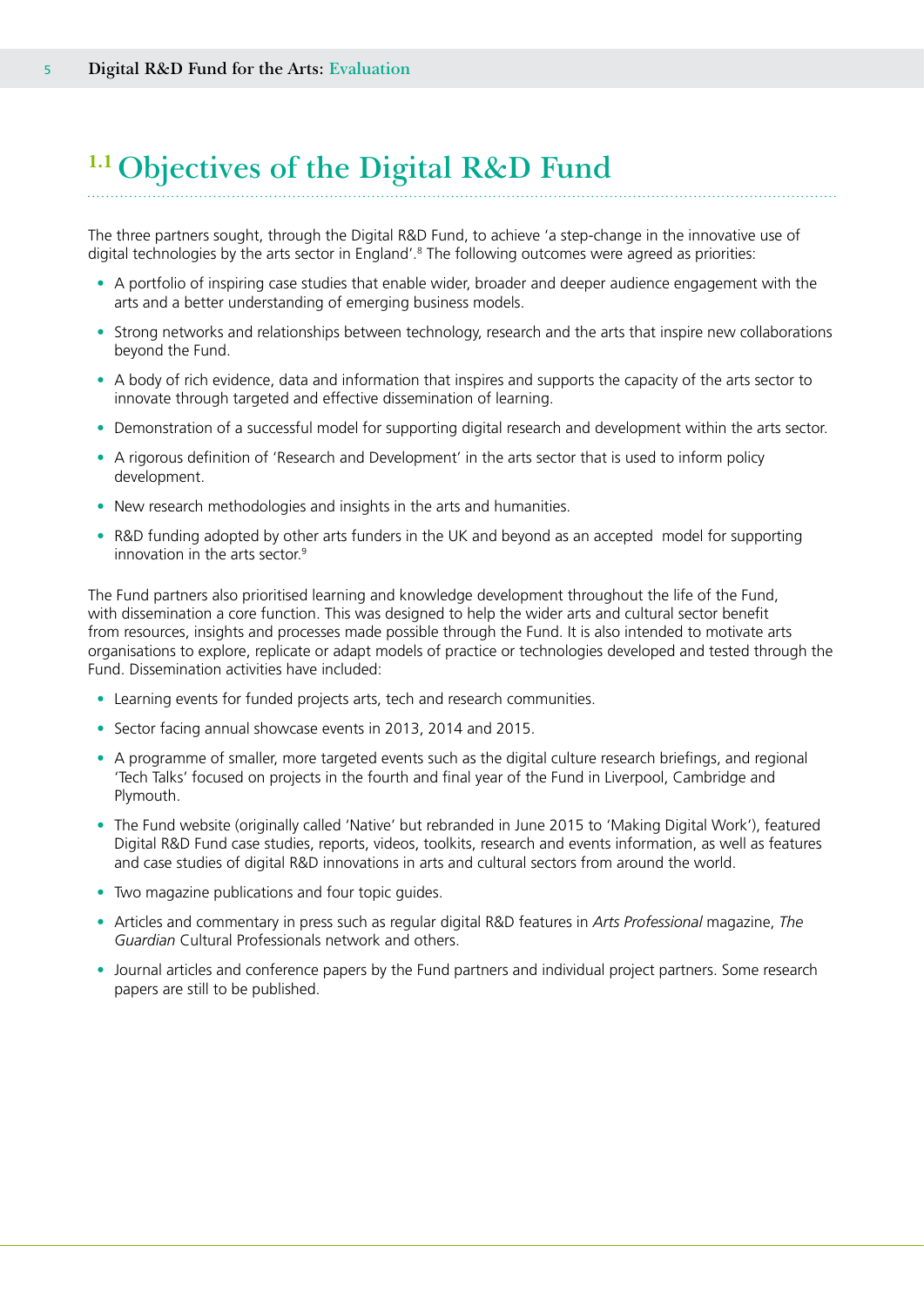<span id="page-5-0"></span>To generate content for these dissemination activities and to establish a knowledge base to inform future investment and practice, research has been integrated across the Digital R&D programme. This has involved researchers working in different arts and humanities disciplines and the development of a range of methodologies. In addition to the research activities embedded within each collaborative project, the following additional research was commissioned to broaden understanding of digital R&D in the arts, or to support the delivery of the programme:

- A three-year longitudinal Digital Culture survey undertaken by MTM.
- An evaluation of the application and fund management process undertaken by The Research Base.
- Post-doctoral research by Elizabeth Lomas to develop a definition of R&D in the arts.<sup>10</sup>
- 21Awake supporting funded projects to capture and publicise the knowledge from their activities.

This evaluation draws on these sources as part of the available evidence base.

### **1.2 The evaluation scope and methodology**

The aim of this evaluation, undertaken by Tom Fleming Creative Consultancy (TFCC),11 is to provide an overview account of the Digital R&D Fund for the Arts programme and to give the Fund partners an independent assessment of the effectiveness of the programme in meeting its overarching purpose and objectives. It provides an aerial view of key outcomes and introduces a set of learning points and strategic questions for funding partners and the wider sector to consider.

The methodology included:

- Interviews with a sample of funding and strategic partners.
- Case study interviews with eight funded projects (eight arts/cultural; seven technologists; five research partners (see Section 5 for a sample of longer cases studies – shorter case studies are included within the body of the report).
- Participation in two events: The Digital R&D Fund for the Arts Learning Event at Nesta HQ on 11 June 2015, and the annual Digital R&D Fund for the Arts showcase event 'Making Digital Work' in Birmingham on 7 October 2015.
- Document review; including a sample of the 52 final project reports, the three Digital Culture research reports, and other programme related documentation (see Appendix 1 for list of documents reviewed).

The evaluation approach is shaped by the Digital R&D Fund Logic Model. This is an advanced version of the model designed by partners at the start of the programme. It aims to capture the core intended outcomes – greater engagement with audiences and new business models – articulated in the overall aim, as well as a broader set of targets indicated through the Fund objectives and original logic model. Our revised logic model was developed with the Fund partners and priority outcomes to explore were agreed. These included both shortterm outcomes to have been achieved within the life of the programme and medium-term ones anticipated beyond the lifetime of the programme (See Figure 1).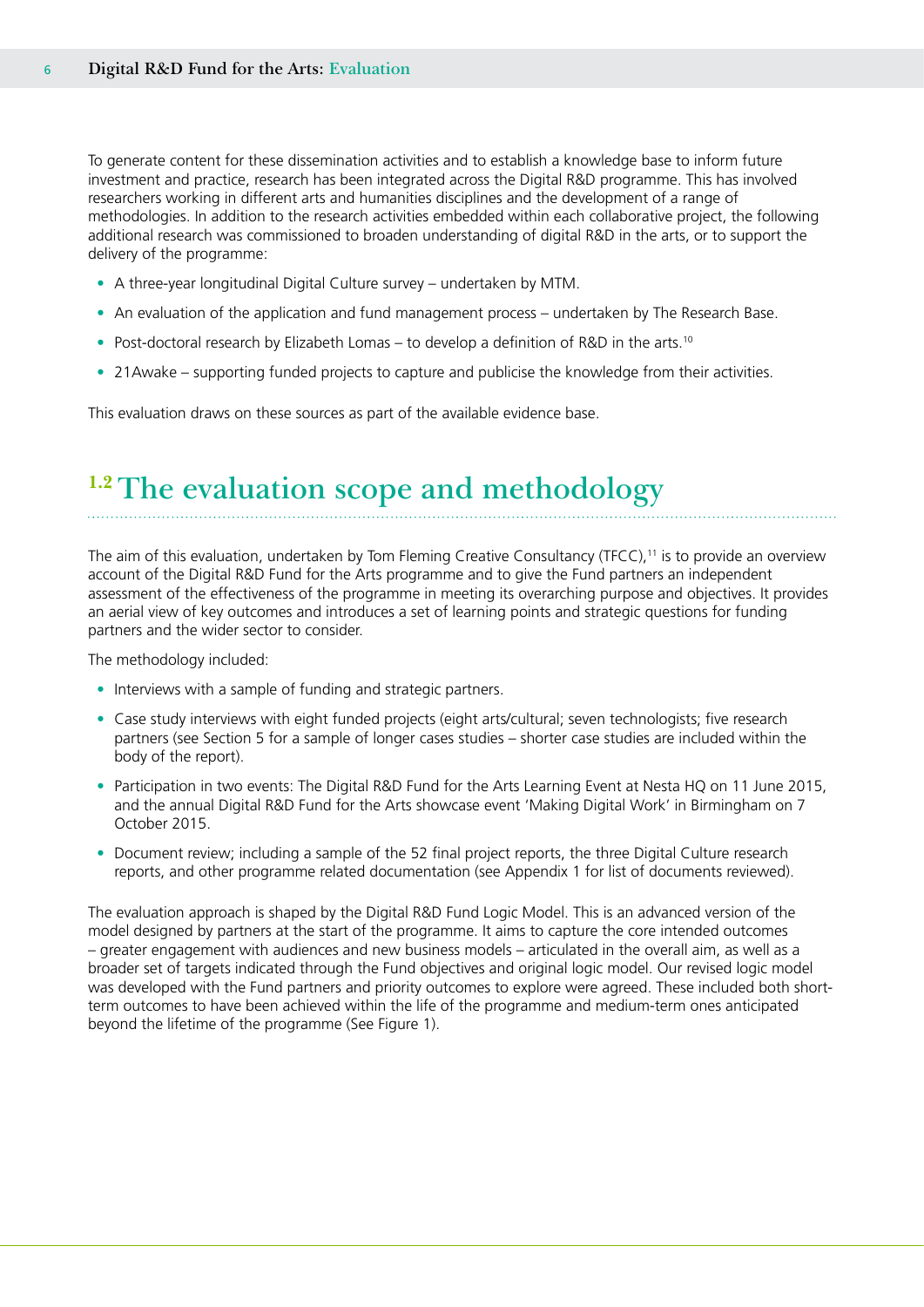Section 3 of this report presents the findings for each of the broad outcomes. Where there is crossover, a number of the outcomes are brought together under a single heading. The priority outcomes this evaluation explores are:

### **Reaching and engaging audiences**

- New ways of engaging audiences new audiences and deepening relationships (short-term outcome).
- Greater audience engagement through digital means (medium-term outcome).

### **New business models**

• New business models – mechanisms for generating income and public good (medium-term outcome).

### **Collaboration to support innovation**

- Greater understanding of three-way collaborations arts, tech and researchers in supporting innovation (short-term outcome).
- More arts/tech/research collaborations inspired (medium-term outcome).

### **Culture change**

• Culture change within funded partner organisations: arts organisations embedding digital; tech organisations, embracing cross-sector working; researchers generating new insights and practices in crosssector collaborations (short-term outcome).

### **Increased digital capacity in arts and cultural organisations**

- Increased digital capacity in arts organisations (short-term outcome).
- Greater understanding of what is possible with digital and how to apply technology (medium-term outcome).

### **Improving the knowledge base**

- New body of research and evidence of arts sector R&D and digital innovation (short-term outcome).
- Better understanding of R&D in the arts and cultural sector and among policymakers, researchers and investors (medium-term outcome).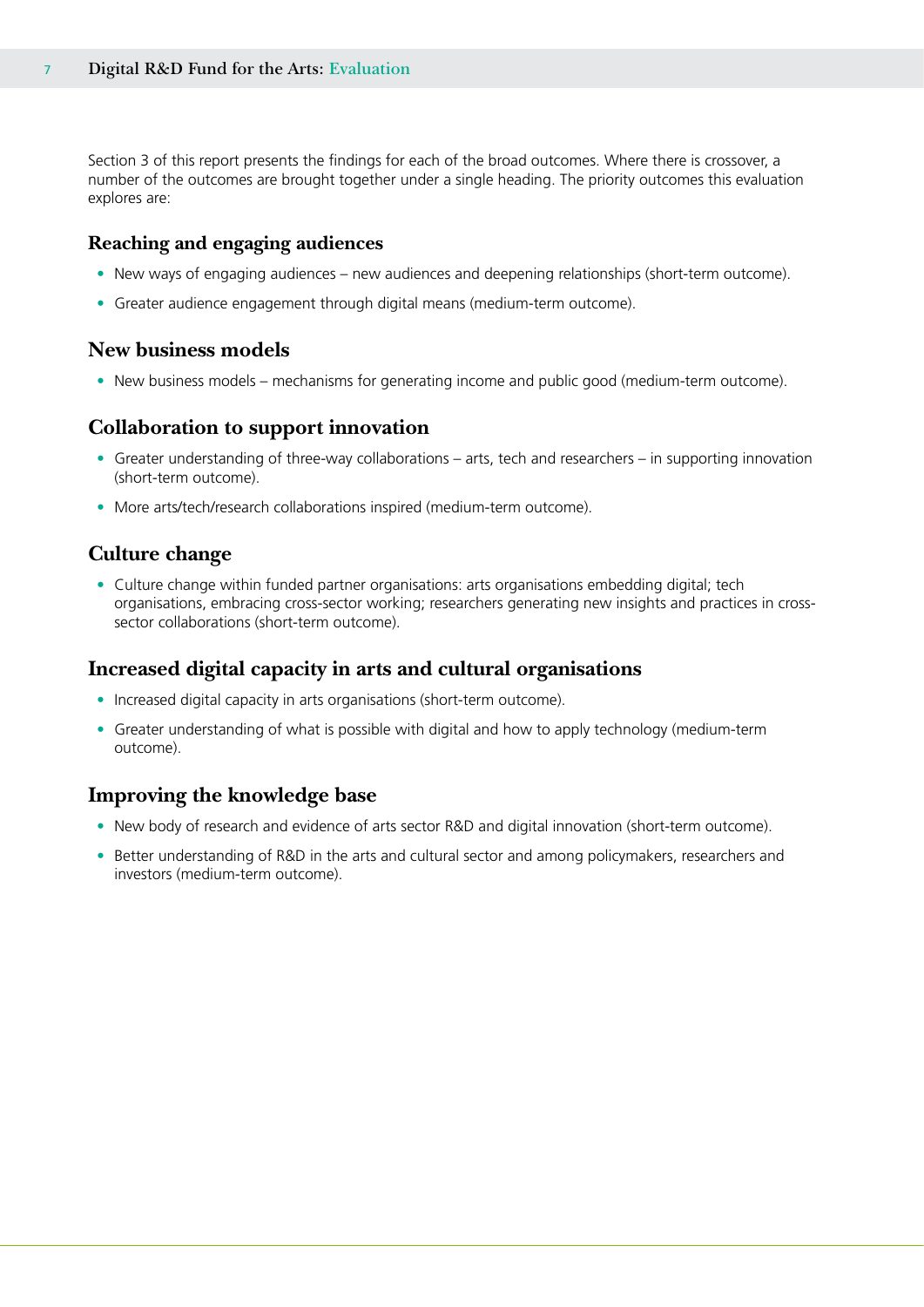### Figure 1: **Revised Digital R&D Fund logic model**

|                                                                                                                                                                                            |  | The Digital R&D Fund aims to achieve a step-change in the innovative use of digital technologies by the arts sector in England. |                                                                                                                     |                                                                                                                                                                            |                                                                                                                             |                                                      |                                              |                                                                          |
|--------------------------------------------------------------------------------------------------------------------------------------------------------------------------------------------|--|---------------------------------------------------------------------------------------------------------------------------------|---------------------------------------------------------------------------------------------------------------------|----------------------------------------------------------------------------------------------------------------------------------------------------------------------------|-----------------------------------------------------------------------------------------------------------------------------|------------------------------------------------------|----------------------------------------------|--------------------------------------------------------------------------|
| <b>Inputs</b>                                                                                                                                                                              |  | <b>Outputs</b>                                                                                                                  |                                                                                                                     |                                                                                                                                                                            | <b>Outcomes</b>                                                                                                             |                                                      |                                              |                                                                          |
|                                                                                                                                                                                            |  | <b>Main activities</b>                                                                                                          | <b>Projects and research</b>                                                                                        |                                                                                                                                                                            | Short term-within lifetime of fund                                                                                          |                                                      |                                              | Medium-term end of fund and beyond                                       |
|                                                                                                                                                                                            |  | Arts and tech projects<br>R&D project testing technologies to                                                                   | 52 projects - arts, tech and research<br>partners: including four Big Data<br>and one Research project              |                                                                                                                                                                            | Greater understanding of three<br>way collaborations - arts, tech and<br>researchers - in supporting                        |                                                      |                                              | More arts/tech/research<br>collaborations inspired                       |
| £7 million<br>finance from<br>ACE, AHRC                                                                                                                                                    |  | reach audiences in new ways and/or<br>develop new business models.                                                              | Case studies, project reports<br>and toolkits                                                                       |                                                                                                                                                                            | innovation<br>Culture change within partner                                                                                 |                                                      | apply technology                             | Greater understanding of what's<br>possible with digital and how to      |
| and Nesta                                                                                                                                                                                  |  | Research                                                                                                                        | Native website and print                                                                                            |                                                                                                                                                                            | orgs.: - embedding digital; tech<br>orgs. - approaches to cross sector<br>working; researchers - generating<br>new insights | Greater audience engagement<br>through digital means |                                              |                                                                          |
| Fund partner<br>stuff                                                                                                                                                                      |  | 21 Awake - capturing learning                                                                                                   | Showcase and learning events                                                                                        |                                                                                                                                                                            |                                                                                                                             |                                                      |                                              |                                                                          |
| Project<br>partners stuff                                                                                                                                                                  |  | MTM - three year Digital Culture survey                                                                                         | Academic research - papers,<br>Increased digital capacity in arts<br>journal articles, conferences<br>organisations |                                                                                                                                                                            | New business models - mechanisms<br>for generation income and public<br>good                                                |                                                      |                                              |                                                                          |
| and resources                                                                                                                                                                              |  | Research Base review of<br>application process<br>Annual Digital culture survey<br>report                                       |                                                                                                                     |                                                                                                                                                                            | New ways of engaging audiences -<br>new audiences and deepening                                                             |                                                      |                                              | Better understanding of R&D in the<br>arts and cultural sector and among |
|                                                                                                                                                                                            |  | Definition of Arts R&D research                                                                                                 | Application review report                                                                                           | relationships                                                                                                                                                              |                                                                                                                             | policy, makers, researchers and<br>investors         |                                              |                                                                          |
|                                                                                                                                                                                            |  | Evaluation                                                                                                                      | Definition of Arts R&D report                                                                                       |                                                                                                                                                                            | Greater body of research and<br>evidence of arts sector R&D                                                                 |                                                      |                                              |                                                                          |
|                                                                                                                                                                                            |  |                                                                                                                                 | External media                                                                                                      |                                                                                                                                                                            | supporting innovation                                                                                                       |                                                      |                                              |                                                                          |
| <b>Assumptions</b>                                                                                                                                                                         |  |                                                                                                                                 | <b>Data sources</b>                                                                                                 |                                                                                                                                                                            |                                                                                                                             |                                                      |                                              |                                                                          |
| • Collaborative projects will achieve a step changes in innovative use of digital technologies by the<br>arts and cultural sector<br>. Projects will demonstrate within the fund timescale |  |                                                                                                                                 |                                                                                                                     | Secondary - project reports, case studies, google<br>analytics, process evaluation; Digital Culture<br>Survey; post doctoral study of R&D in the arts;<br>online platforms |                                                                                                                             |                                                      | Primary - interviews,<br>consultation events |                                                                          |
|                                                                                                                                                                                            |  |                                                                                                                                 |                                                                                                                     | <b>External factors</b>                                                                                                                                                    |                                                                                                                             |                                                      |                                              |                                                                          |

- Rapid change in technology
- Organisation finance/staff changes impacting on delivery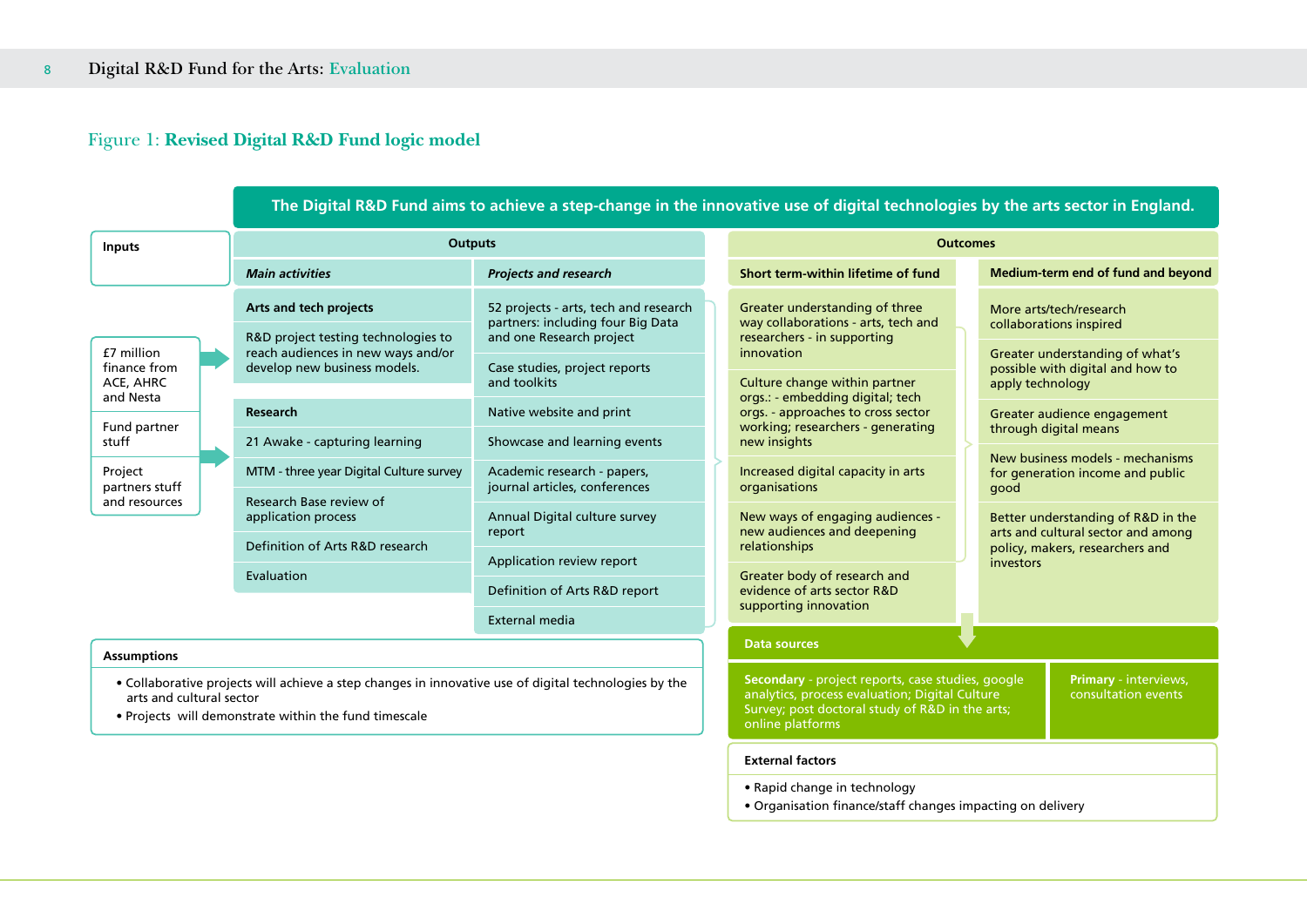# <span id="page-8-0"></span>**<sup>2</sup>The Digital R&D Fund: process and reach**

### **2.1 The Fund application and management process**

Nesta, ACE and AHRC collectively designed and set the strategic objectives for the Digital R&D Fund. Nesta was responsible for day-to-day operational delivery and grant management processes through a small team, including a dedicated Research Manager.

The three partners were involved equally in assessing the applications. AHRC then had less direct involvement with the projects and the project partners once the funding awards were made. However, it retained an ongoing strategic development and advisory role and continued to interact with projects to explore outcomes and consider their implications for R&D and partnership in the arts. ACE continued to have a working relationship with most of the participating arts organisations – to keep abreast of the learning process as part of their broader arts development role.

### **2.1.1 The application process**

The Fund had a three-stage applications process, involving 'Expressions of Interest' (EOIs), 'Final Applications' and interviews.

EOIs that were successful were given a deadline to complete their final application by February 2014. Over 50 per cent of EOIs were received in the last month before the deadline on 7 January 2014.



### Figure 2: **Number of applications received per month during the EOI period**

Source: Nesta: Analysis of Applications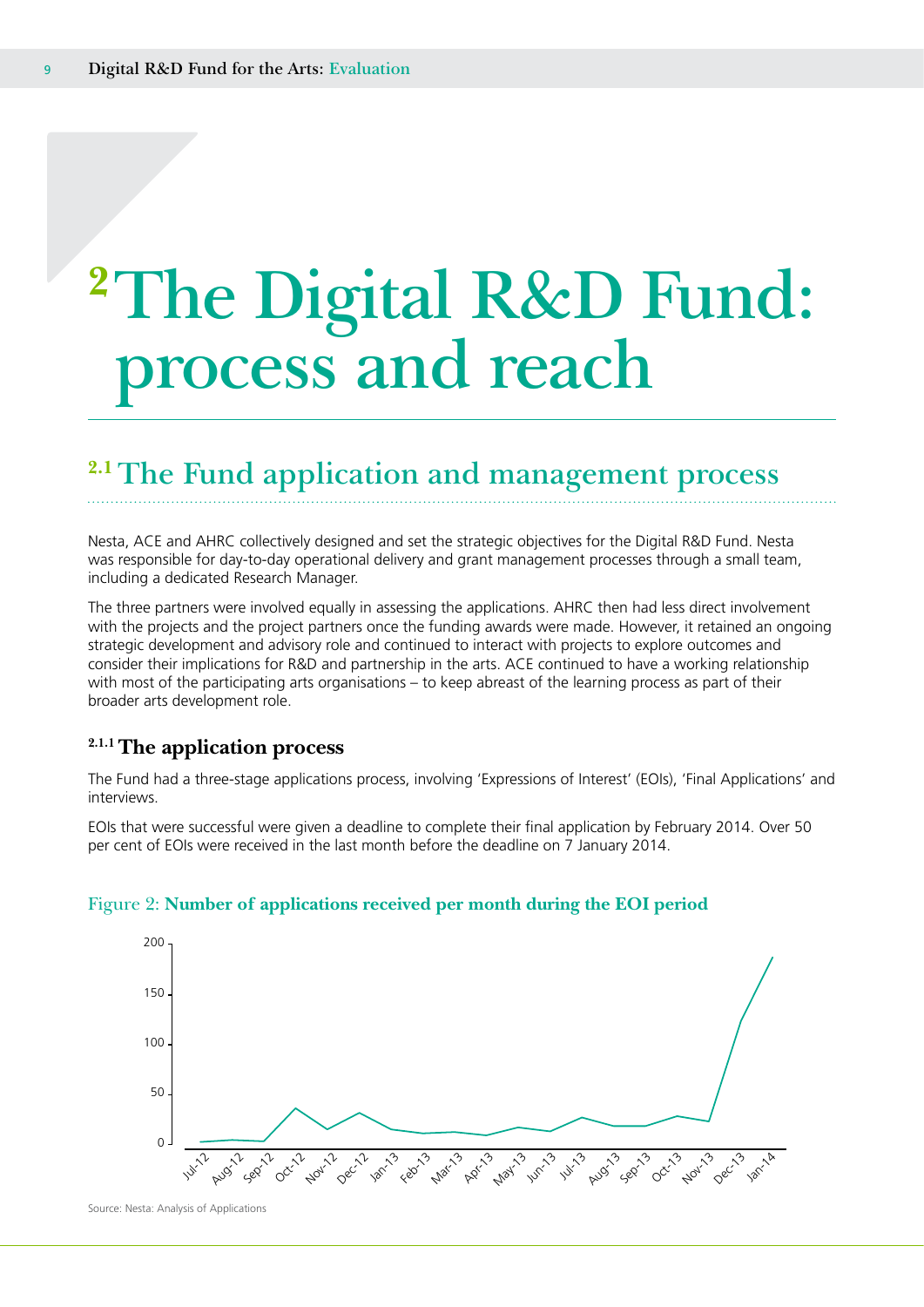<span id="page-9-0"></span>Between July 2012 and January 2014 593 EOIs were received; 1,500 organisations were involved in their development; 297 EOIs were approved to proceed to full application.

### **2.1.2 A reflective, adaptable process**

The phased applications process – the five-generation approach - and length of the Fund allowed for adjustments to be made to streamline the approach and ensure a mix of different types of projects were funded.

Priority themes were developed for the Fund, in consultation with the sector, prior to the 2011 pilot. These were:

- User generated content and social media.
- Distribution and exhibition.
- Mobile location and games.
- Education and learning.
- Data and archives.

Applicants were asked to select which of the two broad aims of the Fund - reaching and engaging audiences or new business model – their project was focused on.

Two new gateways to the Fund – Big Data and Research+ - were introduced in July 2013. Big Data sought to attract larger-value applications around a theme that was under-represented through the existing funded projects. Research+ offered the opportunity for digital projects already in development and of strategic relevance to the arts and culture sector, to add on an additional level of rigorous research.

Despite the length of the Fund and the five generation rolling approach, the vast majority of applications were received in the final month of the Fund.

### **2.2 Reach of the Fund**

The Digital Culture survey shows that overall, awareness of the Fund among the arts and cultural sector was high, particularly among larger arts organisations. However, awareness dropped slightly over time as the communications around the availability of grants reduced: 69 per cent of sector organisations said they were aware of the Fund in 2013; this dropped to 61 per cent in 2015. Engagement with the Fund through reading articles, case studies and reports also dropped. Arts Council England, Nesta and AHRC websites remained the main gateways for organisations to engage with the Fund.

The 2015 survey found that 44 per cent of the arts and cultural sector had engaged with Fund and a further 17 per cent were aware of it.<sup>12</sup> Combined Arts organisations<sup>13</sup> were most aware of the Fund (75 per cent), but awareness was lowest among Heritage organisations, just 41 per cent.

Over 5,800 subscribers were kept updated on Fund activities through a Digital R&D newsletter. The Fund website received over 200,000 visits, with 38 per cent of users returning more than once.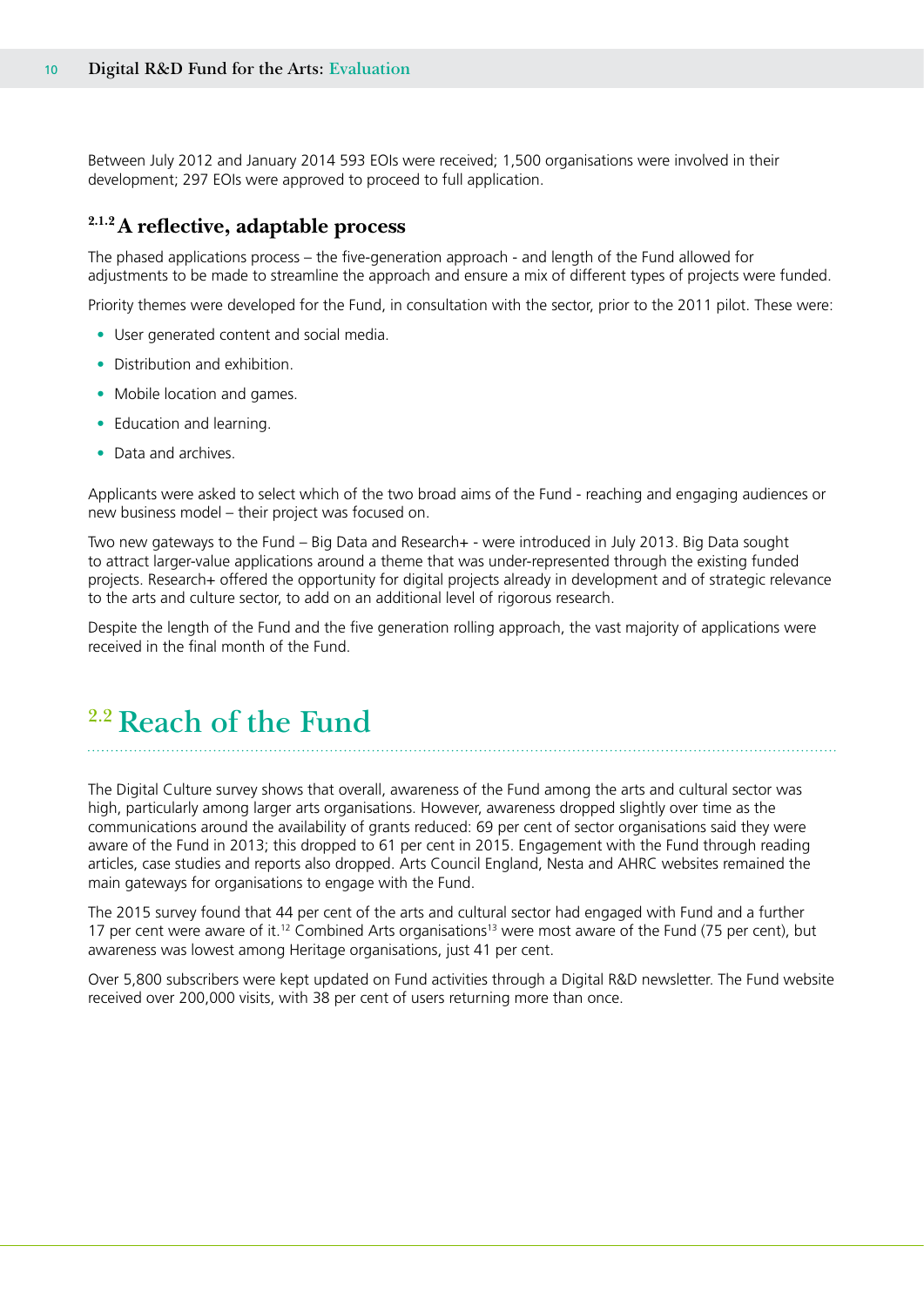### **2.2.1 Fund applicants**

Applications were received from all types of eligible organisations. The largest number of applications received was for Combined Arts projects – reflecting the convergence of art forms across the sector as a whole.





Source: Nesta: Analysis of applications to the Digital R&D Fund for the Arts

Creative businesses had the lowest approval rate (48 per cent), whilst museums had the highest approval rate at 80 per cent, followed by theatre at 76 per cent. The lack of success of applications from creative businesses may have been influenced by the programme's requirement for the project to demonstrate public benefit.

Project applications were received from all regions of England. The largest number of applications received were for projects led by organisations from London, the lowest from projects led by organisations in the East of England.



### Figure 4: **Region breakdown of applications**

Source: Nesta: Analysis of Applications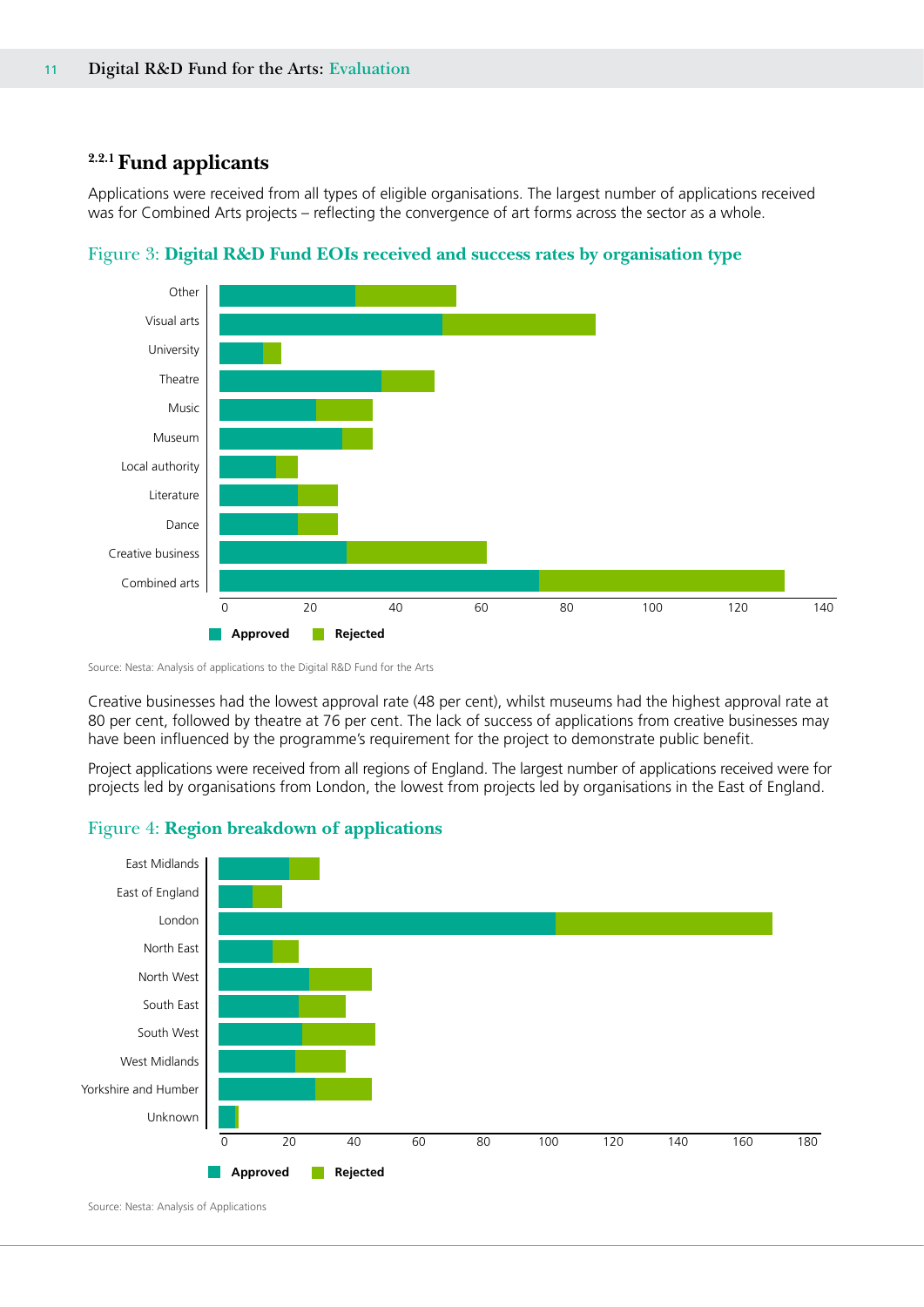Most EOI applications were aimed at enhancing audience reach (82 per cent), with a smaller number focusing on exploring new business models (41 per cent).<sup>14</sup> 'Education and learning' and 'distribution and exhibition', were the two themes receiving the most applications. Fewer applications were about 'User generated content' and 'Resources'.15



### Figure 5: **Applications by theme**

Source: Nesta: Analysis of Applications from arts organisations

### **Financial awards by type of partner**

The overall financial awards made to each type of partner (arts organisation, technology partner and research partner) shows that just under 40 per cent of funds were allocated to arts and cultural organisations, 36 per cent to technology organisations and 24 per cent to research/education organisations:

| <b>Total funding</b> | Total       | Arts partner | <b>Technology</b> | Research   |
|----------------------|-------------|--------------|-------------------|------------|
| allocated            | distributed |              | partner           | partner    |
| Type of<br>partner   | £6,694,475  | £2,638,175   | £2,404,003        | £1,652,223 |

However, in more than 40 per cent of cases, the agenda was driven by the development needs and aspirations of the arts/cultural organisation, with the technology and research partners positioned as collaborators to help solve a given 'problem' or explore a development 'opportunity'. To this extent, the arts organisation operated as the primary partner in many instances; even if they were not always the primary recipient of funds.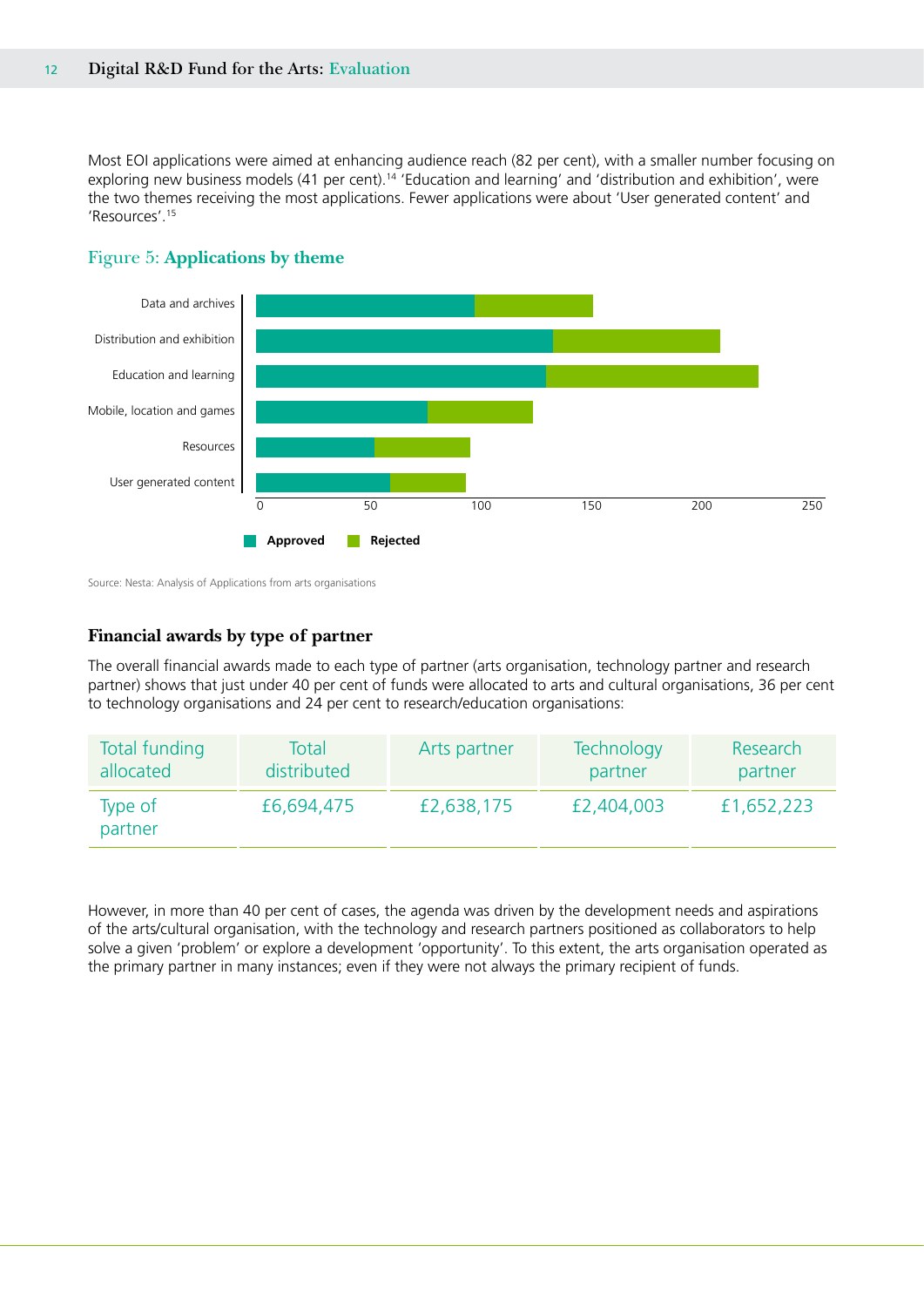### **2.2.2 Funded projects**

The Funded projects more or less reflect the applicants received by art form. Combined Arts was the most popular art form (13 projects) with two literature and three music projects. Just under half the R&D funded organisations were National Portfolio Organisations16 in receipt of three-year funding from ACE.





The Fund engaged different types of education and research institutions and included multiple research specialisms and interests. This ranged from major universities (e.g. University of Manchester<sup>18</sup>) to research and consultancy agencies (e.g. Morris Hargreaves McIntyre19). Researchers included those schooled in sociology, arts and technology.

The Fund also reached different types of technology business – including technology service companies and consultancies (e.g. Bright White Ltd.20), those majoring on software and product development (e.g. Pixel Innovation<sup>21</sup> and Tariff Street<sup>22</sup>), and design studios (e.g. Marshmallow Laser Feast).<sup>23</sup>

The Fund reached all regions, with higher concentrations of projects led by organisations in London (16), the South West (eight) and the North West (seven). The North East and West Midlands had just two projects each.

The North West received the highest level of funding after London (this is partly due to the scale of the Big Data projects funded). The West Midlands received the lowest level of funding, followed by the South East and North East.

Source: Nesta: Analysis of Applications from arts organisations<sup>17</sup>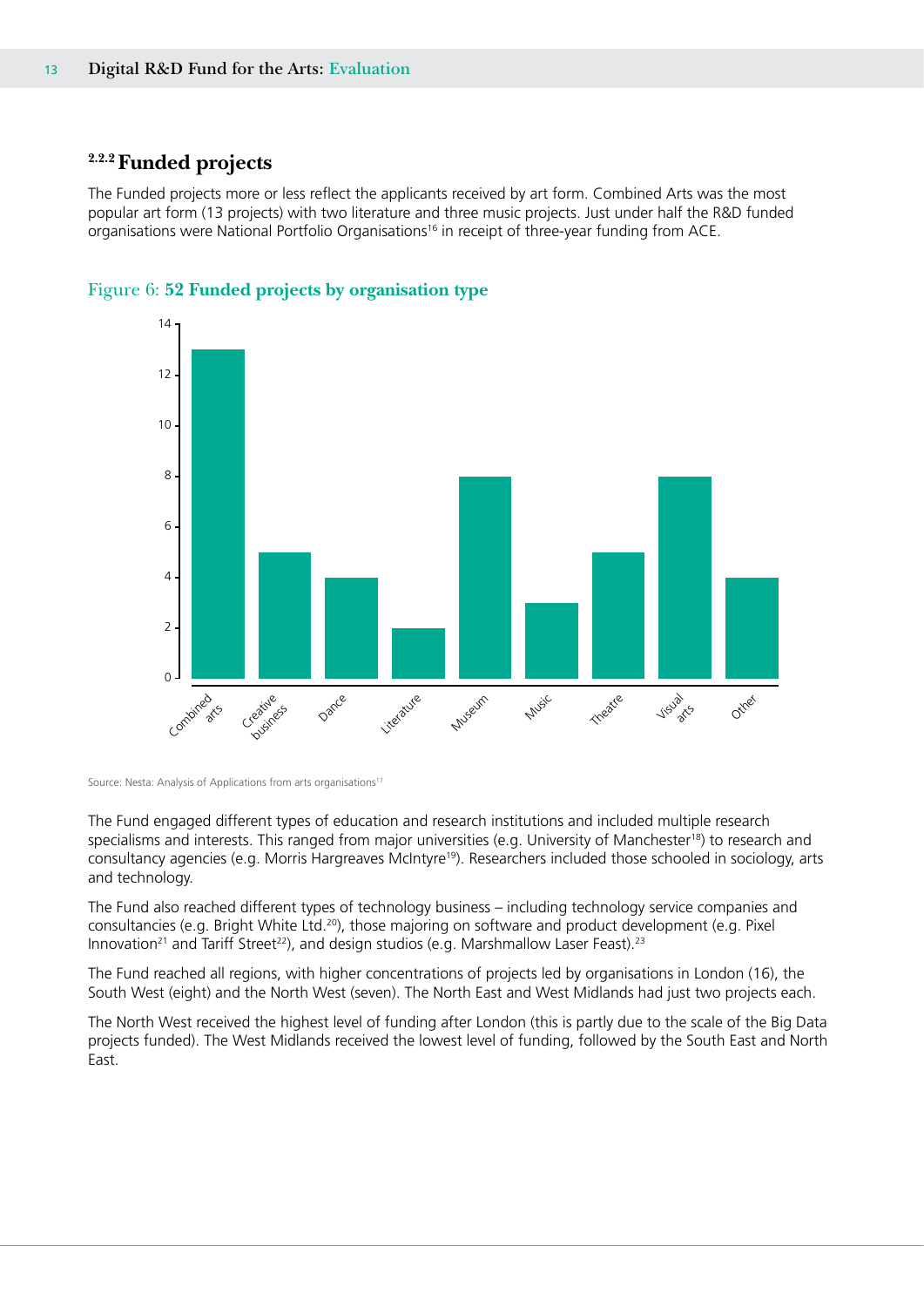| Region               | Amount of<br>funding<br>distributed by<br>region $(f)$ | Average<br>amount<br>distributed per<br>project $(f)$ | Total amount<br>(without big<br>data projects)<br>(E) | Average<br>amount per<br>project (without<br>big data) | Percentage<br>of total<br>amount by<br>region | Percentage<br>of total<br>amount by<br>region (without<br>big data) |
|----------------------|--------------------------------------------------------|-------------------------------------------------------|-------------------------------------------------------|--------------------------------------------------------|-----------------------------------------------|---------------------------------------------------------------------|
| <b>East Midlands</b> | 597,399                                                | 119,479.80                                            | 597,399                                               | 119,479.80                                             | 9%                                            | 11%                                                                 |
| East                 | 472,711                                                | 118,177.75                                            | 472,711                                               | 118,177.75                                             | 7%                                            | 8%                                                                  |
| London               | 2,119,734                                              | 132,483.38                                            | 1,819,749                                             | 121,316.60                                             | 32%                                           | 32%                                                                 |
| North East           | 296,890                                                | 148,445                                               | 112,565                                               | 112,565                                                | 4%                                            | 2%                                                                  |
| North West           | 1,149,549                                              | 164,221                                               | 602,428                                               | 120,485.60                                             | 17%                                           | 11%                                                                 |
| South East           | 284,724                                                | 94,908                                                | 284,724                                               | 94,908                                                 | 4%                                            | 5%                                                                  |
| South West           | 953,003                                                | 119,125                                               | 953,003                                               | 119,125                                                | 14%                                           | 17%                                                                 |
| <b>West Midlands</b> | 225,362                                                | 112,681                                               | 225,362                                               | 112,681                                                | 3%                                            | 4%                                                                  |
| Yorkshire            | 595,103                                                | 119,021                                               | 595,103                                               | 119,021                                                | 9%                                            | 11%                                                                 |
| <b>Totals</b>        | £6,694,475                                             | 128,740                                               | £5,663,044                                            | £115,306.64                                            | 100%                                          | 100%                                                                |

### Table 1: **Digital R&D funding by region**

There was an even spread of funded projects across four main themes - user generated content and social media; distribution and exhibition; mobile location and games; education and learning. There were fewer projects within the themes of data and archive and resources.



### Figure 7: **Digital R&D funded projects by theme**

Source: Nesta: Analysis of Applications from arts organisations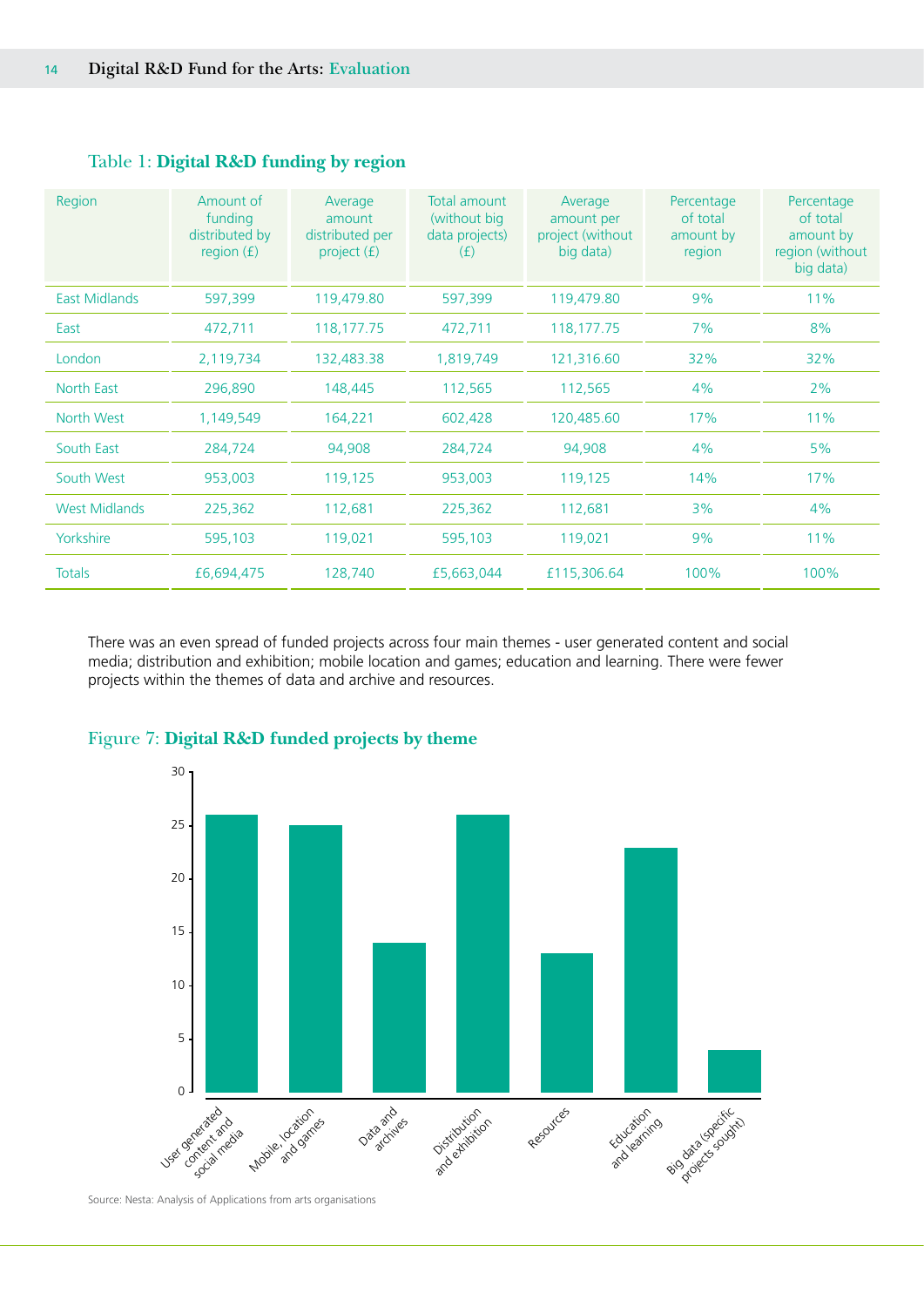# <span id="page-14-0"></span>**<sup>3</sup>Main outcomes of the Digital R&D Fund**

The Digital R&D fund was a strategic policy intervention to explore the role of R&D in<br>the arts. It was a demonstrator and disruptor in a context of technological and social<br>change, including movement from arts subsidy tow the arts. It was a demonstrator and disruptor in a context of technological and social change, including movement from arts subsidy towards investment. It proved agile and adaptable – improving as it developed and targeting different types of activity to diversify the portfolio of projects funded and broaden the knowledge base.

The Fund has, overall, delivered significant positive impact for participating arts and cultural organisations. For technology and research partners, it may take longer to have a substantive influence, but it certainly mobilised multiple different types of learning and development process, helped to shape different research and product development methodologies, and thus will certainly influence the approach to collaborative practice in the future. It has also played an important role in stimulating learning and mobilising debate on effective mechanisms to effect positive digital change in the arts – especially in relation to reaching and engaging audiences. It has:

• Opened up a sector-wide conversation (particularly for funding partners and larger arts organisations) on the role of R&D in the arts, and on risk, collaboration and innovation.

Enabled new ways of working in the arts, particularly towards reaching and engaging audiences and in collaboration for innovation.

- Enabled the development of different research methodologies and brokered synergies between academic partners and those in the arts and technology sectors which will influence their approach to collaborative problem-solving as well as their understanding of the benefits and challenges of cross-sector working.
- Generated new knowledge and some transferable practices.
- Helped accelerate the development of activities which otherwise would not have happened bringing some to a position where scale-up/next-stage investment is possible.
- Improved understanding of where innovation and growth might arise.

These findings are explored in more detail in the following sections. They raise a set of strategic development questions for arts investment, especially with regard to maximising the potential for innovation in the arts and the role of the arts as part of a wider innovation ecosystem.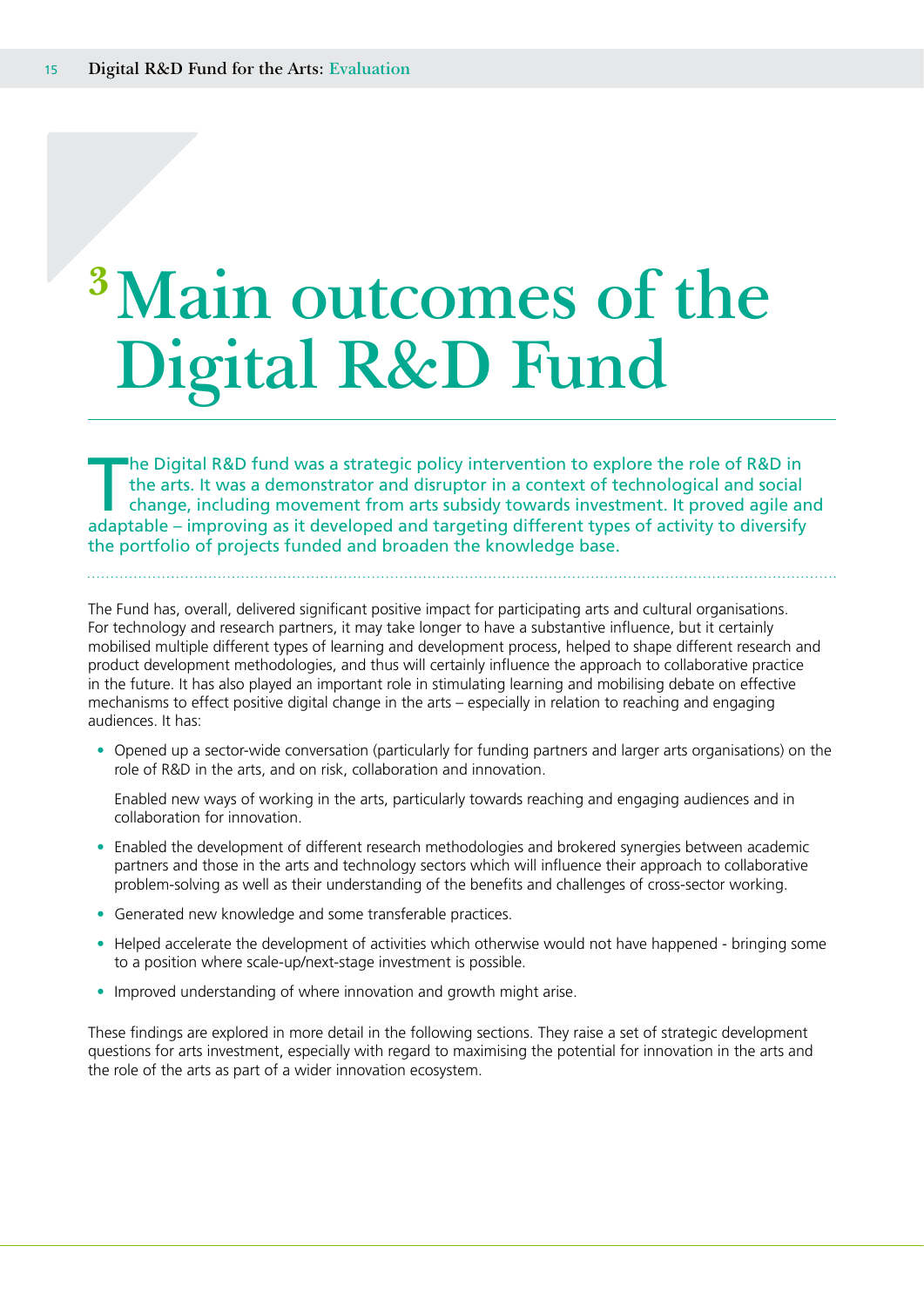## <span id="page-15-0"></span>**3.1 Reaching and engaging audiences**

The Fund has had most impact for audience development. It has enabled new ways of working which have opened up richer, more diverse, interactive and personalised relationships with audiences. Put simply, each of the 52 projects focused to some extent on audience reach and engagement – whether this be how to improve the quality of existing relationships (e.g. exploring ways to communicate or interpret programming and to share experiences via social media); reaching new audiences in new ways (e.g. utilising Apps or exploring digital distribution and presentation tools); improving access and engagement (with bespoke digital solutions for different disabilities); or better understanding, connecting to and engaging with audiences (e.g. via Big Data activities).

The extent to which the Fund mobilised new and radical approaches is less clear, with each participating arts organisation building from different levels of digital capacity and literacy. In other words, what might be radical for one organisation might not be for another; plus what might be radical in the arts might not be in another sector. However, overall, the Fund has made a significant difference to how digital is understood and what it can do to enhance reach and engagement. It has also helped to give structure and focus to digital activities – such as with the 1831 Riot @ Nottingham Castle project<sup>24</sup> which primarily engaged audiences in a deeper relationship with the museum and helped to enhance their experience and understanding of the history of the city; and as a secondary outcome led to a coordinated digital strategy for the city council's cultural portfolio and leveraged commitment to a research post.<sup>25</sup>

### **3.1.1 Building digital literacy to reach and engage**

Through a process of 'learning through doing', the Fund introduced a more open, collaborative and audiencedriven approach to organisational, content and product development. The interviews with the project partners show that organisations have started to understand the motivation and needs of their audiences better through the focus on research and new types of engagement. For example, research by Nottingham Trent University tracking audiences using the 1831 Riot @ Nottingham Castle AR app identified that their 'linger time' at any one object was just more than a minute, regardless of length of content, so content needed to be reduced. Focus groups with participants on the same project identified that audiences were interested in personal stories and hearing about events from different perspectives. Similarly, user insights provided by Queen Mary University London on the Clapping Music app,<sup>26</sup> and the ongoing research, is providing intelligence around audience motivation.

As might be expected, the Digital R&D funded organisations tend to be significantly ahead of the sector as a whole in terms of digital exhibitions and use of interactive technology: 51 per cent of funded organisations are producing standalone digital exhibits or works of art in 2015, compared to 22 per cent of other organisations in the arts and cultural sector. Thirty-one per cent of Fund Participants are producing virtual reality or augmented reality experiences compared to just 8 per cent of other organisations.<sup>27</sup>

However, while the funded organisations are making more use of advanced technology to exhibit and distribute their work than the wider sector, there has been a reduction in this type of activity. Production of digital experiences designed to be used at the same time as the exhibition of artwork has fallen among R&D funded organisations from 59 per cent in 2013 to 44 per cent in 2015. Adapting or re-staging work for digital consumption has also dropped from 36 per cent to 20 per cent<sup>28</sup>. But this does not necessarily signal a withdrawal from digital solutions to production and presentation. Rather, it can be linked to a clearer sense of purpose, with digital technology being prioritised for reaching and engaging audiences as part of the wider experience (e.g. before and after a show), not as an unnecessary complement to or substitute for live experiences.

The R&D project is leading to new commissions to engage audiences in new ways. For example, Abandon Normal Devices, an R&D funded organisation that has tech at its heart, leveraged the fund to build new types of relationship with different sectors: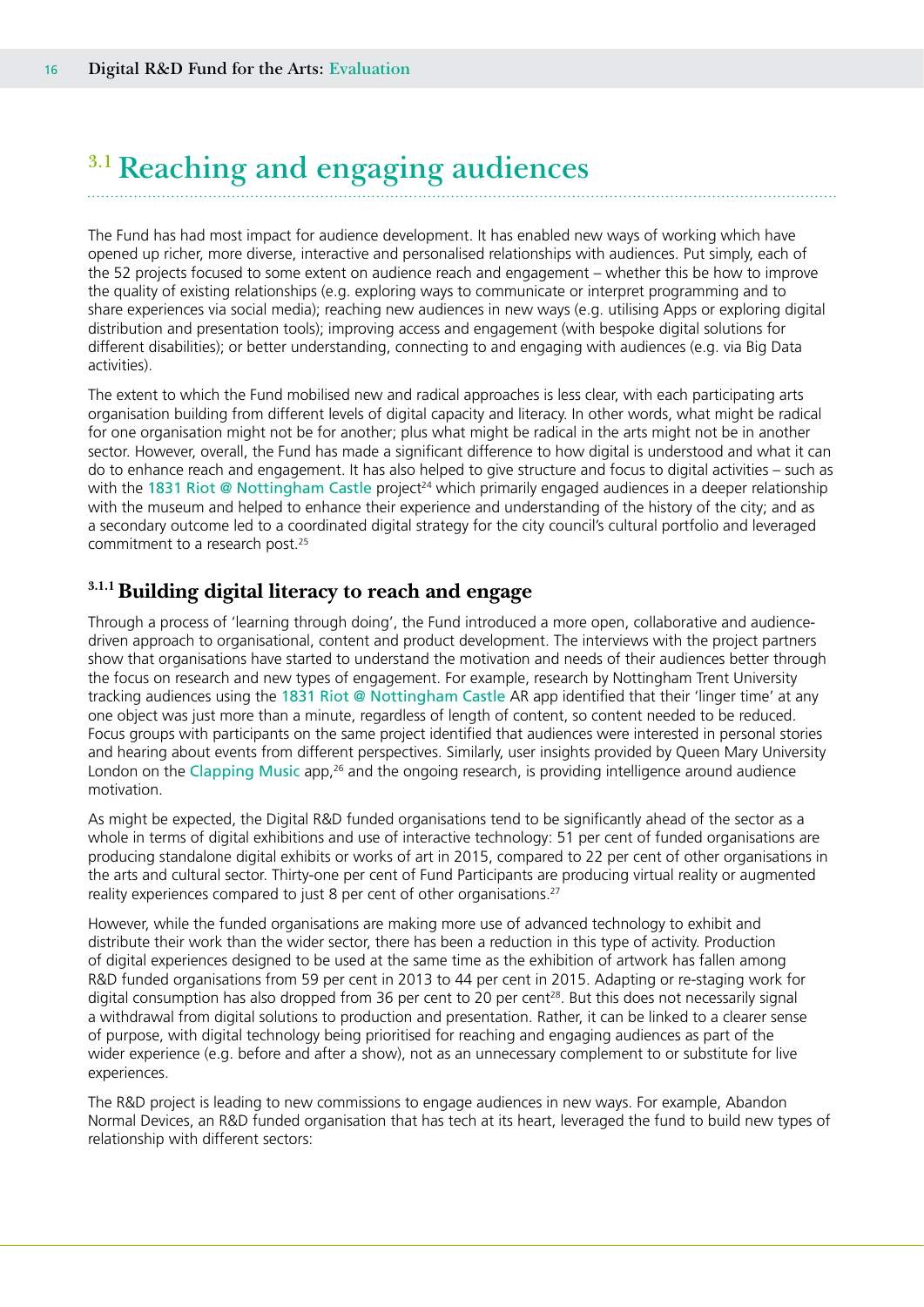*Another event coming up as a result of the project is in partnership with Curious Minds, who are funding an expansion of the school's element of the toolkit website. This expansion involves working with primary school children and drones. Much like the sandpit with teenagers from the R&D project, the children will get to experience working with camera-enabled drones to create their own films. As well as expanding the projects knowledge into a new age group, the workshop will also move into working in the forest to create artworks that the children will explore with the drones."*

The result of this more focused and directional digital approach to creation, exhibition and distribution by funded arts and cultural organisations has a greater impact on reach and engagement. Funded arts organisations report much higher rates of positive impact of digital technology on their relationship with audiences, than the sector as a whole: 64 per cent of funded organisations said digital technology has had a major impact on reaching a bigger audience in 201529 compared to 53 per cent amongst other organisations. For example, Miracle Theatre company is reaching new audiences through live streaming productions and different forms of 'encore' digital distribution (they also developed a feature film) and Netpark is introducing new audiences to digital artworks and soundscapes through the world's first digital art park.

### **3.1.2 Connecting with 'harder to reach' audiences**

Increasing reach and engagement was a main focus for over three-quarters of the Funded projects. The Fund has enabled some progressive activities in reach and access for disabled and other 'hard to reach' audiences. For example:

- Flatland: Exploring Haptics in Cultural Spaces.<sup>30</sup> A project to allow blind and partially sighted people to engage with an artistic installation based on the 1884 satirical novella, *Flatland*. With two million people in the UK experiencing serious sight loss, this project showed that it is possible to create an immersive theatrical experience using technology that provides an equality of experience for visually impaired and sighted audience members. Extant, the UK's only performing arts company of visually impaired people, working alongside technology company, Haunted Pliers and research partners the Open University, explored a range of technologies to create an immersive pitch-black theatrical installation. By swapping visual cues for multisensory ones, the drama was experienced through the whole body.
- Circus Starr, working alongside Therapy Box and Glyndwr University, developed Show And Tell,<sup>31</sup> an interactive 'Social Story' app designed specifically for autistic children, their parents and carers. The research found that an engaging preparatory visual story, delivered via an app, had a measurable positive impact on encouraging an autistic child to attend an arts event. Respondents felt that using the app beforehand helped prepare their child 'well' or 'very well' for the experience of going to the circus.

These examples show that a collaborative approach to R&D can not only enhance reach and engagement (e.g. greater reach for diverse audiences), it can also generate new, personalised and exclusive experiences which provide equality of experience for those who have traditionally faced difficulties in accessing and engaging with arts and culture.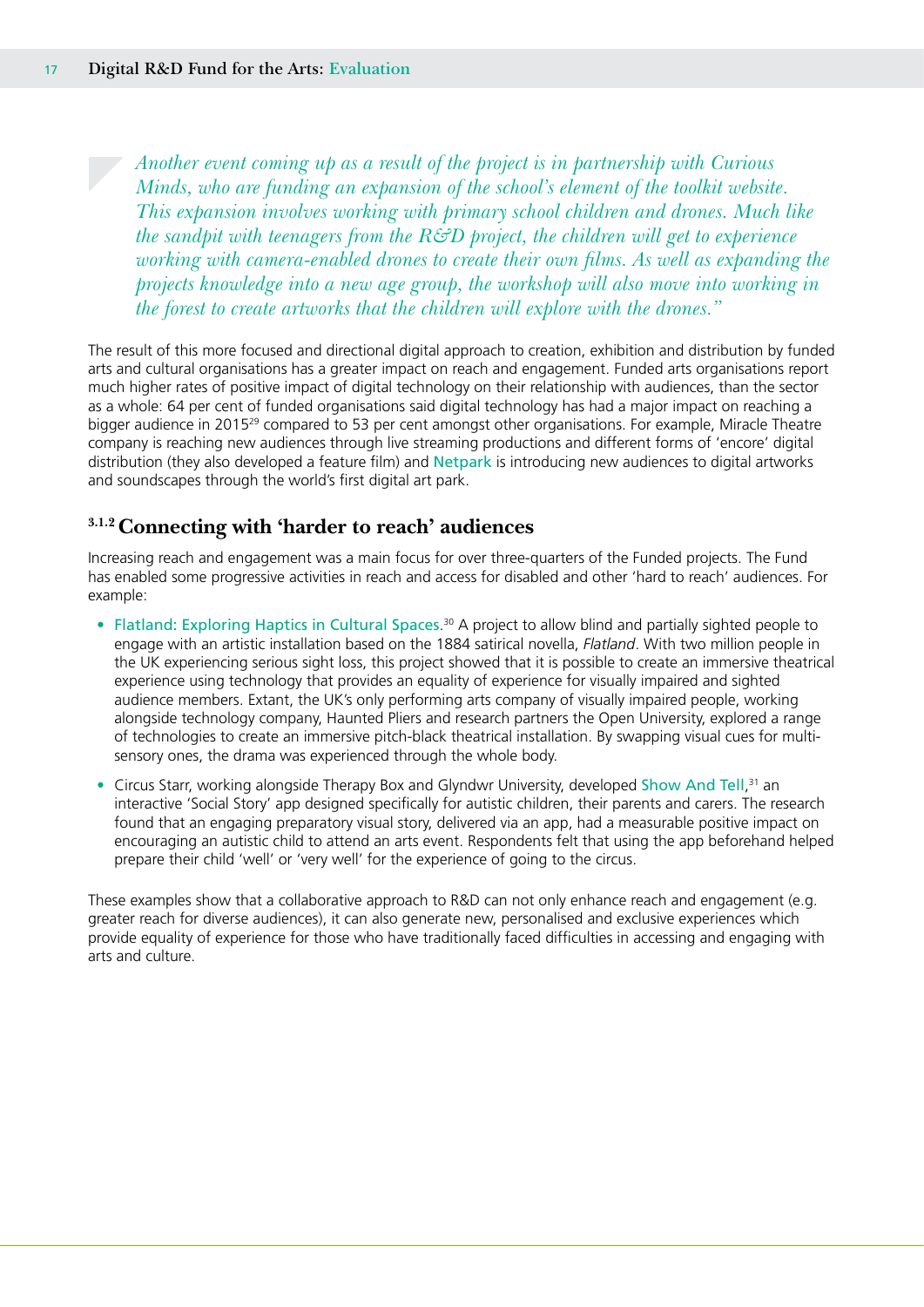### **3.1.3 Data collection and management**

The Fund has introduced new ways of working with and learning from data collection and management – e.g. in big data and open data. This was identified by the Funding partners at around the mid-point of the Fund as an under-developed area, with few proposals seeking to explore how digital could transform approaches to data collection and management, or introduce opportunities for big data partnerships across the arts. This prompted a dedicated funding call for Big Data projects, incentivised by larger awards (up to £300,000) available for applications in this field. Four projects were given Big Data awards, including Unusual Suspects and Culture Counts:

- Unusual Suspects<sup>32</sup> saw ten organisations<sup>33</sup> from the Newcastle and Gateshead Cultural Venues network create a 'Data commonwealth Agreement' to fully share audience information.<sup>34</sup> Data has been mapped against research partner Morris Hargreaves McIntyre's 'Culture Segments' audience segmentation model. This provided insights on current audiences and informed strategies and experiments to collaboratively grow audiences and tempt them to try new art forms and access new venues. These included The Insider, a new 'invite list' giving people offers and details of the latest events and happenings at the nine partner venues. This has led to a new level of partnership working in the region, heightened awareness of the value of data sharing and introduced new collective knowledge on audiences.
- Culture Counts Quality Metrics Data<sup>35</sup> Built on insights from an ACE-funded pilot project to test a digital surveying approach and online platform that enables arts and culture organisations to better understand the quality and impact of their work. By gathering real-time data from arts sector peers and the public; and combining it with traditional data on attendances, funding, and box office, it aimed to deliver comprehensive value analysis and reporting on a continuous basis to underpin more effective data-driven decision-making. This project has at least enabled a more sophisticated approach to measuring quality and excellence.<sup>36</sup>

### **3.1.4 Raising/rising expectations**

The Digital R&D Fund was undoubtedly impactful on audience reach and engagement. The perception from strategic consultees (including funders and most funded arts organisations) is that it increased confidence and capacity in some organisations and opened up new relationships with technology and research partners to widen horizons and co-create opportunities. This is particularly the case for funded organisations, but also to a lesser degree perhaps the organisations that collaborated on submitting an unsuccessful application.

The Fund benefited from a strong communication and learning programme – with events, resources, reports, the Fund website and social media generating a positive and aspirational landscape for organisations looking to 'go digital'. However, a perhaps inevitable outcome of this progressive messaging is that expectations were raised to an extent that, for some, they could not reasonably be met. Findings from the Digital Culture survey suggest that funded organisations had high expectations of what the Fund would enable them to deliver. Audience development outcomes fell considerably below original expectations:

- 73 per cent thought their project would help them engage more extensively with their existing audience; only 33 per cent reported a major positive impact in this area.
- 68 per cent thought that they would be able to reach a bigger audience but only 33 per cent reported this effect.
- 54 per cent thought their project would help them reach a more diverse audience, only 24 per cent reported this as an impact.
- 45 per cent thought they would achieve greater reach to international audiences; only 19 per cent saw this as a major impact.<sup>37</sup>

These figures do not contradict a core finding of this evaluation, that the Fund has been most impactful on audience reach and engagement. They also point to the very real challenge of converting digital potential into clear results. As we explain in the following sections, collaboration is difficult, innovation does not come easily, and change is rarely painless.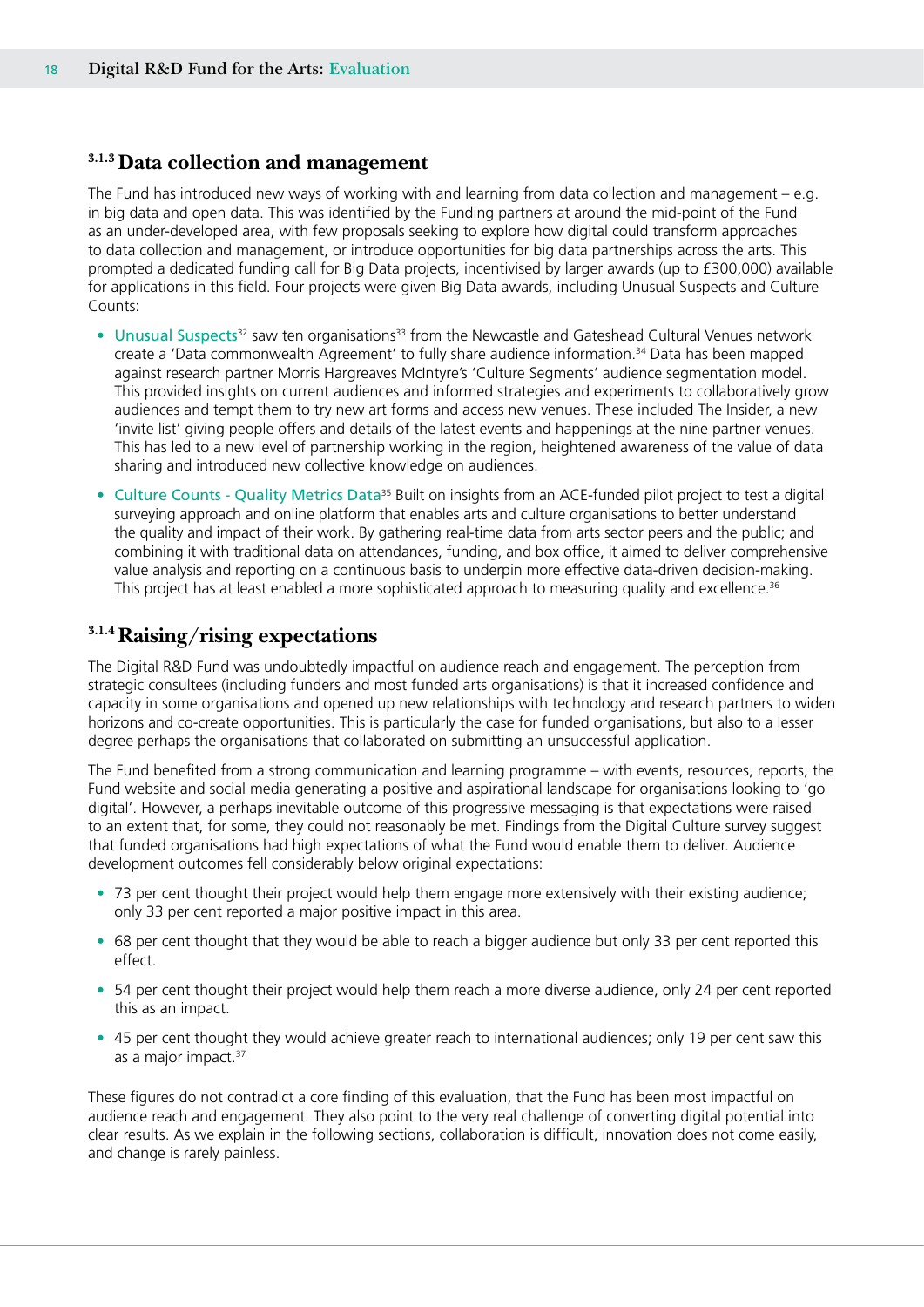### <span id="page-18-0"></span>**3.2 New business models**

Compared to its objective in reaching and engaging audiences, the Fund was not as impactful on transforming existing or developing new business models. It tended to enhance existing approaches and, to some degree, to improve confidence and know-how on how to monetise existing assets/content. These are issues of amplification rather than disruption. It is though, too early to assess longer-term impact.

The Digital Culture survey shows, overall, a decline in R&D funded organisations seeing digital as important for business models: 77 per cent in 2013, 66 per cent in 2015. For other organisations, however, the importance increased from 33 per cent to 44 per cent.<sup>38</sup> This could be because funded organisations have developed a level of digital literacy and capacity where they are more measured in their appreciation of how digital technology can affect their business model – especially given that most projects focused instead on audience reach and engagement. It could also be because few funded organisations made any headway in generating new business models or significantly enhancing their existing ones.

Although the commercialisation of content or other assets was not a stated expectation of the Programme, 21 projects have requested permission to commercialise but none envisage making a profit of 25 per cent of the value of their grant within three years of the grant agreement. Eighteen projects had no intention to commercialise products or content from their R&D project, so no consent was required. For the final 20 projects, 15 felt it was too soon to tell whether they would be commercialising the project's outcomes or not. Four thought the tech partner was highly likely to commercialise the intellectual property (IP).

A common reflection for arts organisations was their lack of readiness to commercialise. This was linked to under-developed commercial awareness and related skills and to a lack of understanding on how to commercialise IP. It was also linked to the extent to which projects were deemed ready for commercialisation – i.e. at the required level of development. Some projects were described as poised for commercialisation but requiring an additional process of development to bring them to market.

The management of IP varied across the projects. In some projects, an IP agreement was developed at the outset between all partners e.g. for TILO<sup>39</sup> developed by MeYouAndUs, Pixel Inspiration, Amaze and Lancaster University. Others split IP, with creative content IP retained by the arts partner, tech IP by the tech partner and research IP by the academic partner. It is clear though that levels of IP literacy were not developed as intensively for arts organisations as with digital literacy, which resulted in asymmetries between the partners and slowed down opportunities for commercialisation. Universities, which have IP, technology transfer and research support offices which offer advice and support for commercialisation, might have more effectively introduced this resource into the process. This is also a consideration for future collaboration.

The greatest commercial opportunities were generated for technology partners. Paid for R&D allowed them freedom to test new technology and approaches that most commercial projects don't allow. Several tech partners have gone on to win new business using the new skills and experience gained from the R&D project. Some expressed frustration that commercial considerations were not more to the fore at an earlier stage in the process – e.g. a priority characteristic in short-listing. Others suggested, as did their arts partner, that mediated IP advice and support could have enhanced the development of more commercial business models and accelerated the development of scalable propositions.

A small number of arts and cultural organisations took their technology solutions to a stage where additional investment could assist the generation of new business models – e.g. new distribution models, leverage of big data, replicable models which can reach new markets. Examples include:

- MeYouAndUs intend to commercialise the TILO, display system developed with their tech partners Pixel Inspiration and Amaze. They propose setting up a not-for-profit organisation with one of their tech partners, to take TILO forward, develop it and sell it to arts organisations. The digital screens used in the public spaces of cultural venues, combine live feeds and sensors to display engaging, interactive and personalised content.
- Sing London are looking to develop an agreement with their tech partner Antenna to license the Talking Statues<sup>40</sup> brand name in return for a 10 per cent commission on sales. They do not intend using the IPR created by the R&D project - they will be creating custom solutions for new clients.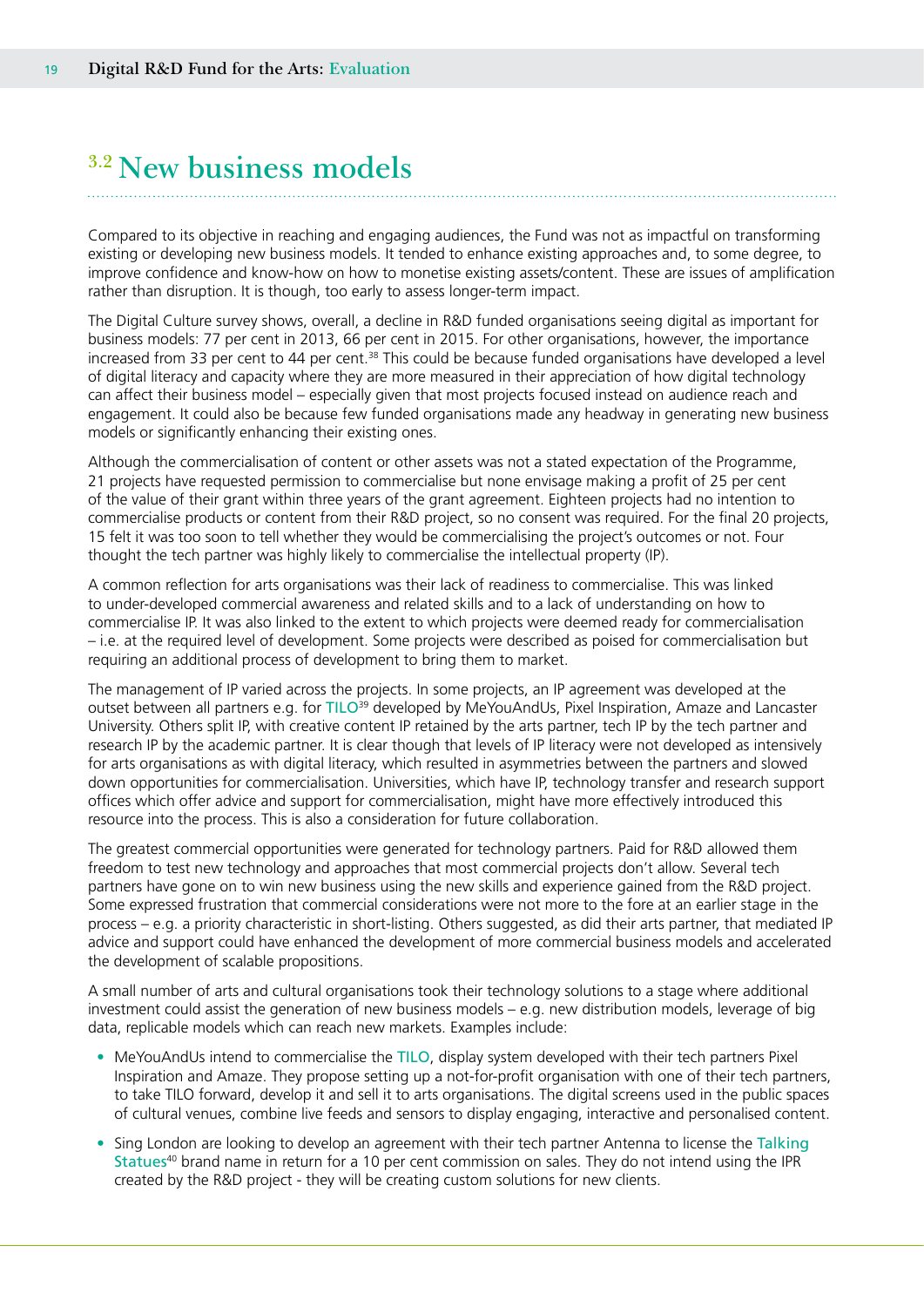• The Cheltenham Festivals are not planning to be involved in the commercialisation of the Qualia app.,<sup>41</sup> but the technology partner and the research partner are planning to continue to find investment and develop the product.

As one arts organisation comment in the Digital Culture survey 2015 shows, the Digital R&D Fund supported the development and testing of new products and applications that are ready for next-stage investment:

*We would need robust investment to move the prototype on to a fully functioning version and to develop the platform and business model to support it. We have been unsuccessful*  with one funding application but will make space in 2016 to peruse this with more *focus."*

Rather than transformation to new business models, there is some evidence that the R&D Fund supported the generation of increased revenue or the potential to grow income. Thirty-one per cent of R&D funded organisations cite the creation of formal/informal education resources as being a positive impact of digital technology, up from 16 per cent pre-project stage and compared to a 2015 average of 19 per cent for other organisations in the arts and cultural sector. Digital's positive impact on product sales is also up to 22 per cent for funded organisations from 14 per cent pre-project and compared to a 2015 average of 10 per cent.<sup>42</sup>

The distribution of content in new and different ways does not necessarily disrupt existing business models and cultural and commercial concerns may not converge. However, a main finding of this evaluation is that the Fund did not have a significant impact on the generation of new business models and that this could be read as a missed opportunity. A more dedicated and applied approach to the generation of new business models and to commercialisation more generally, might have been more impactful. An approach that identified projects with greater commercial potential, delivered accelerator support and connected R&D to potential next stage investment, might have generated a different portfolio of projects and brought a cohort of R&D collaborations closer to market sooner and with a stronger offer. But it is also clear that for many arts organisations, digital is primarily a means to improve the existing offer and that commercialisation, even as a means toward sustainability, is not yet a central concern. A lack of capacity and resources are preventing some of the funded arts organisations taking what they have learnt and developed to the next stage:

*It has had a huge impact on our organisation, skills, profile and business model, but we are now somewhat held back on pushing digital to the next level by lack of funds. We want to try things out in the 'real world' but do not have the funds to do this at our own risk, as we are still unsure if the potential revenue would cover the resources invested."* 

**Arts organisation comment from Digital Culture Survey 2015.**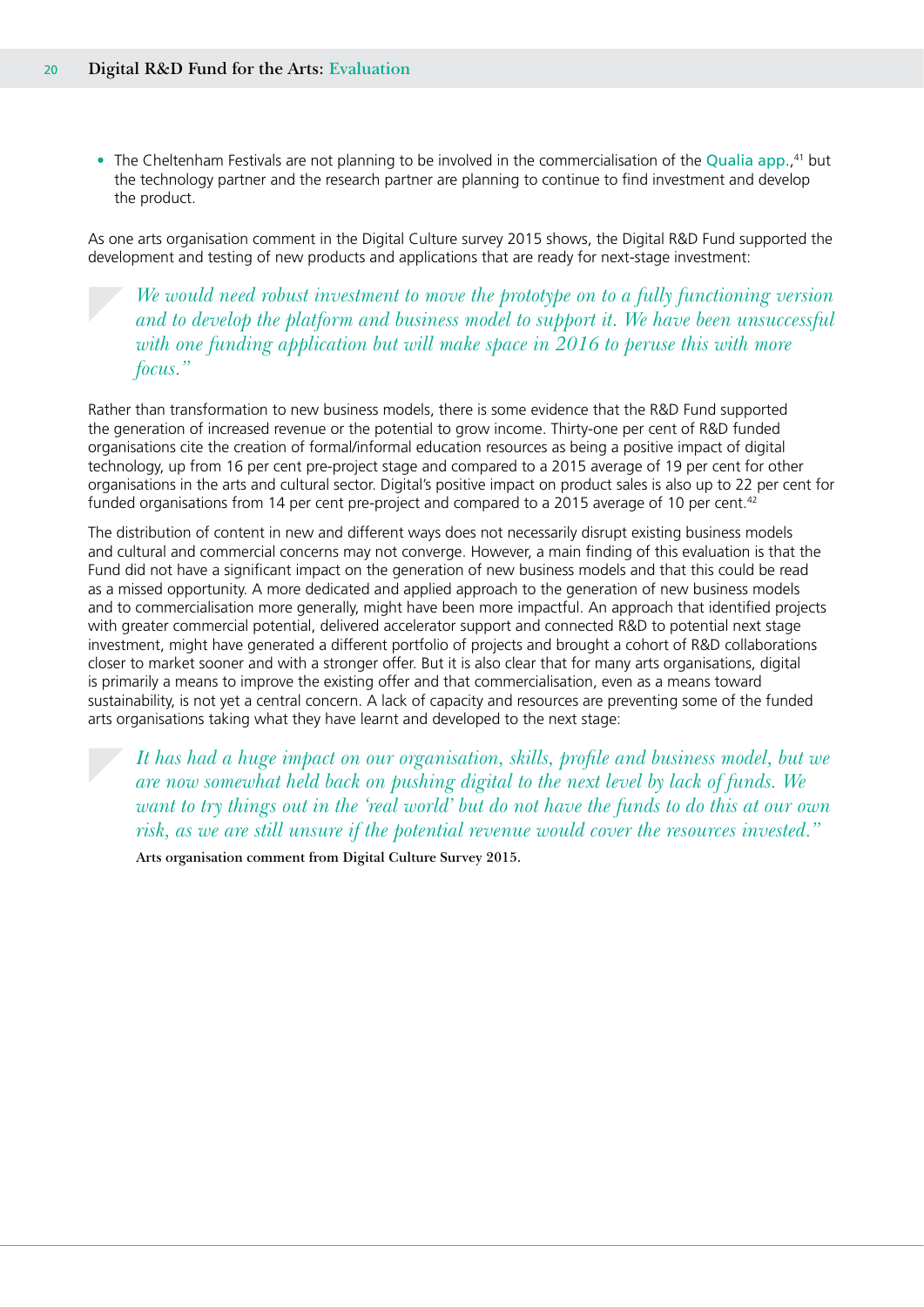# <span id="page-20-0"></span>**3.3 Collaboration supporting innovation**

The Digital R&D Fund stimulated hundreds of new three-way collaborations, not just through the funded projects but through the application stage. Collaboration was central to the ethos and messaging of the Fund and requisite for success in the application process. The Fund particularly enabled projects where there was an existing relationship between two partners – however nascent – as a way of leveraging social and technical capital that was already proving beneficial. However, for most funded projects, three-way collaborations were new, with two-way collaborations (e.g. between arts organisations and technology partners) more likely to be established.<sup>43</sup>

Fifty-one per cent of R&D funded organisations reported digital technology is having a major impact on collaborating with other organisations on artistic projects, compared to just 23 per cent of other organisations.<sup>44</sup>

*It (the Fund) places us at the vanguard of digital innovation within the fields of selfpublishing and audio content, reaching new audiences and helping us broker vital partnerships with other organisations (in terms of research, tech development, and other literature/spoken word organisations who've supplied content to the platform)."* 

**Funded Arts organisation comment in Digital Culture survey 2015**

Participation in collaborative activities also helped open up the day-to-day development practice of arts organisations and, to a lesser extent, technology and research partners. For example, some funded arts organisations pointed to a new appetite for working collaboratively with other organisations and with other sectors. Funded R&D projects are also more likely to share their digital experiences, as would be expected with this being a condition of the Fund: 84 per cent of R&D funded arts organisations report actively seeking to share experience with external peers, up from 67 per cent before the start of their projects. This compares to 32 per cent of other organisations in the arts and cultural sector who actively share their experiences with peers.

The Fund increased the likelihood that arts organisations will collaborate in the future. Sixty-seven per cent of R&D funded arts organisations say they are more likely to work with technology partners in the future, 53 per cent more likely to work with research partners in the future. Experiences have opened up new understanding on how the different partners operate and what value they can add to each organisation:

### *It has not changed how likely we are to partner with technology partners, but has probably made us more confident in being very specific and prescriptive in the specialist skills they can provide."*

**Arts organisation comment in Digital Culture survey 2015.**

However, even the most productive, gratifying and enjoyable collaborations have seldom been free of difficulty. The Fund brought together, sometimes quite rapidly, multiple different cultures, skill-sets, values and languages. This introduces multiple opportunities for cross-sector exchange which in turn can generate innovation; but it can also introduce cross-purposes and asymmetries. For some projects, it took time to establish a common language and shared understanding. The unexpected scope of the work was a challenge for many. In some projects where a considerable additional investment of time was required, it was often the arts partner that had to find that time as the commercial partners weren't being 'resourced' for extra hours. In retrospect, a number of the projects felt that having a single project manager to co-ordinate the activity and communication would have been helpful. On Project Daedalus,<sup>45</sup> employing a Creative Producer and Research Assistant enabled much more effective collaboration and boosted the project's productivity.<sup>46</sup>

A recurrent challenge was that some of the research partners were restrained by the relatively slow timescales of institutional working (certainly compared to the arts and commercial partners):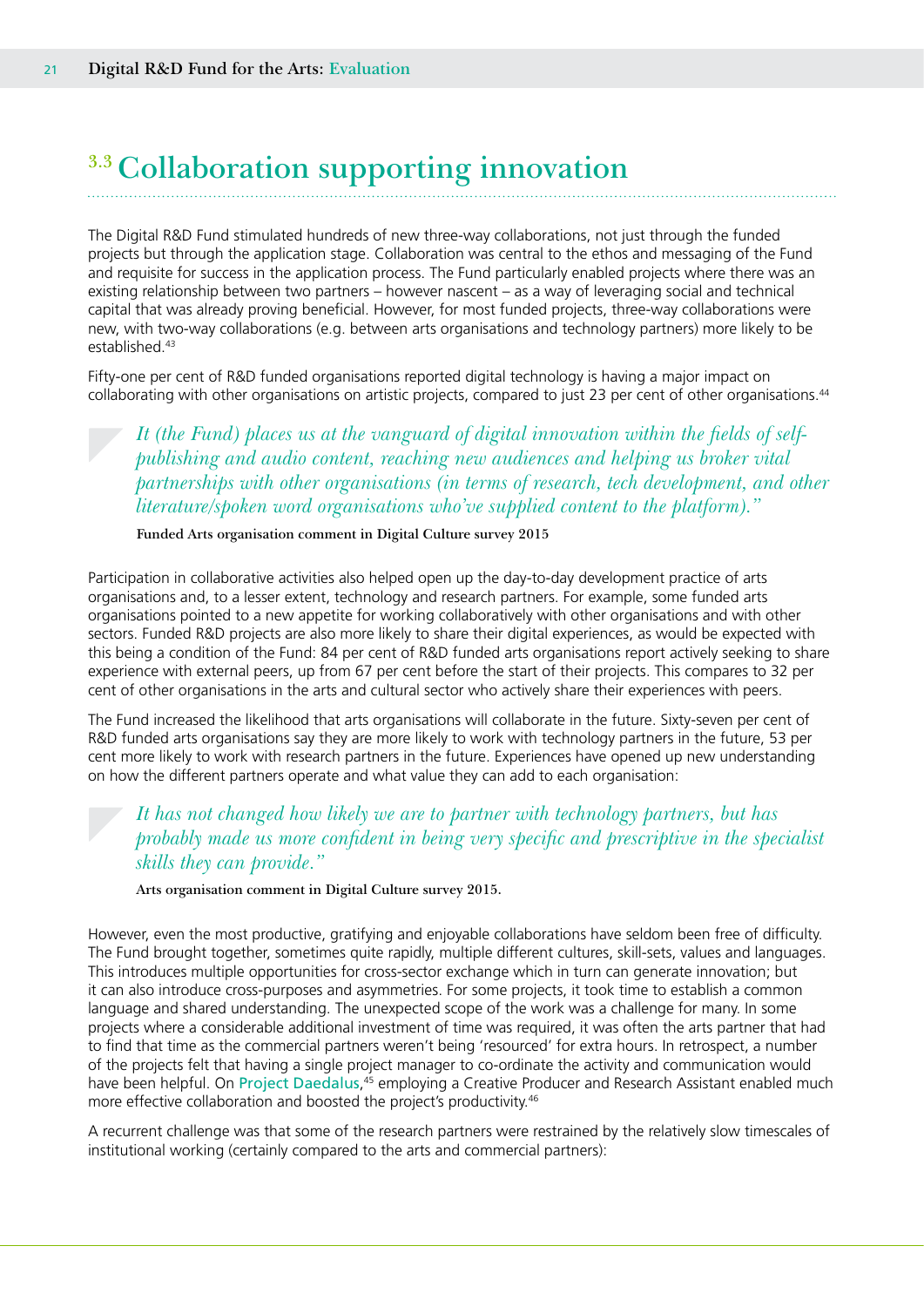*The asymmetric sizes of the organisations (a small arts org and a large university department) does inevitably mean that our project is a lower priority for them than it is for us. Universities also have cumbersome bureaucratic procedures that aren't conducive to making the fast decisions needed to design, build and launch a project in nine months. This isn't a criticism of specific personnel, just an inevitable problem with organisations of that size."* 

### **Arts organisation.**

Yet the research partners played a vital role in testing and problematising the approach to R&D, in the ways knowledge is tracked, developed an presented, and in some cases of providing a 'critical friend' service. Amongst several fresh and to an extent disruptive methodologies, the user testing insights that the academic partners brought to a number of the projects were crucial to the success of the outcomes. The tech partners, in particular, valued this additional intelligence and rigour. The success of the three-way relationships varied project by project, with the role of the academic partner feeling less clear and therefore, more problematic for some projects.

Funded organisations from all three sectors also stressed that it was the relationship between the individuals from each organisation that was important, rather than the three-way organisational partnership – arts/tech/ research - as such. For the most part, if people got on, the project flourished. Where they did not, the project suffered. Some projects developed their own review and mediation processes to reduce the negative effects of different personalities and/or strategic and organisational priorities. For example, by involving other colleagues from their organisations, they were able to widen ownership and engagement and neutralise some of the more challenging aspects of small teams working intensively together. Clarity about the roles and responsibilities of different partners was essential.

One structural issue occasionally stood in the way of genuinely equal collaboration, with all the shared purpose and reward this entails: that each project required a lead (i.e. applicant) partner. For most projects, this applicant partner was able to separate process issues on contracting with concept and content issues on collaborative R&D. However, in some cases, the applicant partner operated more as a client than an equal collaborator, which in turn affected the quality of the relationship and its outcomes. In other cases, the technology partner operated as a service provider as per a normal commercial relationship, rather than as an R&D partner exploring a proposition with equal risk and reward.

The Fund, through the projects, introduced learning on the challenges of collaborative R&D. For example, of the need to:

- Establish clarity and shared purpose in the early stages of project development.
- Managing change as energy, attention, capacity and commitment change over time.
- Negotiate contractor/client relationships, with the attendant issues of ownership, risk and reward.
- Understand and accept cultural and professional difference.
- Establish a balance between learning and doing, exploration and reflection, process and product.

Notwithstanding the challenges of collaborative practice, the Fund generated and mobilised a diverse and largely productive set of collaboratively-informed R&D activities. These were mostly applied (problem/opportunity focused) and were clearly formulated.

### Outcomes included:

- Co-creation of a shared vision and identity for the project(s) based on learning together.
- Productive exploration of specific project briefs based on exchange of ideas and approaches, translation of language, and mediation of individual and collective aims and objectives.
- Reduction of sectoral asymmetries toward mutual understanding and respect;
- Some evidence of collaborative risk-taking at inception and as the relationships matured.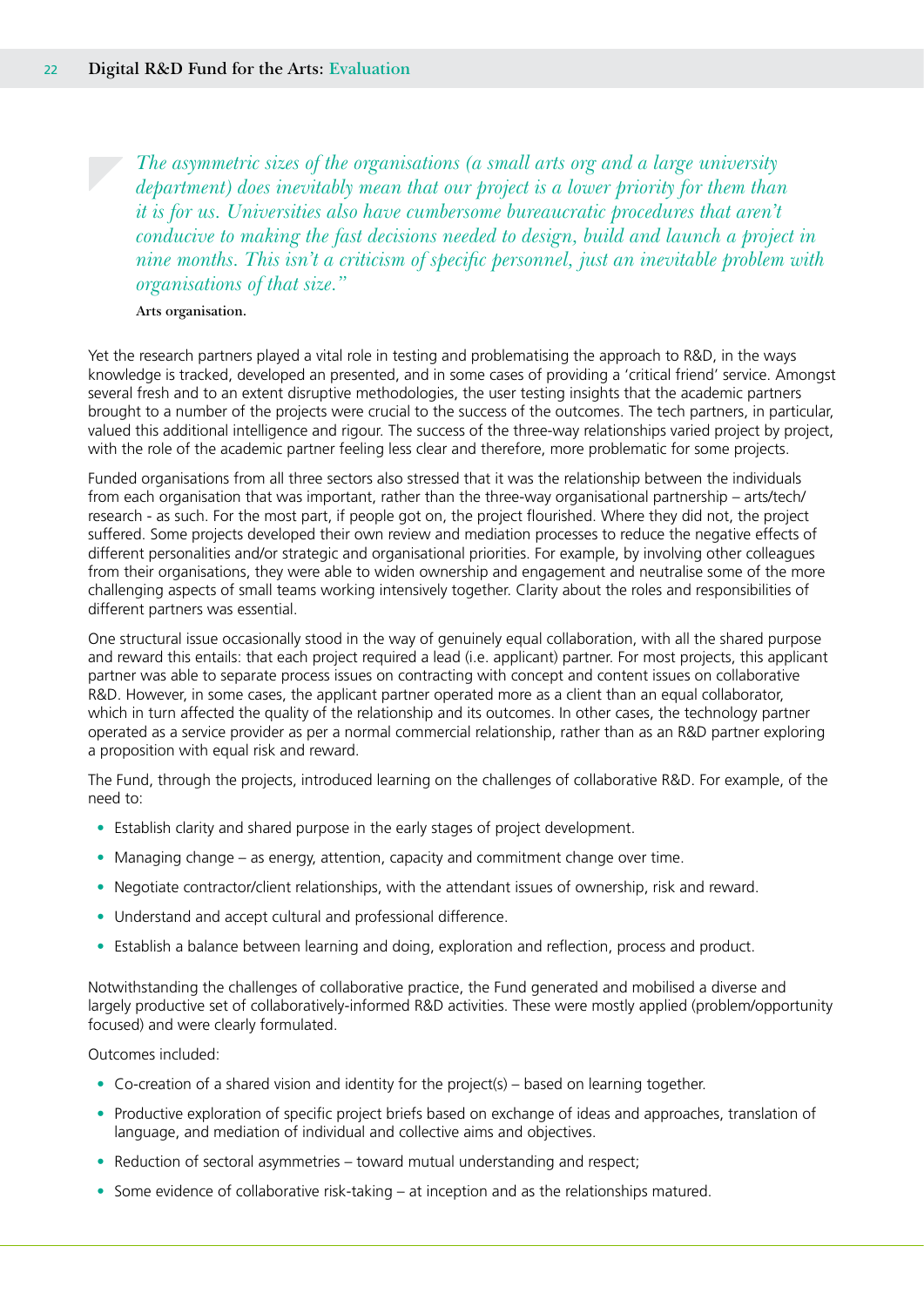- Some evidence of collaborative market-making e.g. appreciation of opportunities for future work.
- Sustained relationships beyond the life of Digital R&D fund e.g. for Nottingham's Riot 1831 and TILO. For the former, a researcher has been recruited to embed research into future organisational development. This signals collaboration-driven culture change (see Section 3.4 below) in the way research is valued and positioned.
- A longer-term commitment to embedding research into partnership working.

Some of these outcomes are illustrated in our case studies in Section 5.

### **3.3.1 A 'grand partnership'?**

The Digital R&D Fund clearly demonstrated the strategic value of multi-agency partnership. Like the collaborations the Fund invested in, the Funding partnership was based on a recognition that innovation comes through cross-over, convergence and collaboration. The partnership has demonstrated what can be achieved by working together. It has also signaled new opportunities going forward. This is explored in Section 4 of this report. It is clear overall that by working together, the Fund delivered more than would have been possible through a single-funder proposition. It demonstrated the value of a coordinated strategic intervention in an area of shared opportunity:

- Its collective resources made the Funding amount bigger and thus more significant (although ACE was considerably the largest investor). It also brought together a rich mix of organisational expertise and capacity – across the collective workforce of the organisations.
- This in turn generated shared profile and reach leveraging the brands and audiences of each partner. This helped to increase the quality of applications to the Fund and to broaden and diversify the audience for the learning generated by it.
- It was a reasonably open, explorative and flexible partnership allowing for the structured negotiation of strategic priorities to enable a range of outcomes. The co-design of the logic model exemplifies this, as does the agility to respond to perceived gaps or to target emergent opportunities – such as for Big Data.

But as with the project collaborations, this multi-agency approach also demonstrated the challenges of partnership. For example:

- Brand association proved challenging, with the Fund becoming erroneously but habitually identified as the 'Nesta Digital R&D Fund'. This was due to Nesta's role as the progamme manager. For ACE, the lead funding partner, greater brand association (i.e. shared reward as well as risk) was expected. For the AHRC, which invested a sizable proportion of its knowledge-exchange funding allocation, clearer profiling would have been welcomed, as would a stronger emphasis on the knowledge exchange and research outcomes from the programme.
- Ownership and internal knowledge exchange across and within funding partners was not as extensive as anticipated. For example, knowledge of the Fund, appreciation of the outcomes it was delivering and the learning points it was generating (for the arts and for R&D and innovation more generally), could have been more widespread. Clearly the Fund helped illuminate some critical agendas for the arts – e.g. approaches to audience development, production, innovation and business models. This is certainly informing ACE strategic thinking. But the extent to which the knowledge generated by the Fund is shaping strategic thinking or practice across, for example, ACE artforms is not yet clear. As part of a wider ongoing review of impact and outcomes across its investments, AHRC is conducting its own research into the impact and knowledge gained by academics involved. The longer timelines for academic research and publication mean it can be harder to identify the short-term impact, but AHRC will continue to capture impact on funded projects and utilise knowledge generated for internal development and in some instances for publication (e.g. in their Annual Impact Report).
- It is also unclear how the Fund sits alongside other funds e.g. ACE's Grants for the Arts for example, or the extent to which learning from the Fund (e.g. in terms of the types of activity that it enabled) might be applied to other funds and future funding (e.g. where other funds could possibly take on some of the objectives of the R&D Fund).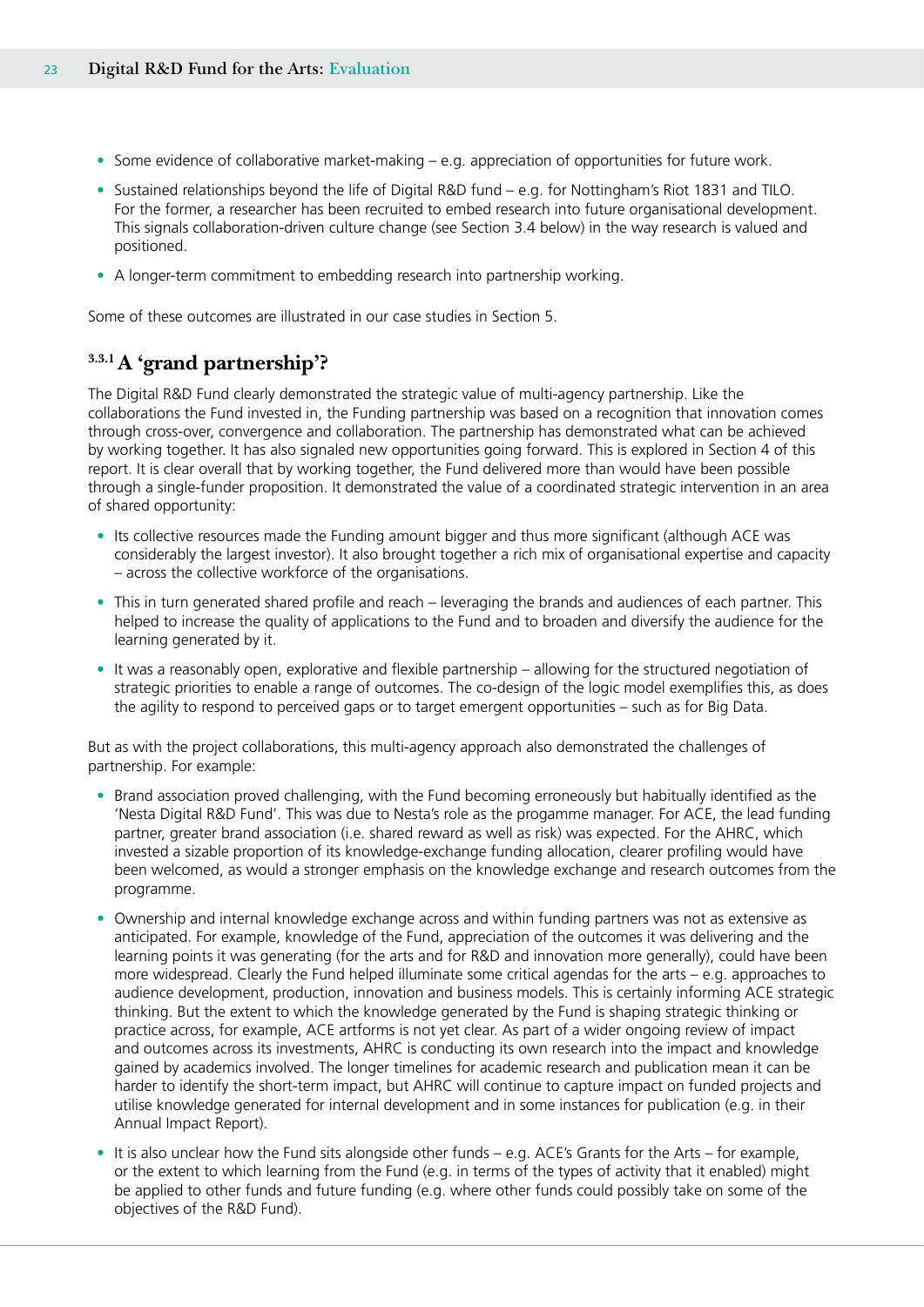## <span id="page-23-0"></span>**3.4 Culture change**

The Digital R&D Fund influenced genuine culture change for some participants – in terms of openness to new collaboration, commitment to digital solutions for organisational challenges and opportunities, and an appreciation of the value of risk and, potentially, also of the opportunity to learn from failure.

The Digital Culture Survey suggests that R&D activity in the arts sector as a whole is decreasing, possibly as a result of diminishing public funding. R&D funded organisations by contrast appear to have embedded R&D behaviours: in 2015, 91 per cent reported taking risks with digital technology, up from 63 per cent in 2013 and compared to just 23 per cent of the sector as a whole.<sup>47</sup>

*It allowed us to create an app that delivers our content to digital consumers only. This has forced the non-digital in our organisation to reassess both digital creation methods and digital markets."* 

**Arts organisation comment in Digital Culture survey 2015.**

*Receiving the grant was a major boost to team confidence, seeming to validate and encourage our way of thinking. The ticketing system has created better conversations inhouse and improved our routine dialogues with visiting artists and companies. As well as enhancing our ticketing platform, the systems, tech and sales flow upgrades required to run the project, have streamlined the organisation, allowing us to progress with our business strategy."* 

**Arts organisation comment in Digital Culture survey 2015.**

Different types of culture change were stimulated by participation in the Fund. For example, the Fund prompted a review of existing working practices and helped legitimise the development of new ones. This includes relatively prosaic elements such as office management systems, the use of iPads rather than traditional paper and pen, or greater use of digital conferencing and remote working. It also includes more transformational activities:

*The Digital R&D (Fund) has substantially helped the organisation to develop a new entrepreneurial research and development based strand. We are now more connected to (the) coder and developer community than we were before. We have created a new artistic team that operates in a new format, for the organisation. We have created a whole new explorative teaching unit, working with movement, technology, coding and science."* 

**Arts organisation comment in Digital Culture survey 2015.**

However, few R&D funded arts organisations have managed to use digital technology to develop new revenue streams or enhance profitability, whether through the R&D Funded project or other uses of digital technology. Most Digital Culture survey respondents, when asked what specifically has contributed to increased revenue and profitability, spoke quite generally about raised profile rather than activities actually enabling change. Some comments from arts organisations that were exceptions rather than the rule include:

*Digital marketing has seen box office sales grow…20 per cent year on year for three years despite a reduced marketing budget", "distributing our work in cinemas through streaming",* **or** *"online sales of Art Pass is core revenue stream."*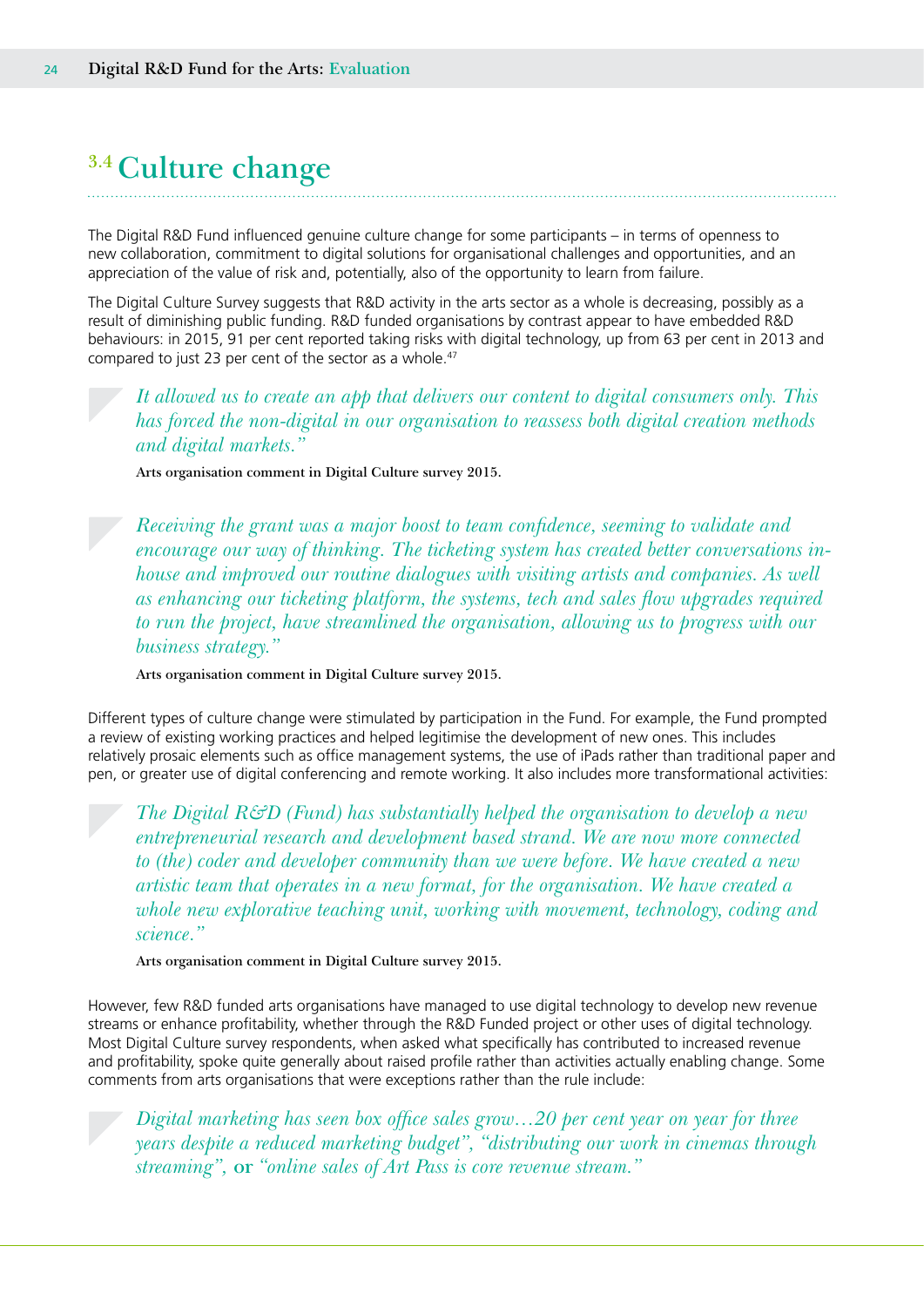Certainly, the Fund improved confidence in terms of the innovation in audience development and reach. It also successfully demonstrated the cultural and technological opportunities available in this space. It has encouraged organisations to look at and learn from what others are doing with examples of project partners being open to more risk taking to explore new innovations:

*The management now look outside more, at what other museums and galleries are doing. In (the) cultural sector you tend to get so involved in delivery that (you) don't take time to look outside…. We are also now more comfortable with the unknown. Before we would have an idea, agree it, then go out to a tech partner to commission. Now we get them in earlier to explore what is possible."* 

#### **Nottingham Museums and Galleries.**

The Fund was thought less impactful for the wider arts and cultural sector, and its influence on technology and creative businesses (outside of those participating in funded projects) has likely been even less pronounced. Questions of transferability, replicability and resources are key here. While arts organisations who applied to the Fund but didn't receive funding seem more aware of the potential digital technology and collaborative approaches R&D might have for their organisational development, it is less clear whether they have or could effectively explore this potential. For organisations which did not apply for the Fund – i.e. the rest of the arts sector – culture change is less pronounced.

The Fund has to some degree, increased awareness from technology and creative businesses of the innovation and growth potential of the arts and cultural sector, but it has not significantly improved the sector's position as a priority market or source of R&D. Interviews for this evaluation made it clear that the collaboration would not have been possible without the Fund for either the arts or tech partners. The lack of commercial return on investment for such early stage R&D would not be attractive to tech partners, in particular, without some incentive – i.e. funding.

For academic researchers of different disciplines, the Fund facilitated some culture change in terms of methodology and language, with participation in a live collaborative activity requiring a balance of academic depth and practical knowledge exchange. It also generated an appetite in some researchers for further collaboration in cross-sector activities. This is in part because the Fund helped reduce the critical distance between 'researcher' and 'researched' and introduced the new learning generated through the live exchange of knowledge and the development of new types of practice. It also required the researchers to develop new, sharper, perhaps more accessible, ways of summarising research findings to benefit collaborators and a wider readership.

There was clearly a range of different experiences. Some academics, such as Franke Bernhard from University of Brighton, the research partner for Netpark, had previous experience of working with non-research partners on tech projects and collaborated on all aspects. Others, such as the Riot 1831 research partner, Roma Patel from Nottingham Trent University, were familiar working with arts partners, but the experience of working with a tech partner was new and required the understanding of the new language. The short research timescales within the R&D projects required the academics to adjust their approaches to data collection and analysis.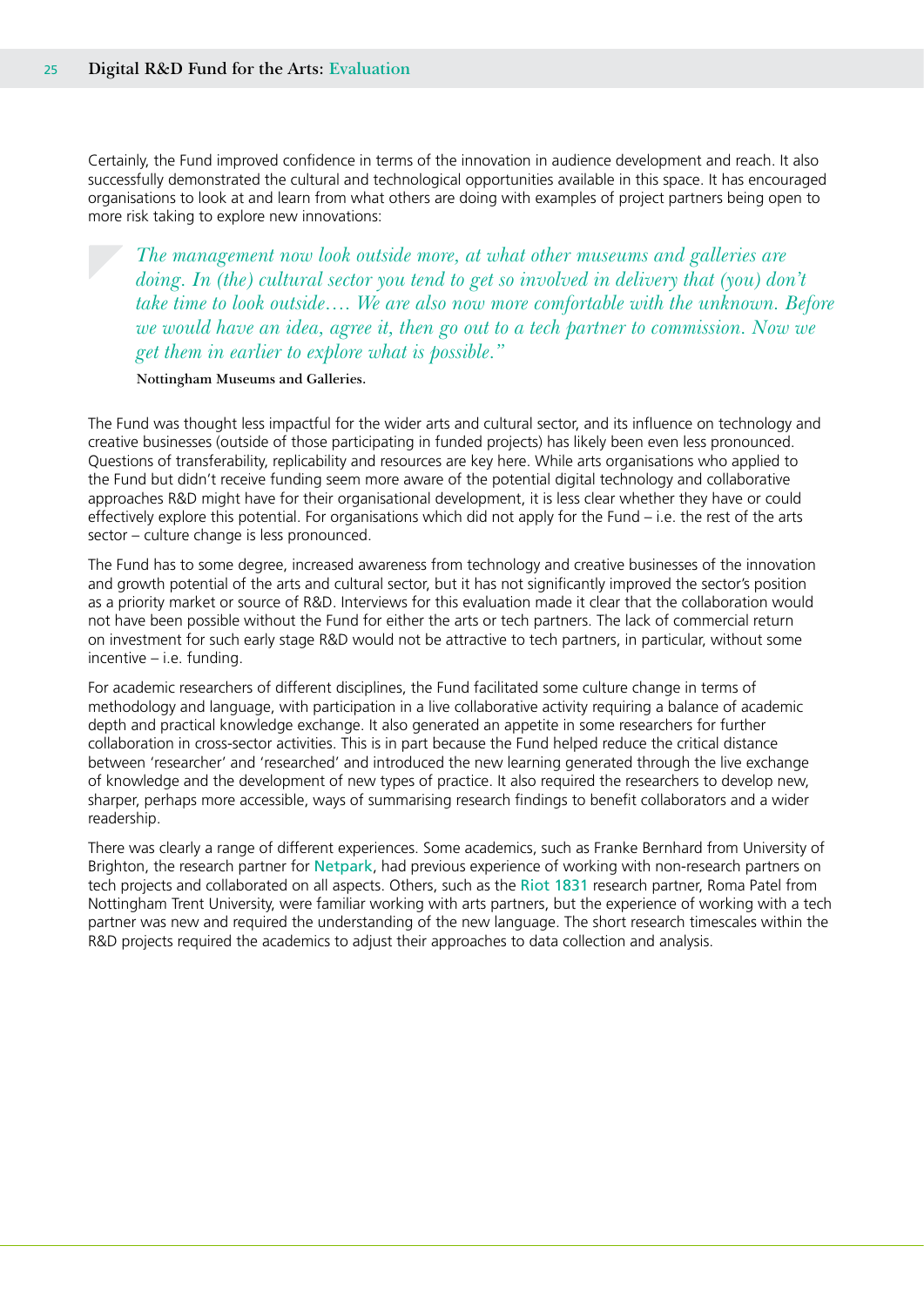### <span id="page-25-0"></span>**3.5 Increased digital capacity in arts and cultural organisations**

*(The R&D project) has been brilliant. It engaged almost all of our staff in a variety of ways - many were involved in the management of the project, engaging with digital in new ways, and several took part as 'audience', which developed their own critical thinking. We have not examined the benefits of Respond (the online platform developed) as a workforce development tool, but its impact is unarguable."* 

**Arts organisation.** 

The Digital R&D Fund has, overall, influenced the development of digital capacity across participating arts and cultural organisations. However, the impact for individual organisations varied significantly. Overall, it:

- Improved understanding of what can be achieved through digital technology and how such technology can enhance core objectives. For organisations such as the Nottingham Museums and Galleries and the National Holocaust Centre and Museum it opened up a whole range of possibilities for new projects that can deliver ambitions and goals in new ways.
- Increased confidence on how to articulate goals with technology and (to a lesser extent) academic partners. The experience of working on the projects as collaborators has given organisations confidence to commission and/or collaborate on future digital projects. MeYouandUs comment: *"As a small organisation the Fund was a catalyst in developing our skills and thinking around how we develop and has given us the confidence to consider larger digital collaborations".*
- Addressed some specific skills gaps from the use of social media to digital distribution systems. For Comma Press it *"enhanced in-house skills and experience, particularly in relation to iterative design and user testing".*
- Assisted the integration of digital opportunities across the organisation connecting core business considerations. Several organisations described how digital responsibilities have become part of a holistic agenda which works across all departments rather than simply as a 'technology issue'.
- Opened up new value chains, fomenting an emergent community of collaborators where technology, research and arts organisations connect and co-create new knowledge and experiences. This is particularly pronounced for projects that developed new products or platforms that are transferable to other sectors – such as TILO<sup>48</sup> – a hybrid display system for cultural venues co-developed by media artists MeYouandUs with technology partners Pixel and Amaze, cultural venues Phoenix and FACT and research partner Lancaster University.

The Digital R&D Fund also demonstrated challenges – of collaboration, of nurturing innovation, and of embedding R&D in the arts. It:

- Highlighted skills and capacity deficits and the challenge of maximising the potential of technological and cultural change. Several funded organisations noted that while the process helped to address some skills gaps, it also exposed them to new ones as the complexity of their work increased. A small number of arts organisations did not develop sufficient in-house digital skills to take the projects forward and don't have the resources to buy in the skills necessary to maximise digital opportunities.
- Illuminated skills and attitudinal disparities within and between sectors (and within organisations) notably the agility and entrepreneurship of technology partners in contrast to the arts and research partners which work to different sets of values and approaches.
- Introduced examples of the opportunity to balance cultural and commercial value and of the role of R&D in this process. Certainly most funded arts organisations said the R&D work undertaken would not have been possible without the Fund – it is not something they could have self-financed, other public funding sources are not available and commercial investment is yet to even tentatively explore the potential of collaborative digital R&D in the arts.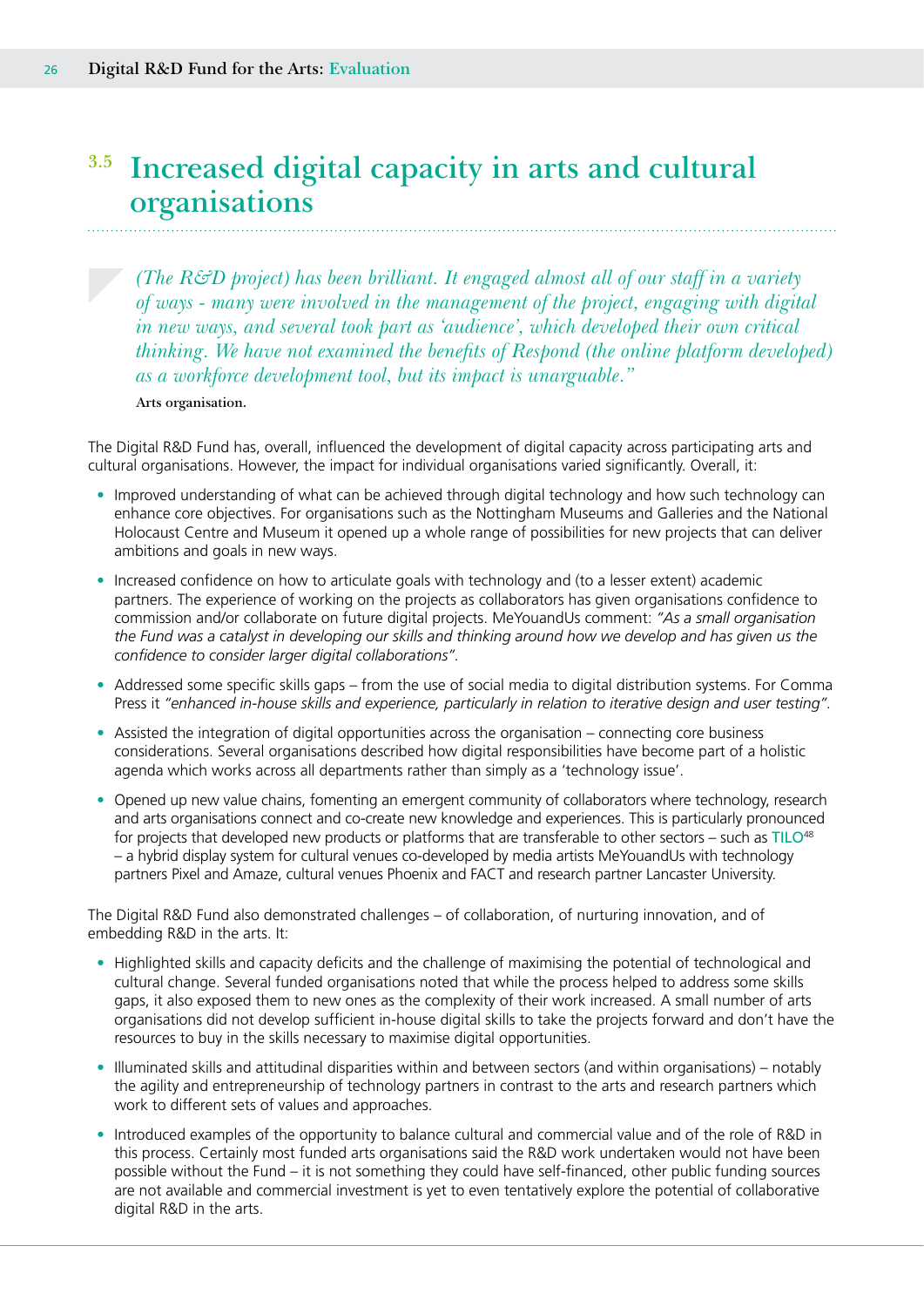The Fund seems to have attracted the most digitally committed arts organisations and/or nurtured digital appetite within a cohort of already inquisitive actors. As Figure 8 below shows, R&D Funded arts and cultural organisations see digital technology as more important than the wider arts and cultural sector, especially in areas not necessarily central to core arts focus, such as distribution, creation and business models. This suggests a positive impact for the Fund in that it has strengthened existing commitment and increased commitment to digital capacity-building as part of organisational development. However, it is less clear the extent to which funded organisations were already strongly committed and it raises questions regarding the influence of the 52 case study projects on changing perceptions and behaviour across the arts.

### Figure 8: **Proportion of FPs that saw digital as important, compared with non-FPs** (ordered by difference in 'distance travelled')



Source: Digital Culture Survey 2015

There is growing appreciation amongst R&D- funded organisations of the role of digital for distribution and exhibition – 70 per cent reported it as being important pre-fund, 83 per cent post-fund. By contrast the reported importance among the wider arts and cultural sector of digital for distribution has fallen – 61 per cent in 2013 and 50 per cent in 2015<sup>49</sup> (which again brings into question the influence of the Fund on wider behaviour).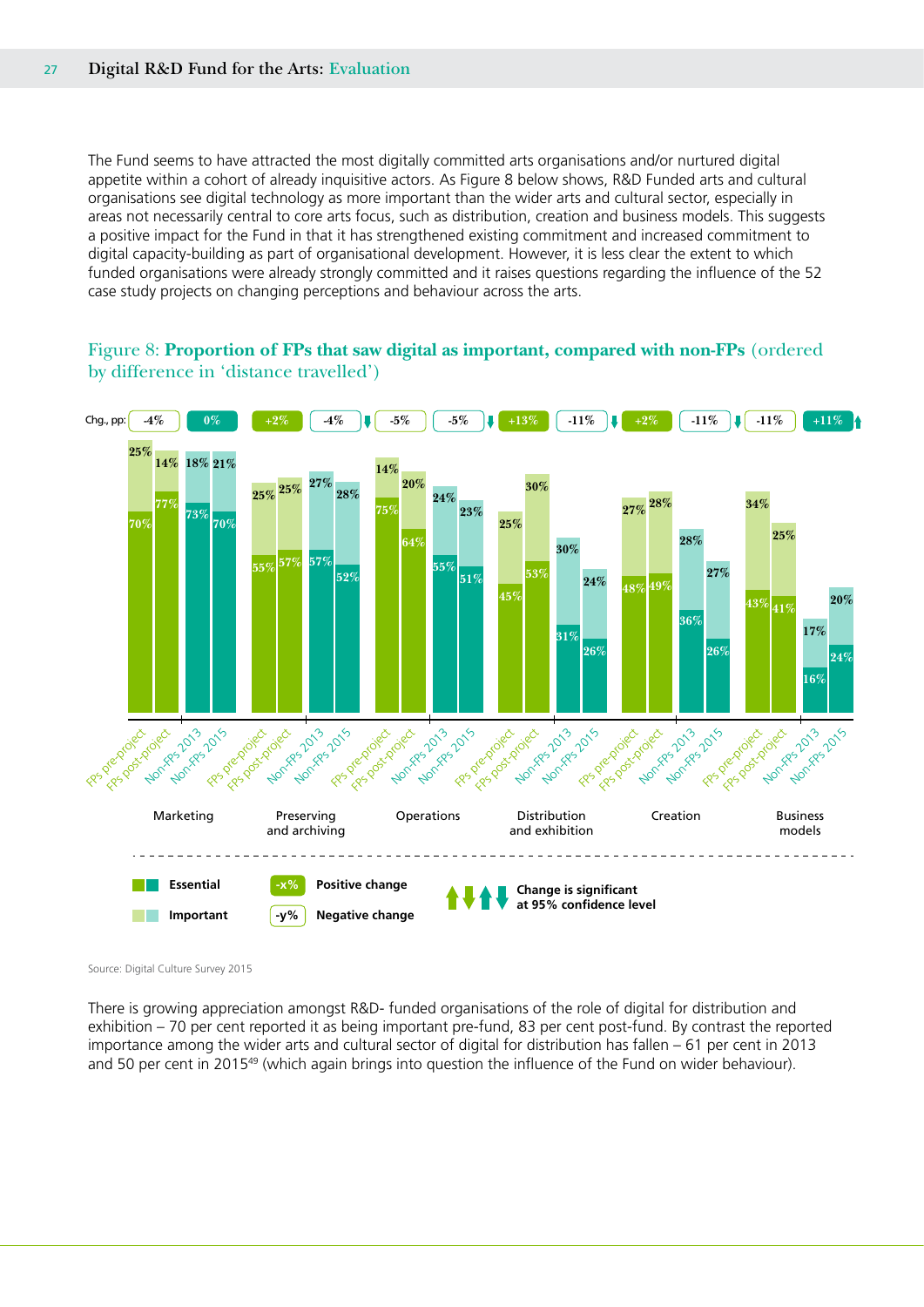Other specific digital capacity outcomes described by interviewed arts and cultural organisations and their partners include:

- Improved understanding of the role of digital technology in supporting the delivery of core organisational goals – from enhancing communication and improving reach to a positive influence on artistic innovation.
- Greater capacity to identify digital solutions to organisational development issues from data management to distribution. This includes greater awareness of effective approaches to digital development – such as how to troubleshoot to reduce the impact of unforeseen technical issues, or how to avoid them through early user testing and a more rigorous user-centred research to test key assumptions.
- Increased capacity for a range of digitally enabled activities across the organisation beyond individual members of staff, where digital is mainstreamed to enhance overall performance.
- Pronounced development of digital capacity in audience engagement activities such as via social media, the use of apps to increase levels of interaction via gaming tools, and a growth in platforms to stimulate feedback loops and multiple narratives with audiences.
- Extended capacity for some to target, connect with and engage harder-to-reach audiences such as those with a disability.
- Enhanced awareness of the opportunities enabled through collaboration with technology businesses with greater appetite to build capacity through both contracting in expertise and collaborating for mutual benefit.
- A cultural shift for some academic researchers e.g. in terms of how they collaborate with arts and technology partners, approaches to project management and more flexible timelines, and ways of developing and exchanging knowledge (e.g. as an ongoing process).

However, it is too soon to establish whether improved capacity will affect medium to long-term development outcomes, or whether the Fund enabled a short-term uplift in an applied and project specific environment. A challenge going forward will be to increase capacity (and the appetite for increased capacity) in 'normal business' beyond the exceptional circumstances of a well-resourced R&D programme. As one arts organisation explained:

*It's been a massive opportunity for us, and a good one. It's been complex to navigate and has been a significant investment of time and effort for us as a small organisation. I don't think the arts sector - small or large - is really geared up to the digital world, and while great projects emerge, they are hard for many organisations to justify or they can't find the resources to implement. And no one, really, has found a way to monetise this way of working."*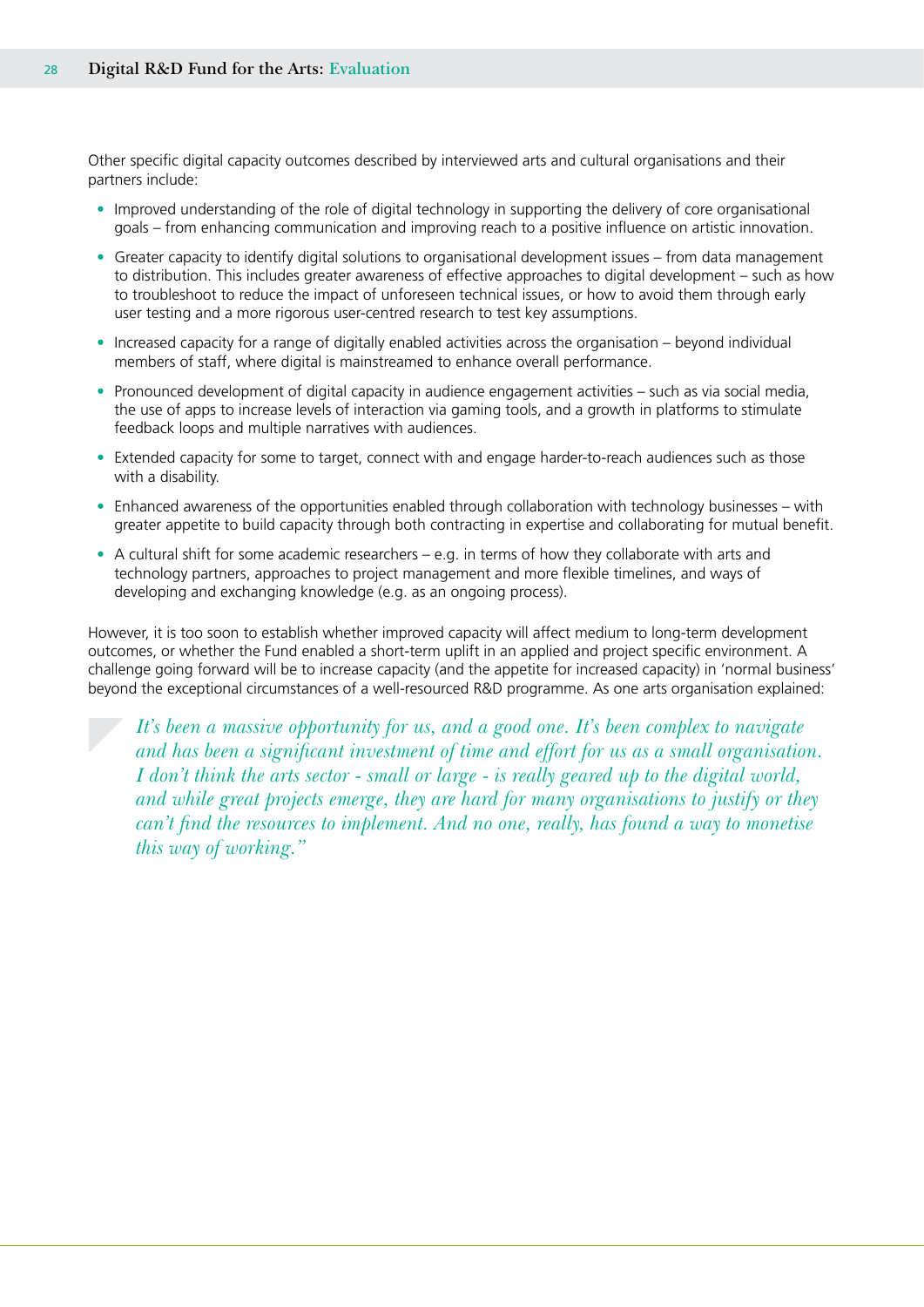# <span id="page-28-0"></span>**3.6 Improving the knowledge base**

The Fund has generated a significant body of case studies – a portfolio of next and best practice for digital R&D in the arts. This has been intelligently and creatively disseminated across the arts and cultural sector, with a range of tools and platforms, events and publications. As a consequence, the Fund has undoubtedly increased the profile of digital R&D in the arts, increased awareness of the ways such R&D can enhance core activities and introduce new ones, and increased uptake in digital development opportunities, including those founded on collaboration. It has also provoked a new process of collaborative R&D and increased an appreciation of the commercial potential this delivers.

However, issues of transferability and replicability persist at a time when many arts organisations are struggling to bridge gaps left by reduced public sector investment (e.g. from local authorities) or to increase revenue via a blend of income and investment sources. The Fund provided an exceptional opportunity for funded organisations and their collaborators, but it has proved difficult to influence the practice of arts organisations operating in 'normal business' circumstances.

There are indications that digital resources produced by the Fund have been well-used and provide useful information on the funded projects and on the wider digital development context:

- The Twitter account @digitalrnd has close to 4,000 followers and is a rich source of news, views, advice and ideas on digital R&D and innovation across the arts and wider creative and tech sectors.
- Digital R&D blogs by the Funding partners, which targeted specific development themes, allowed a depth of interaction unavailable through normal downloadable materials.
- Between 2013 and 2015, the R&D Fund website received over 90,000 visits (with nearly 35,000 returning visits) and over 216,000 page views. As at [date] the Digital Toolkit<sup>50</sup> had received almost 1,600 downloads (with activity peaking after R&D events). The Toolkit provides resources, tips and articles for arts and culture practitioners wishing to test ideas, improve existing digital products and services or develop new ones. The second most popular download was *Native Magazine* with nearly 400 downloads. The Business Models Guide is the most popular theme guide with close to 350 downloads. The theme guide with the least downloads is Accessibility, with nearly 170 downloads.
- The website and other materials are clearly signposted on the websites of funding partners and via their individual social media and news-generating activities.

Sixty-one per cent of the 2015 Digital Culture Survey respondents are aware of the Fund - of these, 49 per cent read about the Fund on ACE, AHRC or Nesta websites. However, overall engagement with the Fund and its resources decreased in 2015. The Digital Culture survey shows of those aware of the Fund:

- 21 per cent visited the website in 2015, down from 29 per cent in 2014.
- 29 per cent read case studies or R&D reports compared to 34 per cent in 2014.

There was a slight increase in attendance at events and use of toolkits and how to guides, both up 1 per cent from 2014. In 2015, 16 per cent of the sector attended an event that featured the Fund and its projects, 13 per cent used toolkits or how to quides.<sup>51</sup>

The Fund's events programme was well attended. It was effectively promoted online and the content of events (e.g. presentations and learning materials) were clearly presented and in some cases available after the event (much of it downloadable or available to stream live).

Events included:

• Collaborative Workshops: Held in September and October 2013 and open to any organisation interested in applying to the Fund. They were designed to help organisations develop their projects further and meet other organisations and academic researchers interested in participating in the Fund.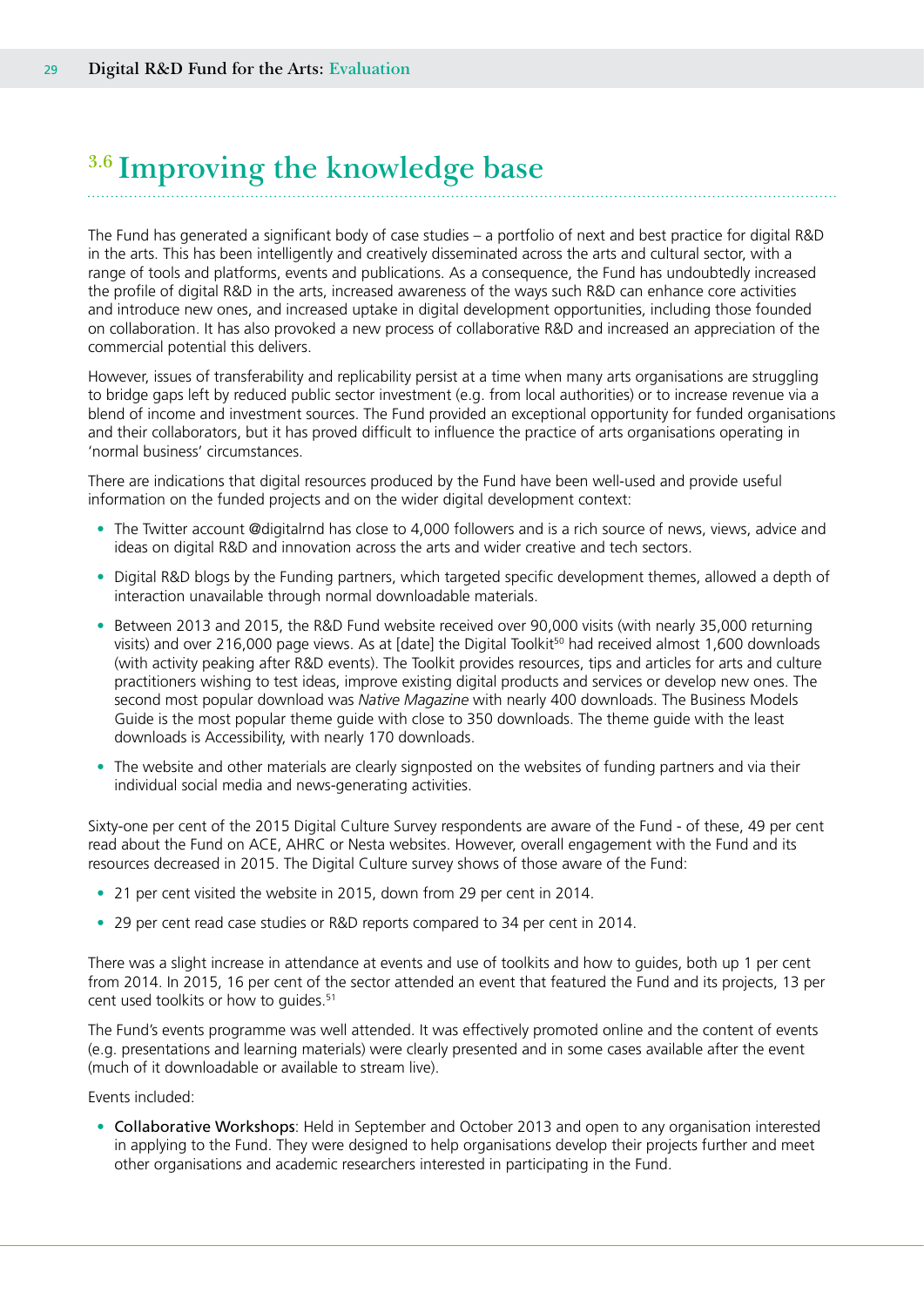- Learning events: Led by 21 Awake, the learning events served as both, induction sessions for newly funded projects and an opportunity for all projects to network, present their projects and discuss the main learning points. The events involved project presentations, small group discussions, and themed workshops such as 'Key Learning Themes', 'Making Sectoral Change' and 'Writing the Final Report'.
- Annual showcases: 320 people attended the final annual event 'Making Digital Work', in Birmingham in October 2015. The full-day event involved presentations by funded projects, keynote speeches from digital innovators and stakeholders of the Fund, masterclasses run by project partners, and breakout sessions around the themes of Business Models, Mobile, Accessibility, Data and the Digital Toolkit.
- Tech Talks: In the final months of the Fund, November and December 2015, three 'tech talks' were held across the country in the North (Liverpool), South/South East (Cambridge) and South West (Plymouth), aimed at practitioners, companies and researchers working in the field of digital. They were designed to share the learning from the Digital R&D Fund across the ACE areas. Each of the events featured funded projects reflecting the themes 'Digital Art in Public Spaces', 'Digital By, With and For Children and Young People' or 'Serious Play'.

The arts, technology and research partners interviewed felt the learning events and annual showcases were valuable networking opportunities, a chance to meet and discuss the challenges and successes of digital R&D. However, some felt a more focused themed approach would have been useful, something picked up through the final annual showcase and the Tech Talks.

In addition to an extensive programme of dissemination platforms, products (such as videos) and events, to which significant resources were allocated (an extra £185,000 in the final year of the Fund), the individual project partners also shared the learning from their projects through presentations at conferences, visits to and visits from other organisations, and the media coverage this has generated. For example:

- Nottingham Museums and Galleries and Nottingham Trent University presented the 1831 Riot @ Nottingham Castle<sup>52</sup> to other museums at a seminar day hosted at the Castle Museum in September 2014 and at the Digital Economy conference at Imperial College in December 2014. The Heritage Lottery Fund has been directing heritage sites and museums interested in augmented reality to Nottingham Museums and they hosted a number of visits to the exhibition by museum curators.
- Culture Counts: Quality Metrics<sup>53</sup> partners presented the project at the Data Power conference<sup>54</sup> in Sheffield; 2015 Policy Week in Manchester,<sup>55</sup> the AIMAC conference<sup>56</sup> in Marseille, France; at a major British Museum conference What's Data Got To Do With Me? and at an Arts Marketing Association event in Birmingham. Academic partners at the University of Manchester are submitting journal articles, including to the *International Journal of Arts Management*.
- Learning and experience from Project Daedalus<sup>57</sup> was shared at a Drones network event at arts partner AND's annual festival. The partners also participated at the Drone expo at Manchester Science Festival 2015 and academic partner, University of Salford, has established a Drones Research Network, which consists of over 30 academics across six universities internationally.
- More academic articles and papers are planned but the timelines for publication go beyond the lifetime of the Fund.

It is not clear what the audience response was to these materials (and for some academic research it is too soon to say), and thus whether investment in such dissemination materials was a good use of money. It is, though, clear that overall the Digital R&D fund provided a significant platform and community for presenting the funded projects, sharing learning, provoking discussion and commentating on development trends and opportunities. It:

- Balanced depth with diversity with academic interventions and blogs providing a rich source of new knowledge. However, the level of engagement from academics varied considerably. In addition, it has not been possible to quantify the extent to which audiences/readers engaged with such materials beyond participants in the Fund.
- Generated a strong network of experimental collaborators and should be understood as part of a wider process of cross-sector practice and exchange.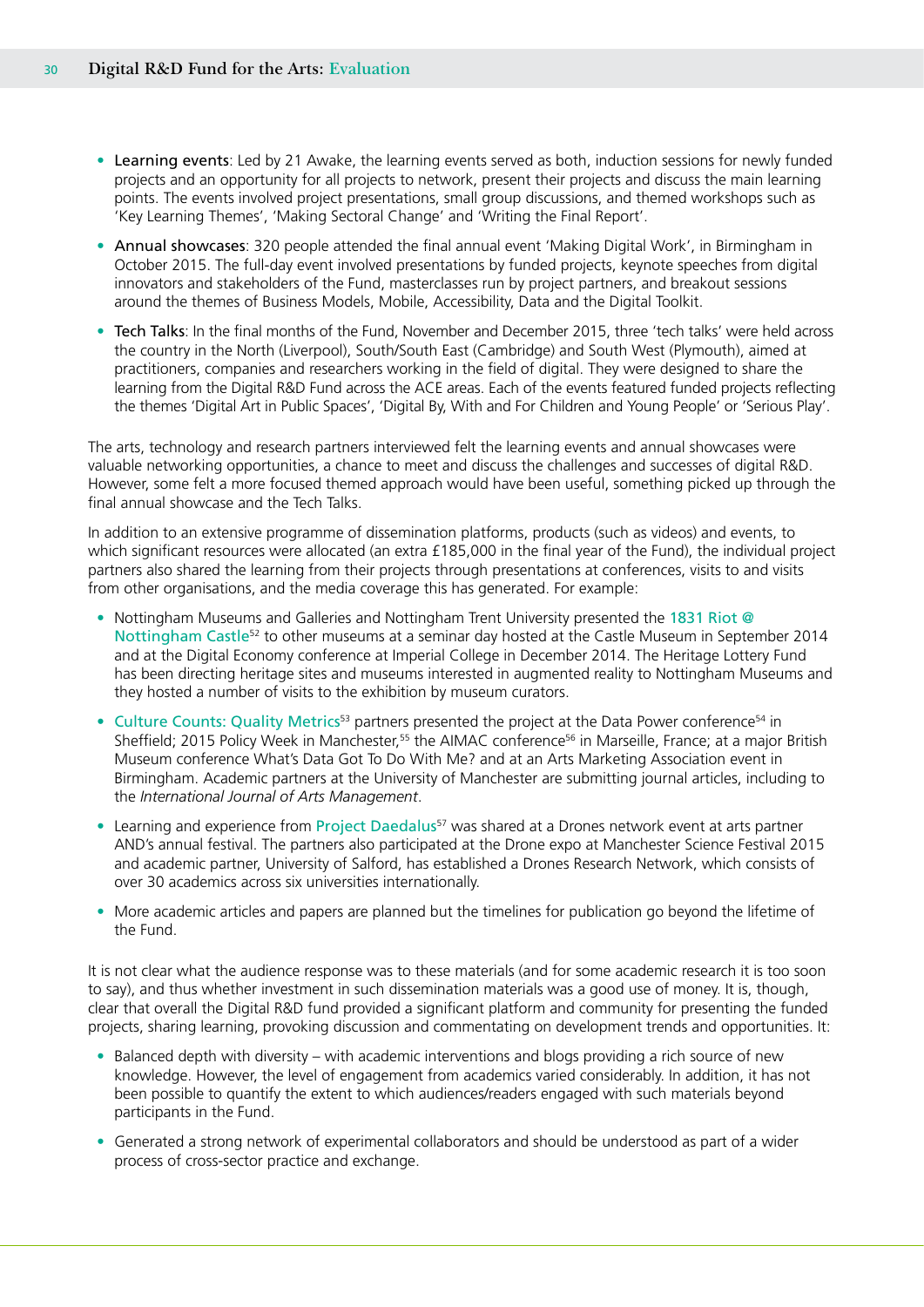- Delivered a level of disruption to the wider arts, technology and research sectors (particularly the former), with the portfolio of case studies and lexicon of digital tools reaching across different strategic agendas, programmes and networks.
- Contributed to particular knowledge advancements across the arts such as to the value of collaboration; practical approaches to communication, engagement and interaction; and for approaches to growing, diversifying and co-creating with audiences.
- Contributed to new ways of working across arts and humanities research, with improved awareness of collaborative practice and R&D as a research activity. However, there is some way to go to build widespread awareness and effect change in the universities research sector.

However, for the duration of the Fund, the management of knowledge and the clear dissemination of learning has proved a constant challenge. At the very least the Fund has made it clear that digital must be considered as part of the mix if arts organisations are to survive and thrive. However, it has proved challenging to disaggregate 52 different projects and present a clear set of themes, tools and practical and relatable recommendations for the wider arts sector. The Fund has generated learning that is illustrative and indicative rather than systematic and compelling. There are two main challenges here:

- Firstly, that replicability and transferability are difficult to communicate given the additional funding and support provided to the 52 Digital R&D projects. That this funding also enabled collaboration with technology businesses which might otherwise be financially out of reach, also provides a barrier to transferability.
- Secondly, the format of academic research materials does not appeal to many arts organisations looking for easily accessible information and working on a 'just in time' approach to knowledge development (i.e. where they are only likely to request or access knowledge when they feel it is needed). Much of the research and learning materials were structured and designed for enhanced accessibility and a wider readership in mind, but though an undoubted asset of the programme (i.e. a huge and diverse knowledge base), time-poor arts organisations did not benefit as much as they might from the materials available.

A major strength of the R&D Fund has been the development of a rich and diverse portfolio of case studies, complemented by a wider knowledge development and learning programme for which digital tools and events have played an important role. The Fund has undoubtedly set some agendas, changed some perceptions, influenced some debate and mobilised some new types of activity. It has also worked in some cases to 'mainstream' and integrate digital agendas into wider discussions on sustainability, excellence and innovation across the arts. The question remains though as to whether it has reached enough arts organisations and made a difference to the ways they conduct their business and engage other sectors in shaping their future.

The challenge going forward will be to ensure the quality of conversation continues to improve, that digital is recognised as an enabler rather than the solution, and that real progression is made from utilising digital to enhance existing practice to exploring new terrain where digital enables the adoption of business models that can be truly transformative.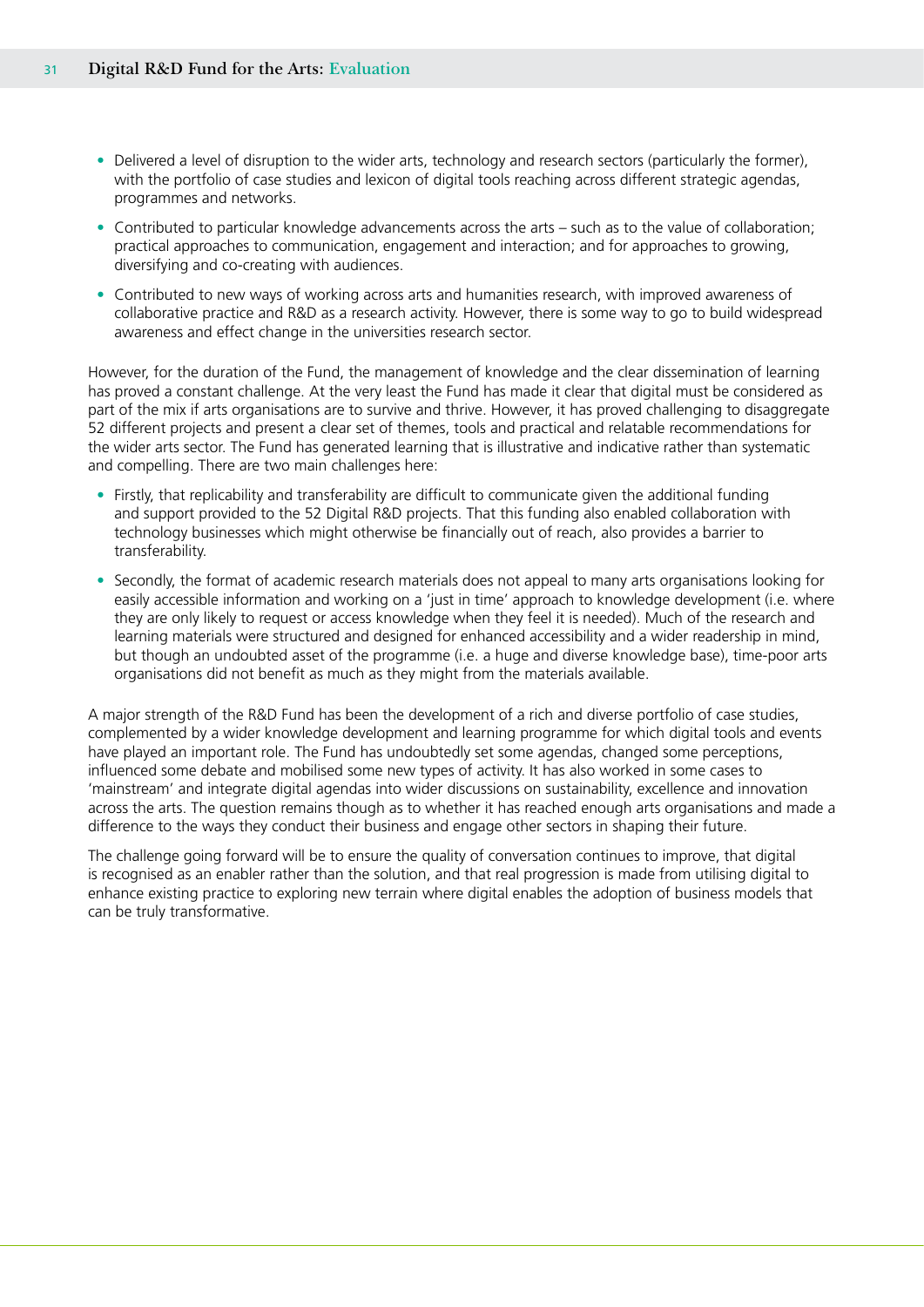# <span id="page-31-0"></span>**<sup>4</sup>Conclusions and questions**

The Digital R&D Fund for the Arts in England played a major role in supporting<br>capacity-building and awareness-raising for the role of digital in sector develop<br>and of collaborative R&D for excellence, innovation, sustaina capacity-building and awareness-raising for the role of digital in sector development and of collaborative R&D for excellence, innovation, sustainability and growth. It was particularly impactful for projects that explored opportunities to enhance reach and engagement with existing and new audiences. Yet it struggled to convert innovation in such activities with the development of new business models that could help arts organisations diversify their income streams by monetising content and other assets which have been historically under-leveraged.

The Fund had a very significant influence on the 52 funded arts organisations and incentivised a programme of collaboration that lifted capacity, improved confidence, and enabled the pursuit of activities and tools which would not have been possible in 'normal business'. It was also progressively disruptive in generating learning across the arts and, more so, in changing the terms of reference for a wider discussion on excellence, innovation, reach, sustainability and growth. This is where the Fund delivered greatest value: as a strategic policy intervention to explore the role of R&D in the arts. It was a demonstrator and disruptor in a context of technological and social change. It also proved agile and adaptable – improving as it developed and targeting different types of activity to diversify the portfolio and broaden the knowledge base.

The Digital R&D Fund incentivised arts and cultural organisations, working with technology and research partners, to:

- Be more open, collaborative and interdisciplinary; mobilised by multiple interactions with audiences.
- Be agile and creative: co-creating agendas and experiences with audiences and partnerships and exploring opportunities to generate revenue through existing and new relationships.
- Be critical and challenging: with artistic excellence at the core, demanding that creative talent work harder and differently to more effectively explore new processes and deliver new experiences and products.

The Digital R&D Fund did much to lift digital capacity, literacy and, most evidently, confidence across the arts and cultural sector in England. Through brokered collaboration, information, training, R&D activities and events, it delivered multiple positive outcomes to artists, creative businesses, arts and cultural organisations; plus to technology and research partners. It increased, enhanced and accelerated innovation and introduced new ways of working, including different approaches to research and knowledge development. It enabled deeper and more diverse relationships with audiences, inspired the co-creation of rich and fresh content, and led to some, albeit too few, emerging new business models which will in turn lift the productivity and sustainability of the sector. Overall, it enabled the arts and cultural sector to more effectively integrate and mainstream digital as a means for excellence, innovation and growth; mobilising a new community of digitally hungry, collaborative creatives. The most compelling outcomes of the Fund include: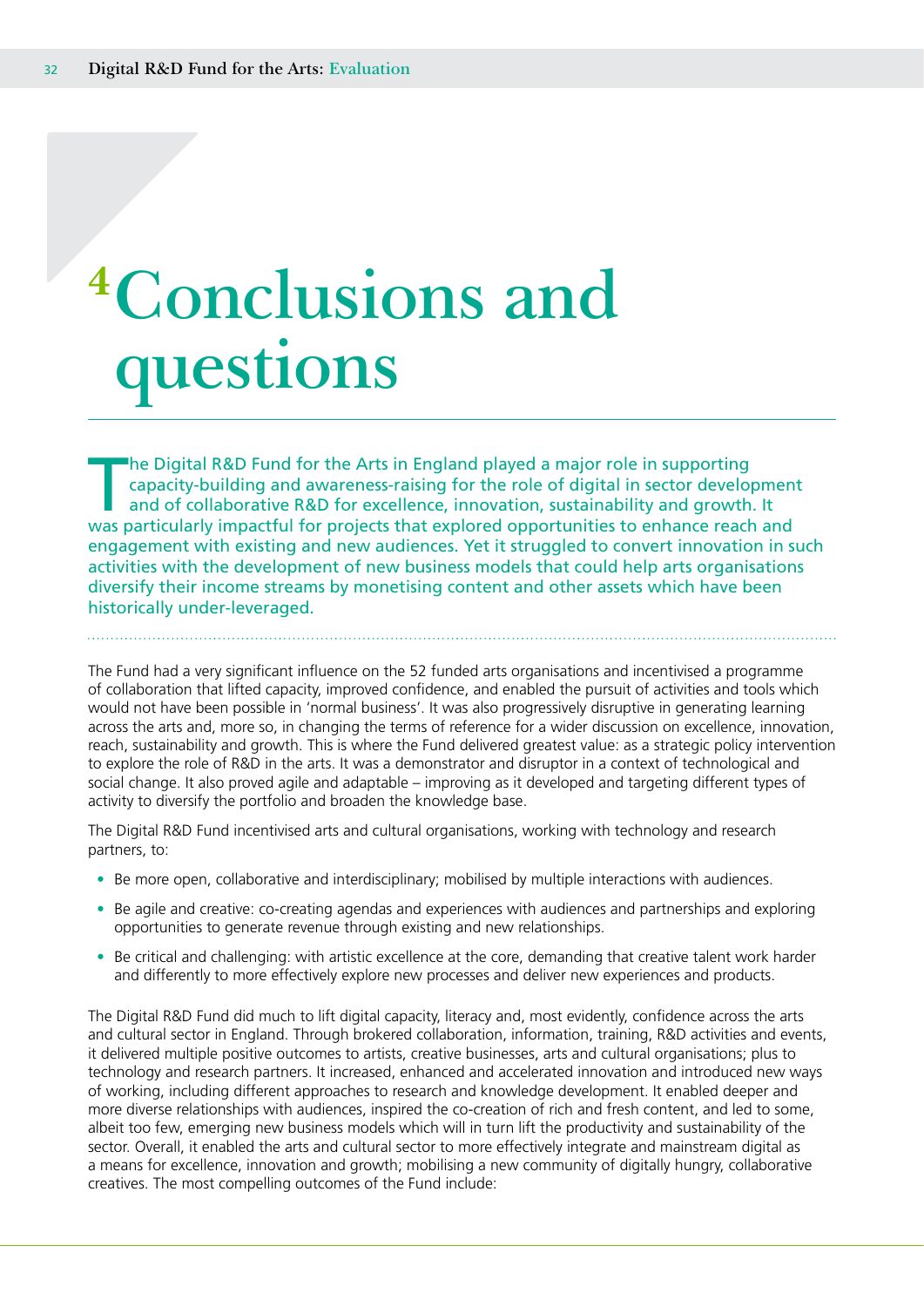- A wider sector conversation on the role of R&D in the arts, on risk, collaboration and innovation. The portfolio of 52 projects, the community that has been fostered, and the dissemination of learning materials, all helped reshape the strategic narrative on arts investment, raising awareness of how R&D is key to the vitality of the sector and that with a more targeted approach to brokerage and investment, arts organisations can contribute as productive and equal partners to the wider creative and knowledge economy.
- The development of new ways of working in the arts, particularly toward reaching and engaging audiences and the role of collaboration for innovation. For example, Sheffield Doc/Fest was able to develop new ways of engaging audiences through an online, immersive game investigating what is needed to turn public places into spaces for interactive digital art works;<sup>58</sup> Knowle West Media Centre<sup>59</sup> in Bristol was supported to diversify its approach to community engagement via a data toolkit produced by a group of young people that explores how live and open data can be used as the basis of community-based creative projects; and Unlimited Theatre generated a new approach to content development and distribution through a digital publishing platform which takes play scripts and applies techniques of digital storytelling, live theatre and codesign to create new reading experiences.<sup>60</sup>
- It generated new knowledge through a range of research methodologies and via cross-sector exchange. This introduced a level of transferable practice, with research partners increasingly open to different ways of communicating and exchanging knowledge. For example, Metal, their technology partner Calvium and research partner University of Brighton combined their complementary skills and practice to develop NetPark,<sup>61</sup> which claims to be the first digital art park; and the Riot 1831<sup>62</sup> project in Nottingham, which improved knowledge of the art sector for the technology partner and opened up the arts partner to the opportunities of collaborating across boundaries with HEIs and technology partners to co-create something fresh, distinctive and in the context of Nottingham's cultural offer, scalable.
- It helped accelerate the development of activities which otherwise would not have happened and it brought some to a position where scale-up/next-stage investment are possible. MeYouandUs would not have been in the position to develop TILO<sup>63</sup> to the quality of finish achieved and at such pace without the Fund.
- It generated some new understanding of where innovation and growth might arise with a cohort of projects offering real growth potential and well positioned for next-stage investment – either through public funds or via commercial sources. This is where there is so much to learn and thus where there is most scope for development and future investment. Some arts organisations, in collaboration with tech partners and research/higher education partners, can position themselves as digitally-enabled, creative hubs which connect creativity and business, art and society - to prototype and showcase ideas, products and services, and to offer scalable commercial business models of their own. The opportunity exists for arts organisations to play a more vigorous and visible role in commissioning across boundaries between otherwise unconnected activities; in externalising and commercialising their knowledge; and in operating as enabling platforms for creatives and technologists to collaborate.
- It embedded different processes of digitally enabled experimentation and boundary-crossing practice. The Fund affirmed the importance of R&D – for the arts; and the role of the arts for the wider creative and knowledge economy. It highlighted the importance of process as a means to embed innovation and develop new and better ways of reaching and engaging audiences as well as generating and disseminating knowledge.

The Digital R&D Fund operated as a large-scale demonstrator to explore how targeted investment impacts on collaboration, innovation, development and growth for the arts and cultural sector. In doing so it opened up a conversation on how the education and research sector can more effectively collaborate and exchange – e.g. to co-created briefs and to a shorter than usual timescale. It was situated as part of a wider process of strategic exploration – at a time of 'grand partnerships', austerity and rapid technological change. At the very least, it helped stimulate new thinking and practice in this context. It also opened up new conversations on how best to maximise the R&D potential of the arts and cultural sector – as a dynamic contributor to the wider creative and knowledge economy.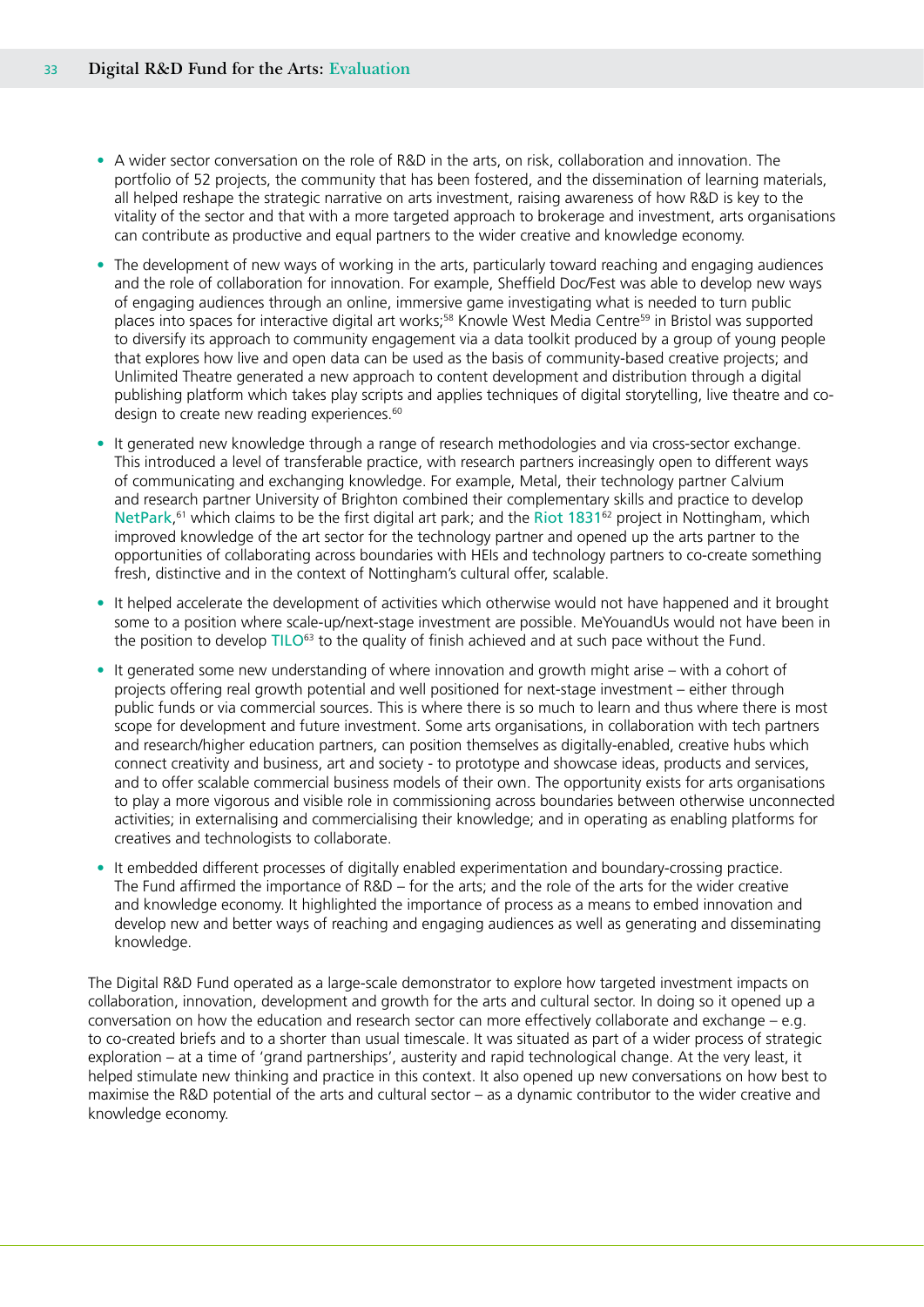By doing so, it enriched the knowledge base of strategic partners and raises some vital questions for policymakers. For example:

### • How to incentivise radical and sustainable change in business models across the arts and where might this innovation come from?

The Fund stimulated organisations to take some solid first steps on this journey, but it is unclear whether or how they could be supported to travel faster to explore new business models rather than focusing on improving their existing ones. It is also unclear whether the projects supported through the Fund were the most adventurous, radical, agile and innovative; or whether the blend of partners for each project enabled the distinctive skillsets of each to most effectively contribute to the process.

### • How to marry audience development outcomes (i.e. amplifying existing deliverables) with commercial outcomes (e.g. new audiences reached in new ways)?

The Fund was most impactful for organisations seeking to enrich, enhance and extend reach and quality of audience engagement. One conclusion here is that digital capacity is growing in this key area of audience reach. However, with reduced public investment set to continue and with arts organisations across the country nurturing some incredible yet under-leveraged assets, two very different push and pull factors are shaping an investment landscape which will require arts organisations to marry their cultural and their commercial agendas much more cohesively than currently.

### • How to expand and diversify collaborative digital R&D activities across the arts in ways that generate value to the wider society and economy?

The Fund raised awareness of the value that can be generated when arts organisations embark on R&D activities in a dedicated and directional manner. It also assisted in increasing awareness of the merits of risk and the opportunity to learn from failure across the arts and thus how risk-taking arts organisations can enhance the creative process for technology business. Yet without dedicated investment, incentivised collaboration and a co-ordinated programme such as that delivered by the Fund, R&D might not come so easily and risk may not be so readily embraced.

### • How to convert increased awareness to increased practice in digital R&D activities and how to blend academic research with 'just in time' knowledge needs of organisations and businesses?

As this evaluation makes clear, the Fund developed a rich portfolio of case studies, some of which will flourish into the future. It made some progress in advancing knowledge and sharing learning. Yet it fell short of changing practice across funded organisations and into wider networks across the arts, technology and research sectors (although for the latter, this may take longer). It is also unlikely to significantly influence changes of practice across the technology and research/education sectors, except for those directly involved in the Programme. The opportunity exists to build from the Fund and support the research community to develop effective collaborative mechanisms with the arts; and for mobilising a community of active arts partners across the technology sector – both working to affect radical change in the arts but also to benefit commercially or otherwise from a still very under-tapped resource of creative talent and arts audiences.

### • How to build an accessible and practical knowledge base with regard to the range of methodological approaches undertaken by academic and research partners?

This is still very much an emergent body of work which, with effective dissemination and explanation, could open up new ways of working for different academic disciplines – e.g. in terms of how they work with arts organisations and technology partners; or more broadly in the ways they co-create briefs and generate knowledge collaboratively. In addition, published materials from the Fund will be of value in shaping future R&D activities and investment programmes.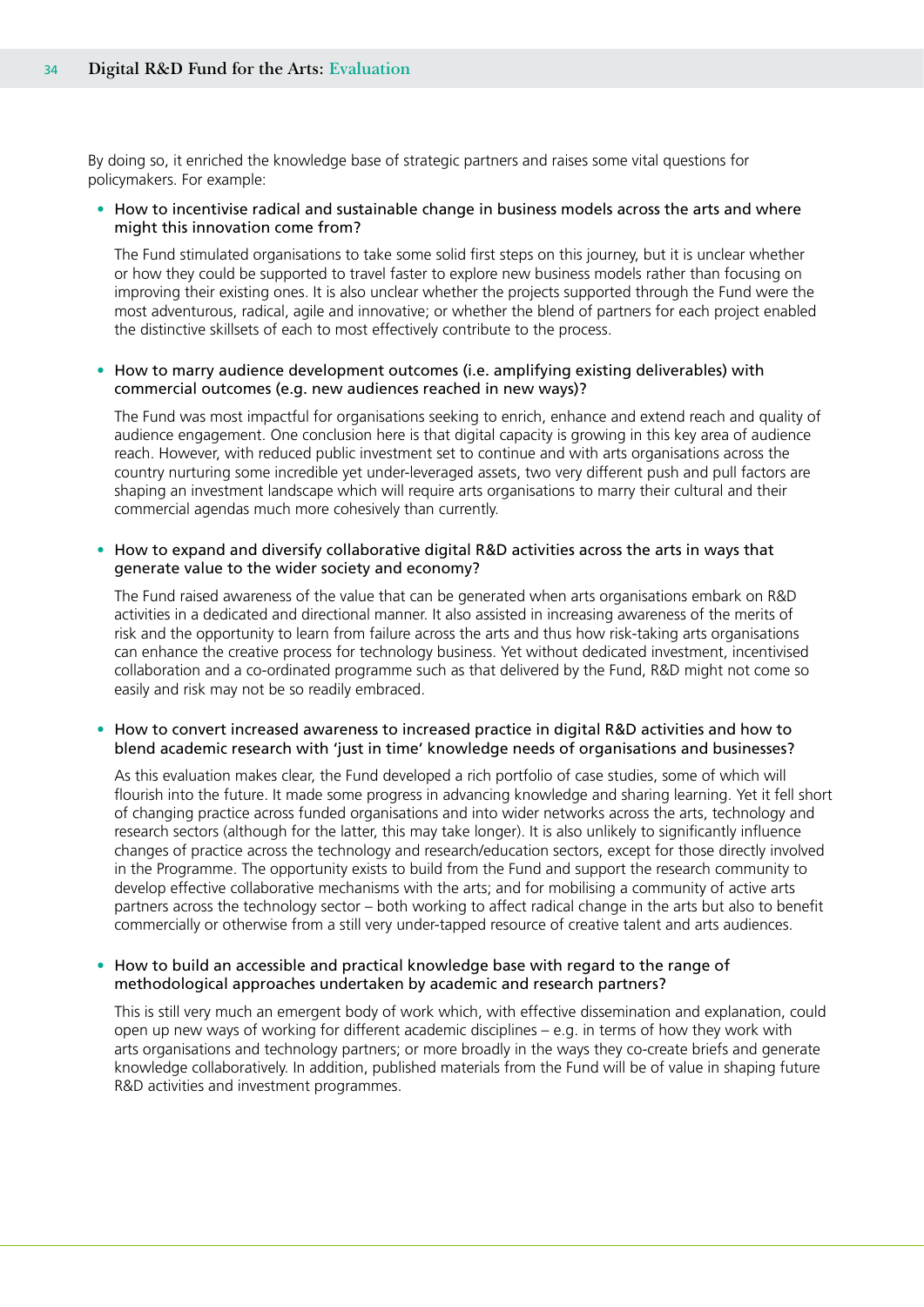### • How to pick the scalable propositions for next stage investment?

The Fund operated as a proof of concept exercise for multiple investable propositions. It has, through smartly brokered investment, assisted in developing a programme of activities, products and services that offer undoubted artistic value plus significant commercial potential. A small number of projects show potential for real development and growth which could be game-changing for the arts organisations concerned. A Fund that had actively sought more focused commercial propositions at an earlier stage in the collaboration process, might have generated much more 'deal flow' and in turn demonstrated how R&D in the arts can also lead to new scalable business models.

This final point is critical for future investment considerations in the arts. The Digital R&D Fund changed the terms of engagement and shifted the 'arts funding' conversation to one that does not seek to decouple excellence and growth, or inclusion and commercialisation. The challenge going forward for funders and funded alike is to nurture a landscape that encourages collaboration, risk-taking and R&D, internally within the arts and cultural sector, and crossing over to other disciplines. With the pace of technological change accelerating, the role of the arts in contributing to innovation, growth and competitiveness, while also delivering social and cultural value, is set to remain in the spotlight.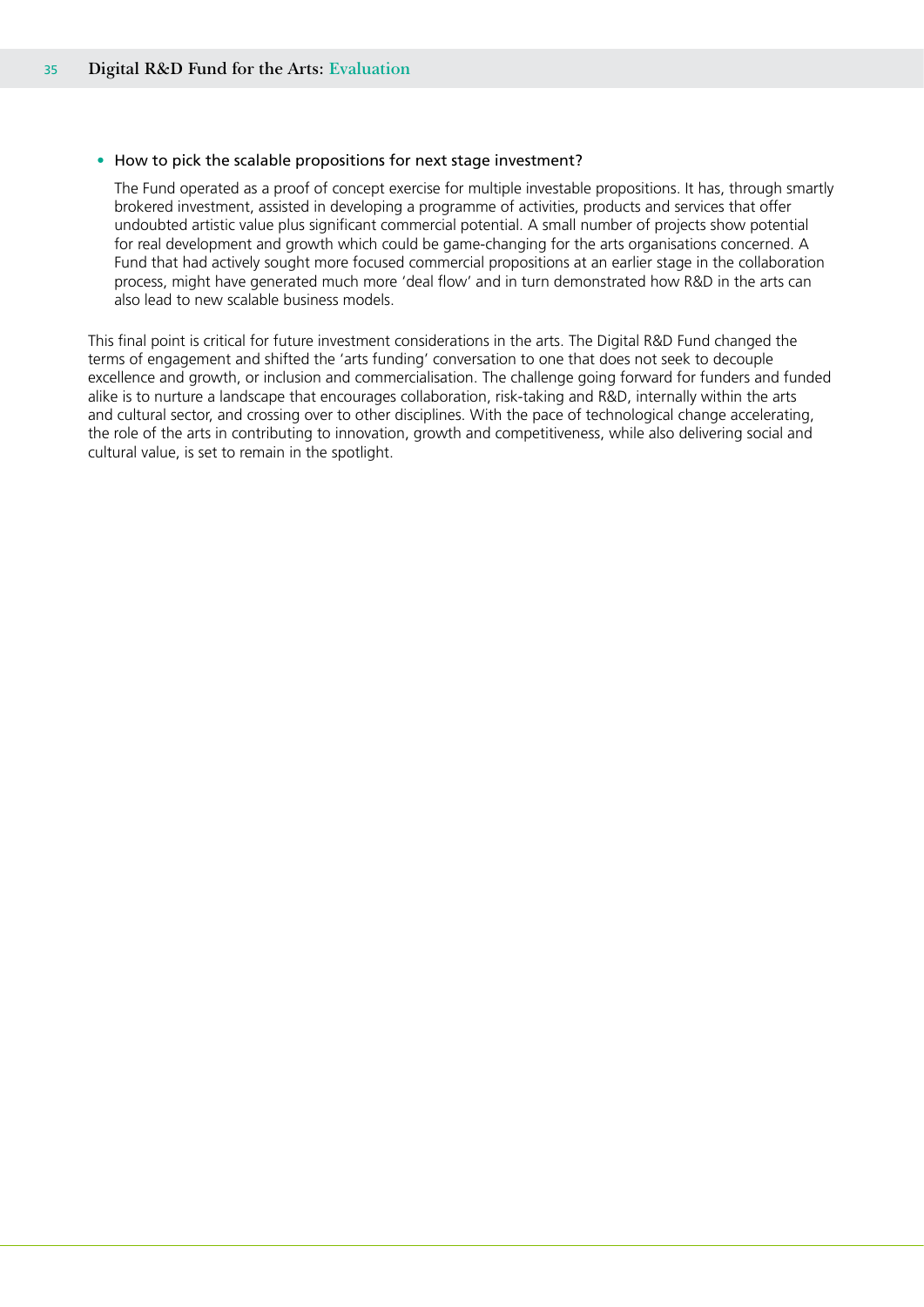# <span id="page-35-0"></span>**<sup>5</sup>Case studies**

### **Riot 1831 @ Nottingham Castle: Mobile augmented reality (AR) app**

Arts partner: Adrian Davies, Exhibition Design Manager/Project Lead, Nottingham City Museums & Galleries.

Tech partner: Emma Hutson, Consultant Digital Producer and Andrew Whitney Hot Knife Digital Media.

Research partner: Roma Patel, Research Lead/Project Lead Support, Nottingham Trent University (School of Art and Design).

#### The project

Riot 1831@ Nottingham Castle is an augmented reality (AR) permanent exhibition and application presenting accounts of real people who witnessed or were involved in the attack on Nottingham Castle during the cities 1831 National Reform Bill Riots. AR and

storytelling opened up new possibilities for presenting the history of the riots in new and engaging ways, from the perspectives of different people involved. The mobile AR application used advanced object tracking technology to superimpose 3D real-time computer environments and animated first person 'performances' onto the museum objects. This allowed visitors to simultaneously interact with the museum objects and experience the events that took place on the night of the riots through the voices of the people present.

The exhibition opened with a 'soft launch' in May 2014 with a full launch to the public in July 2014.

www.riot1831.org

### **Outcomes**

### Audience development

Augmented Reality is engaging audiences in a deeper relationship with the museum and enhancing their experience and understanding of the history of the city. Research during the Riot 1831 project found: 77 per cent of visitors found the AR engaging; 70 per cent felt the app helped them to understand the historical relevance of the object they were looking at; 79 per cent felt the stories helped them understand the history better and 85 per cent agreed the interactive elements helped them remember the experience.

### Culture change and increased digital capacity

The project has resulted in a number of profound changes to the way Nottingham City Museums and Galleries work. On a very practical level, senior staff now have iPads and use images and video, much more in meetings to present ideas. The 1831 Riot project has been a catalyst for developing a digital media strategy for the wider service, which includes the training of staff in digital media and the development of a new, more engaging website. The learning from the project is also informing the major redevelopment of Nottingham Castle funded by the Heritage Lottery Fund (HLF). They will be looking at the thousand-year history of Nottingham through 11 key moments using stories of people to explore the history from different perspectives. The individual story approach was trialled through the 1831 project.

Another significant culture change is that Nottingham Museum and Galleries now carry out more external research on what others are doing to inform their own development. They generally take a more open approach to exhibition development, with less of a fixed idea about what the outcome will be at the start. The R&D project has made them less risk averse.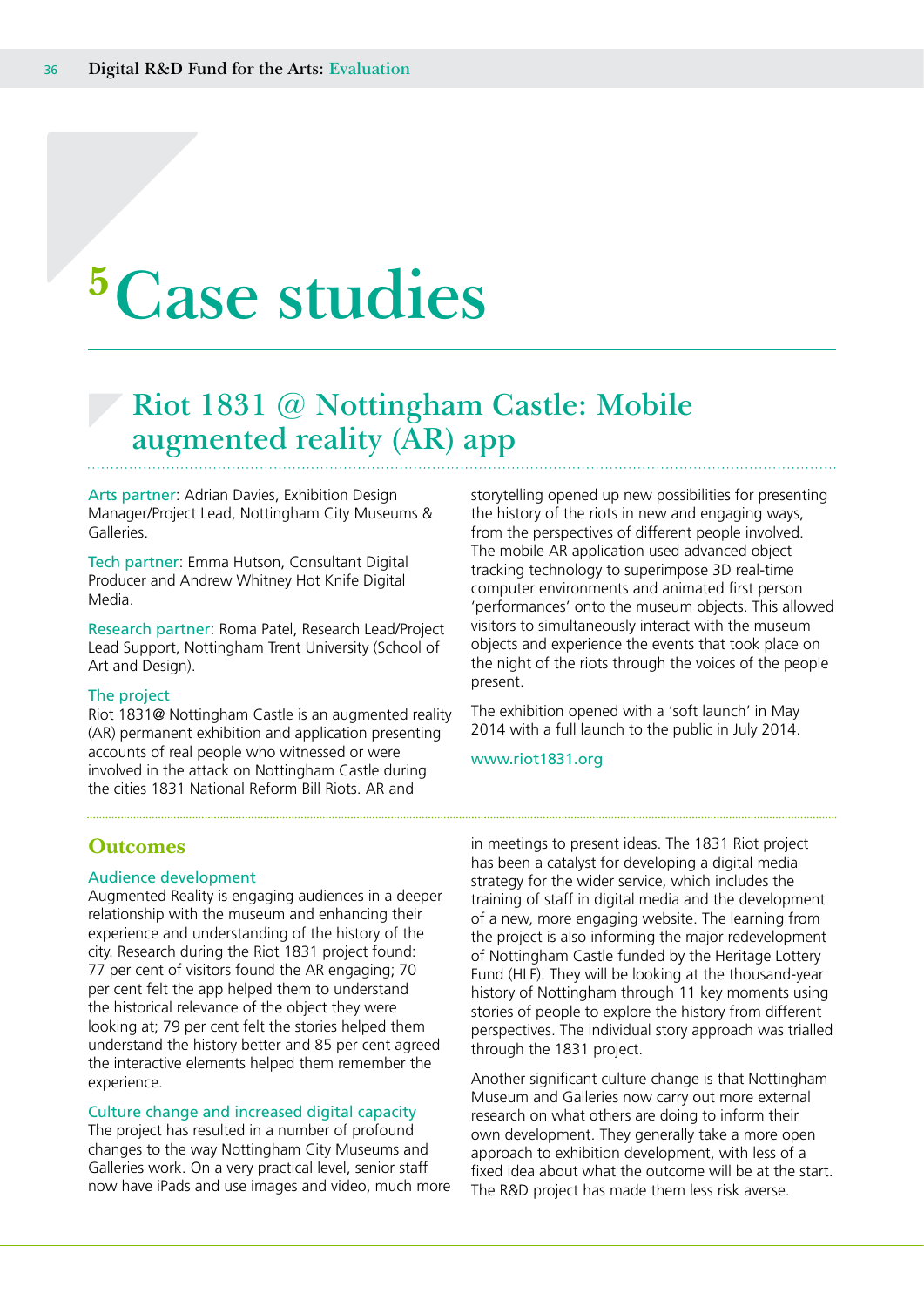### Collaboration

The collaboration was positive for all partners, however, there was a process of learning a common language. Adrian from the Museum and Roma from Nottingham Trent University both had a background in performing arts so had a common language. It became apparent that Hot Knife did not fully understand the terms Adrian and Roma were using and that they, in turn, hadn't fully understood the 3D of AR and were thinking of 2D film.

The openness of the partners to learn from and understand each other meant the partnership succeeded but the project was not without challenges. The scale and scope of the work was unexpected and much of the extra work fell to Adrian at the Museum.

Despite the challenges, Hot Knife has been commissioned by other members of the Museums and

Galleries team, since Riot 1831 to work on an app and trail of the Nottingham Caves. They are now in discussions about extending this to a trail across the city.

### Sharing learning

Roma and Adrian have presented their experience of the project at conferences including a Museums Association conference in 2014. HLF has been directing heritage sites and museums interested in AR to Adrian, who has hosted a number of visits to the exhibition from museum curators.

The project has given Adrian the confidence to talk about what doesn't work as well as what works. The challenges and failures are as important as the successes in personal learning and in sharing the learning with others. The arts and cultural sector traditionally don't talk about what doesn't work.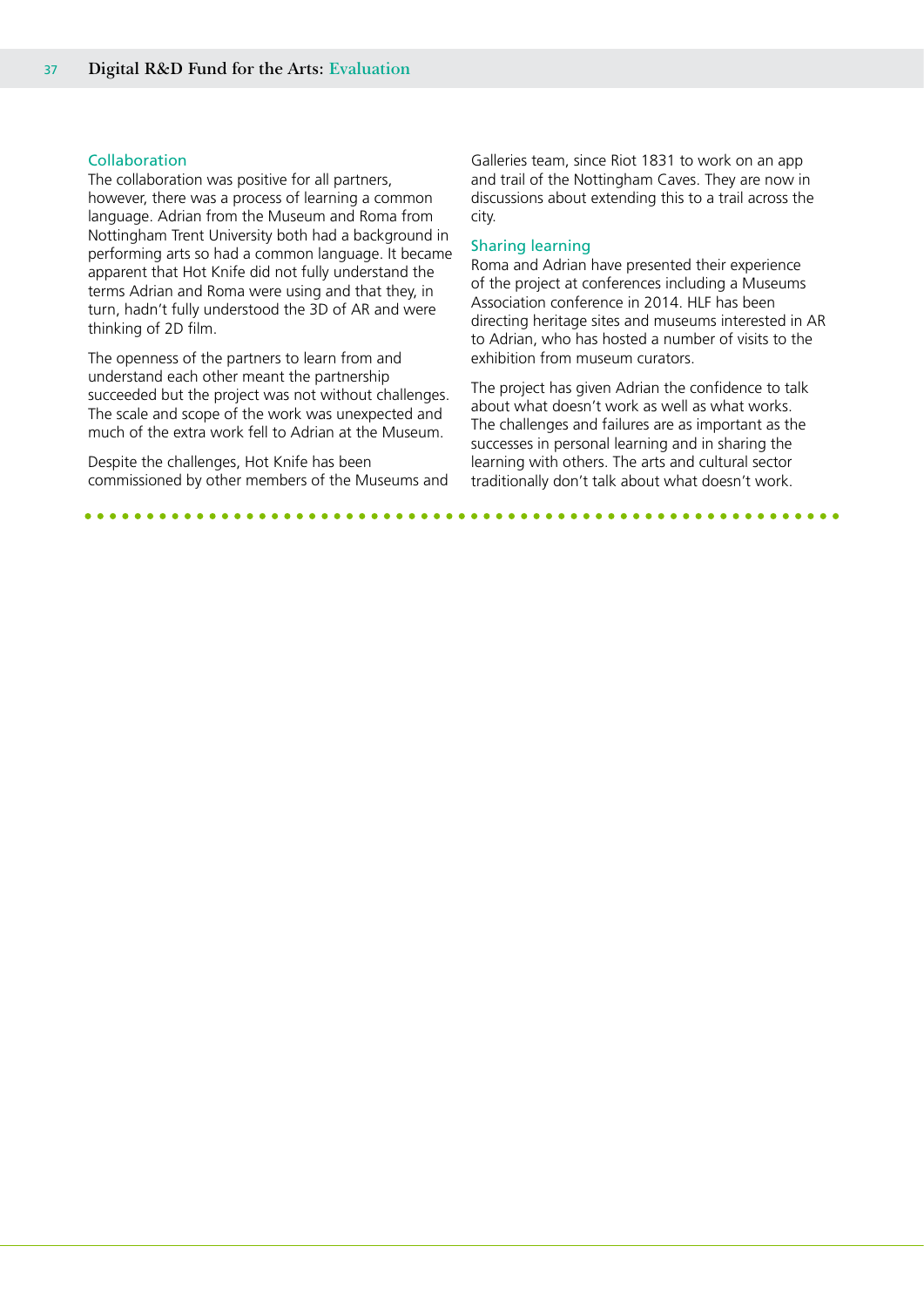### <span id="page-37-0"></span>**Interact**

Arts Partner: The National Holocaust Centre and Museum, NHC.

Technology Partner: Bright White Ltd.

Research Partner: University of Huddersfield: Professor Minhua Eunice Ma (Research Partner).

### The project

Interact is a R&D project that aims to preserve the powerful and engaging experience of listening to, and interacting with, a Holocaust survivor: allowing future generations of museum visitors vivid access to these unique stories.

Interact demonstrates how technology can be integrated and applied to a pre-recorded testimony given by a Holocaust survivor to enable future visitors to ask questions and receive answers from that filmed individual. This recreates the experience of interacting with a Holocaust survivor, providing a new and inspiring way to engage with primary testimony.

Interact is NHC's first technological project. It stemmed from an ambition to create an innovative way to preserve direct contact with the holocaust survivors, contact that current visitors to the museum have through discussion with elderly survivors. It started with a research trip to the US-based specialists USC Shoah Foundation and the Institute of Creative Technologies (ICT). The trip inspired NCH to move forward with their ambition, having gained this valuable insight into the possibilities the technology offered. The visit also began a relationship that would see Interact become a major contributor to wider research and work in the field interactive technology using Embodied Conversational Agents.

NHC issued a tender with the aim of identifying a technical partner that could help replicate, as much as possible, the current live experience of conversation with survivors in the future, but based on captured testimony. Bright White Ltd was selected and the collaborative process began. Bright White introduced Professor Ma as the research partner. They co-designed the application for the R&D Fund, Bright White also introduced representatives from Glasgow's Digital Design Studio (DDS), with whom they had worked on the award-winning Bannockburn digital exhibition.

### www.nationalholocaustcentre.net/News/ interactive-testimony-project

#### The R&D Project - 'the essential start':

Interact has attracted attention and support from other national institutions and foundations. The R&D project was specifically used for the digital software development, whilst other funding from the HLF, the Pears Foundation and the Association for Jewish Refugees, has been (and will be) allocated to the filming and installation of the project.

Whilst the additional funding has been essential to develop the overall project, the R&D funding was central to supporting the software development and also the research that informed the development. The research studied the most powerful way to match questions to answers, ensuring that the structure of recorded data is arranged to be meaningful, robust and future-proofed technically. All the three partners agreed that they couldn't have delivered such as exciting product without this funding.

### **Outcomes**

### Collaboration: Formalising a strong Partnership Agreement

This partnership was an example of real cross-sector collaboration. All three partners have been equally active in shaping and developing the project, which has helped them to complement and also widen each other's expertise. And, in addition to bringing academic rigour to this project, the research partner also acted as a 'consultant' helping in the theoretical and processing part of the project.

The three partners have decided to formalise their collaboration into a Partnership Agreement that will deal with any future enquiries related to the outcomes of Interact, making sure that the efforts of all three partners are reflected and any future benefits equally shared.

### Culture Change: Three way partnerships and continuing collaboration

Considering that it was the first time NHC had worked on a technology project, it was crucial for the other two partners to effectively communicate the high complexity and technicalities of the project across the team. Bright White came with some prior experience of ensuring there is a common vocabulary with cultural partners, and the team was very proactive in explaining and clarifying language to the NHC. A heavy investment of time was needed by NHC, to learn and understand the language and application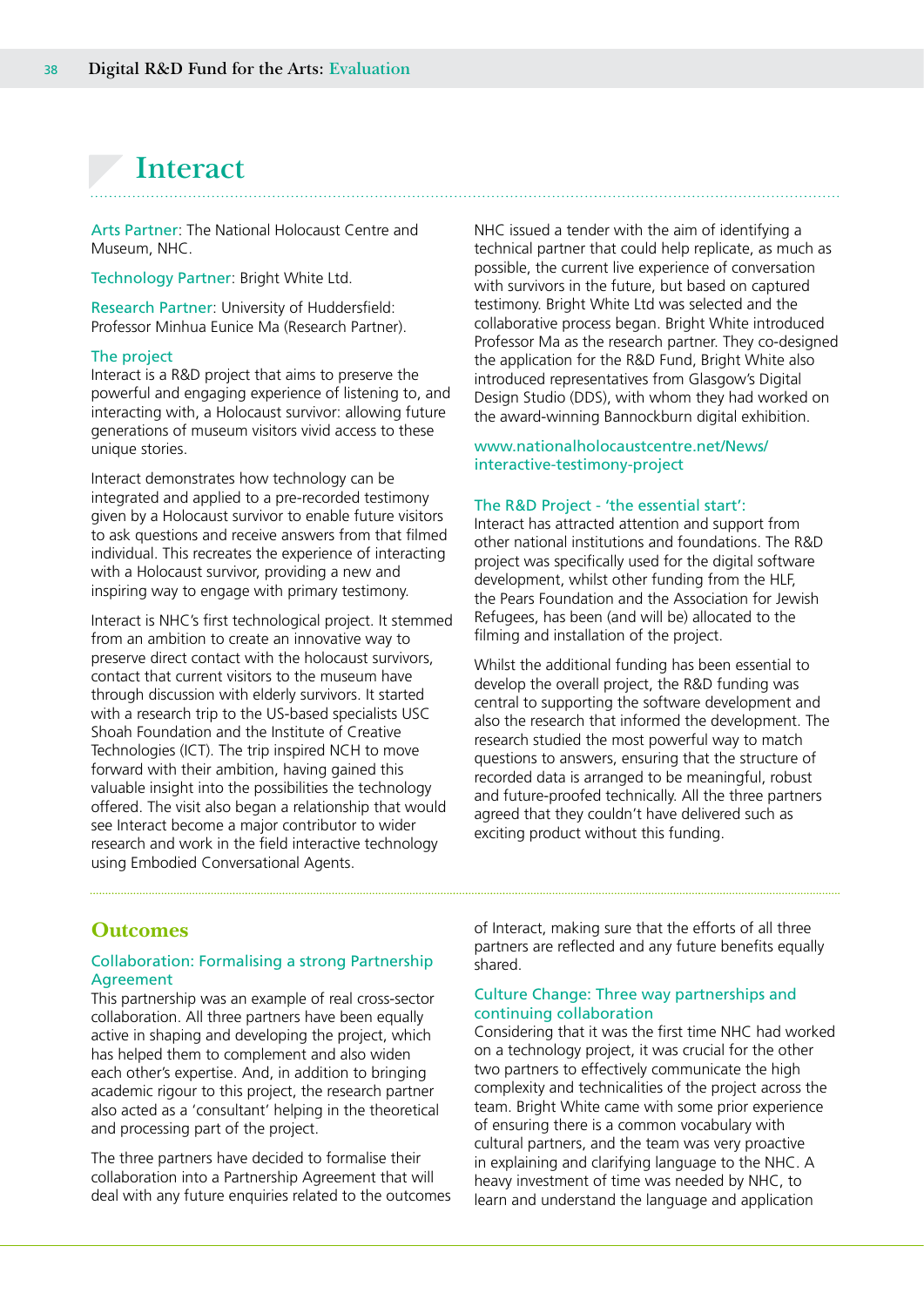of the technology, which was essential in decisionmaking and addressing problems. The short timeline of the project was a big challenge.

### Audience engagement:

The R&D project is an essential part of NHC's overall Interact project. Whilst the final product is not yet finished and installed, conversations with survivors are central to way audiences engage with the history and experiences the National Holocaust Centre and Museum presents. The project has created the software and process that will enable the stories of Holocaust survivors to be captured, giving future audiences the opportunity to interact with the past survivors through the filmed stories and augmented reality. There has already been a significant interest from holocaust survivors wishing to share their stories so they can be captured for future generations in the UK and across the world.

### New Business Models and revenue streams: raising confidence and ambition

The three partners are continuing to work together on the development of a full set of ten interactive testimonies, using the technology developed. NHC has already raised sufficient funds to film those testimonies and this process will be taken forward in 2015-2016. NHC's Director mentioned the 'Nesta Approval Stamp' as giving additional credibility to the project, helping to secure additional funding (highlighting a point about brand association for the R&D fund). The partners have ambitions to develop an interactive panel of virtual holocaust survivors and use the testimonies at other charitable/cultural organisations in the UK.

The partners are also receiving considerable external interest. Most of the discussions are at a very early stage and remain confidential, but they have already been approached by a major broadcaster in the UK to develop a similar project about an astronaut. They have also been in touch with the Bomber Command Centre in Lincolnshire.

This project has also had direct impact on the individual partners: Professor Minua Eunice Ma received additional funding for a new project about a virtual boy called Leo, where she will be applying the new knowledge developed in Interact.

### The global response: Sharing learning and early conversations for new potential projects

The project Interact will be officially launched in December 2015, with an upcoming installation expected in January 2016. To aid other organisations, they have developed the Interact Guide which outlines the key approaches. The approach and technology of this R&D project can be applied in a variety of contexts, from simple and therefore very cost-effective (e.g. 2D, limited question-sets), to more complex and substantial applications (3D, large installations with hundreds/thousands of answers possible).

The 'user guide' provides arts organisations with the information they require to be able to 'immortalise' any person (artist or otherwise) and/or make the living present in multiple places at once. It describes a framework, methods, costs and resources required to apply this approach in other situations.

In December 2015, Professor Ma, with colleagues Sarah Coward and Chris Walker, presented Interact: A Mixed Reality Virtual Survivor for Holocaust Testimonies at the Being Human conference in Melbourne, Australia.

> *There is so much potential to digital creativity. The one thing that really struck me through this digital learning process is about why there are not more organisations who have much bigger resources doing something exciting."*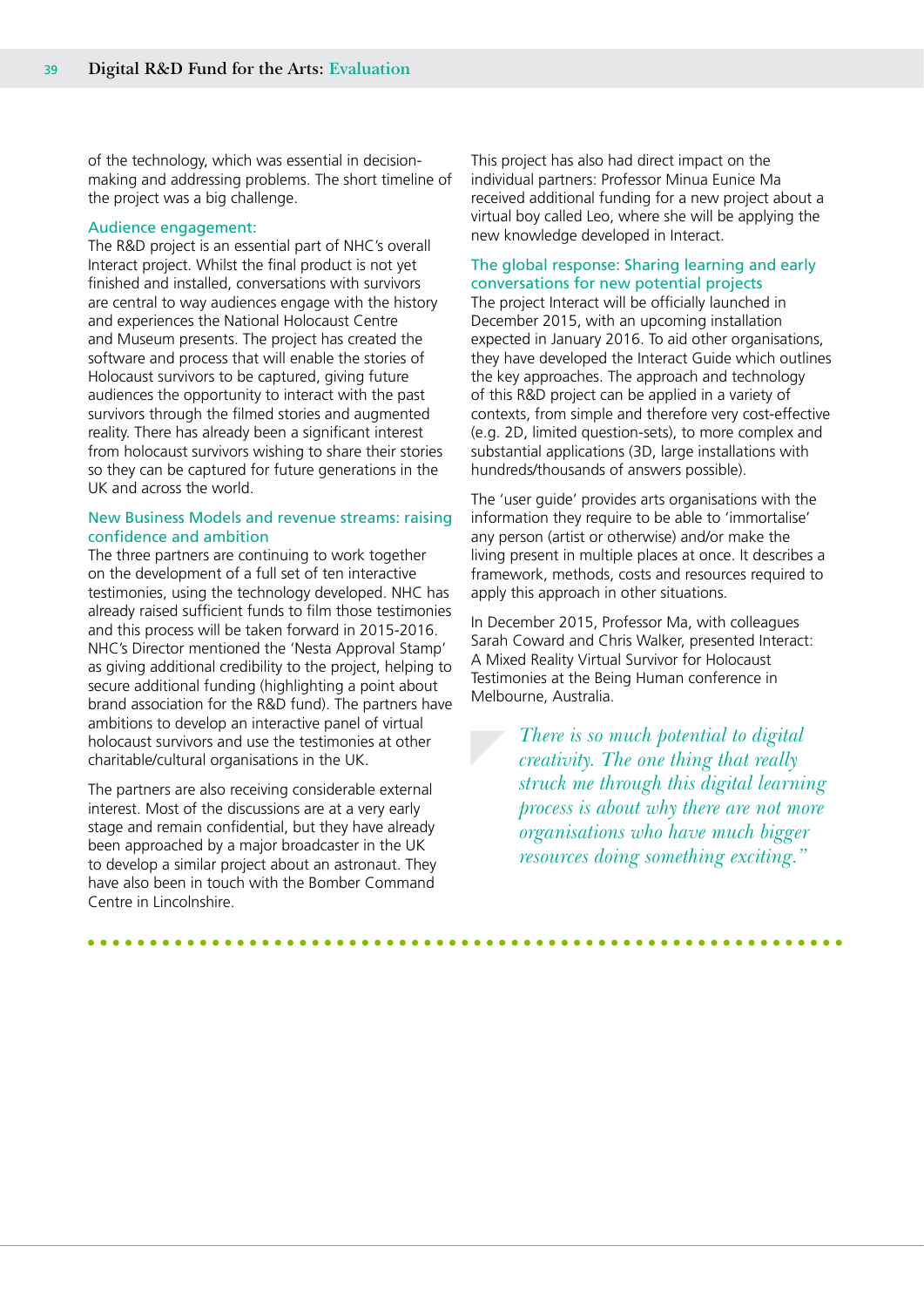### <span id="page-39-0"></span>**Project Daedalus**

Arts Partner: Abandon Normal Devices, AND. Technology Partner: Marshmallow Laser Feast, MLF. Academic Partner: University of Salford.

### The project

Project Daedalus tested the creative and technological possibilities of using camera-enabled unmanned aerial vehicles (UAVs), or drones, in an arts context through a series of external labs, sandpits and internal research. The project looked at the emerging field of 'drone cinema'. This research was an exciting opportunity to repurpose drones for creative control, creating

multi-user experiences and new outdoor audience environments.

An open source digital toolkit has been developed as a major outcome of the project, in order to enable other organisations to understand how drones can revolutionise audience engagement. The toolkit was launched at an event in Somerset House, London, in July 2015. The event involved an exhibition of drone images from the toolkit, 360° footage on VR headsets and mini drones. Over 150 guests from the arts, culture and technology sectors attended.

www.andfestival.org.uk/projectdaedalus

### **Outcomes**

#### Collaboration

AND had worked with both partners before, but this three-way collaboration was something completely new for them. At the beginning, it was hard to define roles and responsibilities between the tech and academic partners. The employment of a Creative Producer and Research Assistant introduced a coordinating role that facilitated more effective collaboration, taking this role away from any single partner. This was felt to streamline the processes and boost productivity as less time was spent by the individual partners navigating roles and communication.

### A fast-paced technology: Budget and timeline challenges

For AND, having a one-year research project was new and time to develop deeper relationships with the two partner organisations was welcome. However, the one-year timeline introduced some unexpected challenges. In the time since the initial application to the R&D fund and being awarded the grant, there had been an explosion of drone technology with ongoing developments moving quickly. This meant a constant pressure for the partners not to submit redundant research findings in the toolkit. Also, the more they researched, the more they discovered – this was a challenge in terms of focusing on a specific research area, and they realised that there were new subjects that would be valuable for arts organisations and artists to engage with. Also, the legal constraints of drones use in public spaces has somewhat restricted the potential for application in outdoor arts.

#### Audience engagement

Overall the project has demonstrated that drones have the capacity to create new and different audience experiences. The research also gave insight into new ways of engaging with disadvantaged groups and into various findings about the way that teenagers, adults and artists engaged with drones. For instance, one of the workshops proved that groups with learning disabilities found using the VR very exciting and relished the opportunity to explore environments they would otherwise not have, or perhaps not dared gain access to. The workshops also proved that teenage girls thoroughly enjoyed working the drones, but as audience members, they were more interested in the content of the narrative than the novelty of the way it was made.

#### Sharing learning

During the project, the partners organised various events and labs with arts organisations and schools, such as the Royal College of Art, Somerset House, The Shed and Venture Arts. The project directly enabled new partnerships and connections, and various arts organisations were introduced to the drone technology. For example, as a result of attending a sandpit at Florence Mine, a cultural site in Northern England, are now considering using drones as a way for audiences to remotely explore their site, which is not safe for the general public to explore.

The partners discovered that arts organisations were most interested in using drone technology to augment performances, but that they needed intense assistance in the practicalities of putting on a drone based arts event.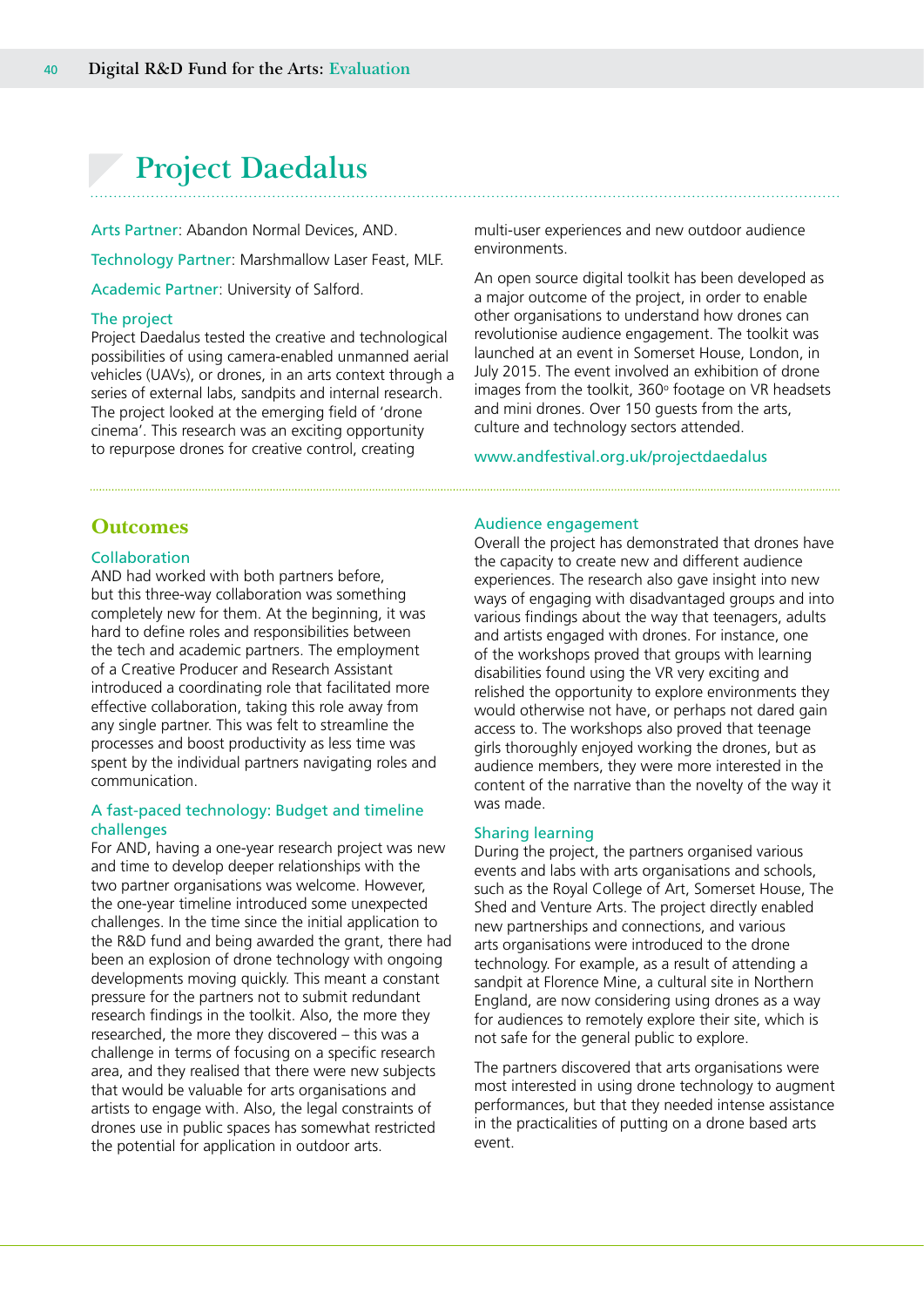After a successful project with the publication of the toolkit online, the partners are continuing to work together in several capacities, particularly through the AND Festival 2015. This includes a Drone Network event at the AND Festival, led by the research team from Project Daedalus. MLF has also been commissioned as part of the festival to create a work entitled In the Eyes of the Animal, which uses the learning from Project Daedalus around  $360^{\circ}$  film content shot from a drone and streamed into VR headsets.

But the project has also stimulated new areas of research and development for the partners:

• A new partnership with Curious Minds to develop a 'schools drone curriculum toolkit'. The AND team will be taking drones to work with school children creating films and land art that can be explored by the air in the process.

- The University of Salford has invested specifically into a Drones Research Network, which consists of over 30 academics across six schools internationally.
- The partners also participated at the Drone expo within Manchester Science Festival 2015.
- MLF are developing two potential 'products' which they can apply to various projects and beyond.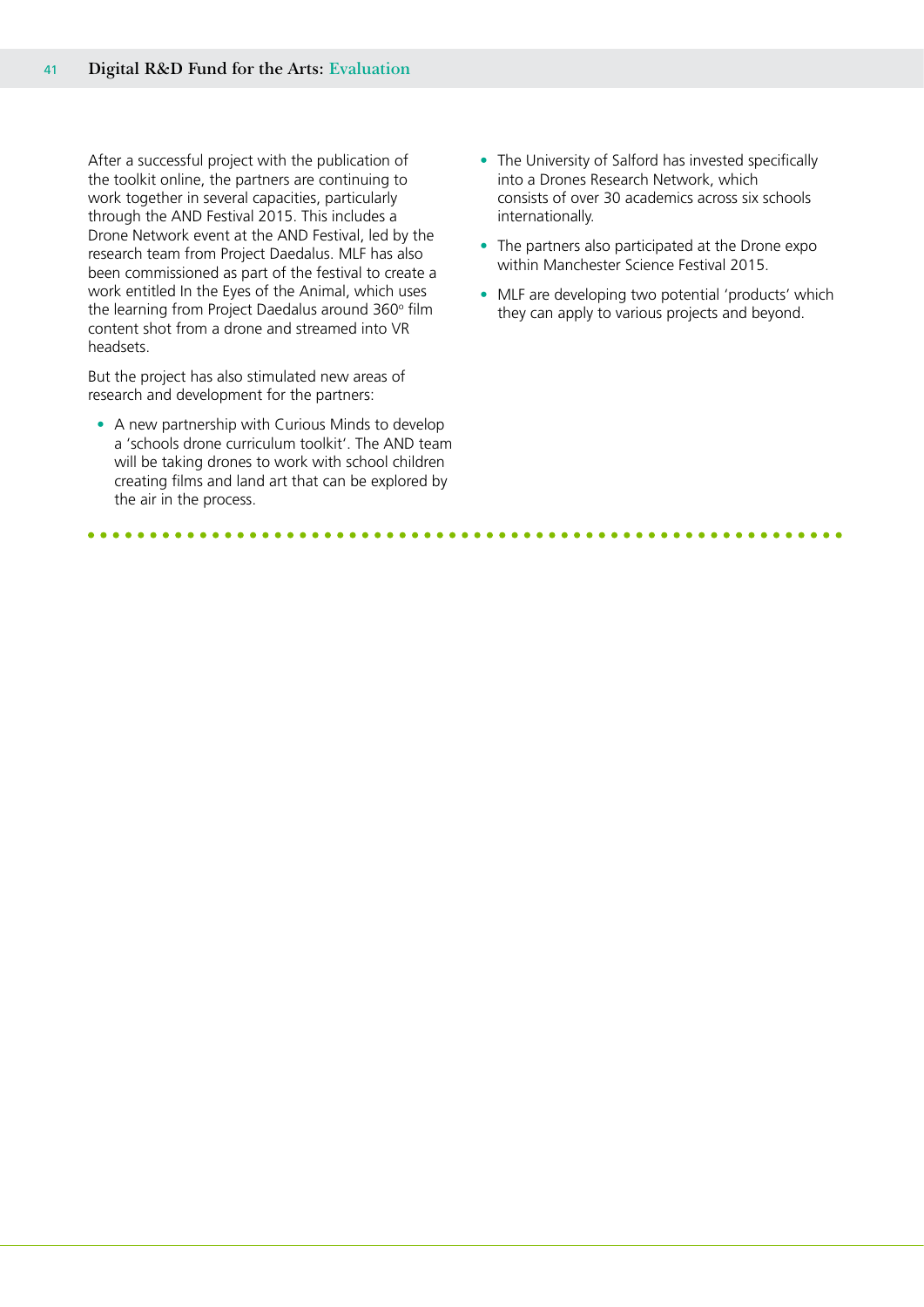# <span id="page-41-0"></span>**Quality Metrics/Culture Counts**

Lead Arts Partner: Home (Lead Partner).

Technology Partner: Pracsys Intelligence Agency.

Research partner: University of Manchester.

Consortium: The Royal Exchange Theatre, Contact, The Manchester Museum, Manchester Art Gallery, Halle Concerts Society, Manchester International Festival, Imperial War Museum North, Whitworth Art Gallery, Manchester Jazz Festival, Chinese Arts Centre, Octagon Theatre Bolton, Oldham Coliseum Theatre, and Manchester Literature Festival.

### The project

Quality Metrics is one of the Big Data funded projects. It was launched originally in Western Australia and is the first system in the world to draw together, in the context of the arts, comprehensive public value metrics within an electronically automated data collection platform.

Building on the insights from a recently completed UK pilot, this project tested a new set of metrics and an online opinion-based data collection platform, including triangulation of large-scale data, to help arts and culture organisations across Manchester better understand the quality and impact of their work. By gathering real-time intrinsic impact data from artists, peers and the public; and combining it with traditional instrumental data on attendances, funding, and box office, it aims to deliver comprehensive value analysis

**Outcomes**

### Collaboration

The core partners, having worked together before, thought the pilot project was invaluable. It facilitated the joint working and the contract negotiations, and also widened the partners' flexibility to face unforeseen challenges and opportunities, such as delays in the software build and bringing new members to the consortium.

However, the large scale of the consortium added complexity to the project. Overall, additional management capacity in the form of a part-time project manager would have been useful.

For the research partner, it was hard to get and coordinate all the required primary research simultaneously from all the consortium members. and reporting on a continuous basis that can be used for more effective data-driven decision-making, (DDD).

### The partnership structure

This project builds on a project initiated in 2010 by the Department of Culture and the Arts in Western Australia, which commissioned the current Technology Partner, to work with arts and cultural organisations to develop a metrics system that could capture the quality of cultural experiences. John Knell (a cultural consultant) got in touch with Manchester Cornerhouse (now HOME) to develop the same project in the UK. Eventually, Quality Metrics was funded by ACE, to develop the first piece of research and built a consortium with arts organisations to test the metrics and software.

The R&D Fund grant funded the implementation of the pilot research to develop a workable model. With more organisations added to the consortium, they aimed at testing and refining the quality metrics at 60 test events.

The partners also recruited the research partner the University of Manchester, with Dr Abigail Gilmore leading. She had worked previously with Manchester Museum and many of the organisations of the consortium. In comparison to other projects, her research role was more external and entailed delivering all of the academic evaluation and research outputs on the project.

Looking back, they would have designed a more flexible research strategy to enable this to happen.

Also, the tech partners had an overall unexpected delay of four months in the software development, due to the decision to do a necessary rebuild of the underlying code base. This had a wider effect on the cultural organisations and their testing schedule.

### Culture change

The project had an obvious organisational impact on all the involved consortium organisations, as they needed to be trained in the Quality Metrics software. The partners usually trained at least one 'expert user' in each organisation, to manage the data collection for the test events and also to ensure the organisations are able to continue using the software in the future. Considering the large size of the consortium, and the lack of digital skills in many of the consortium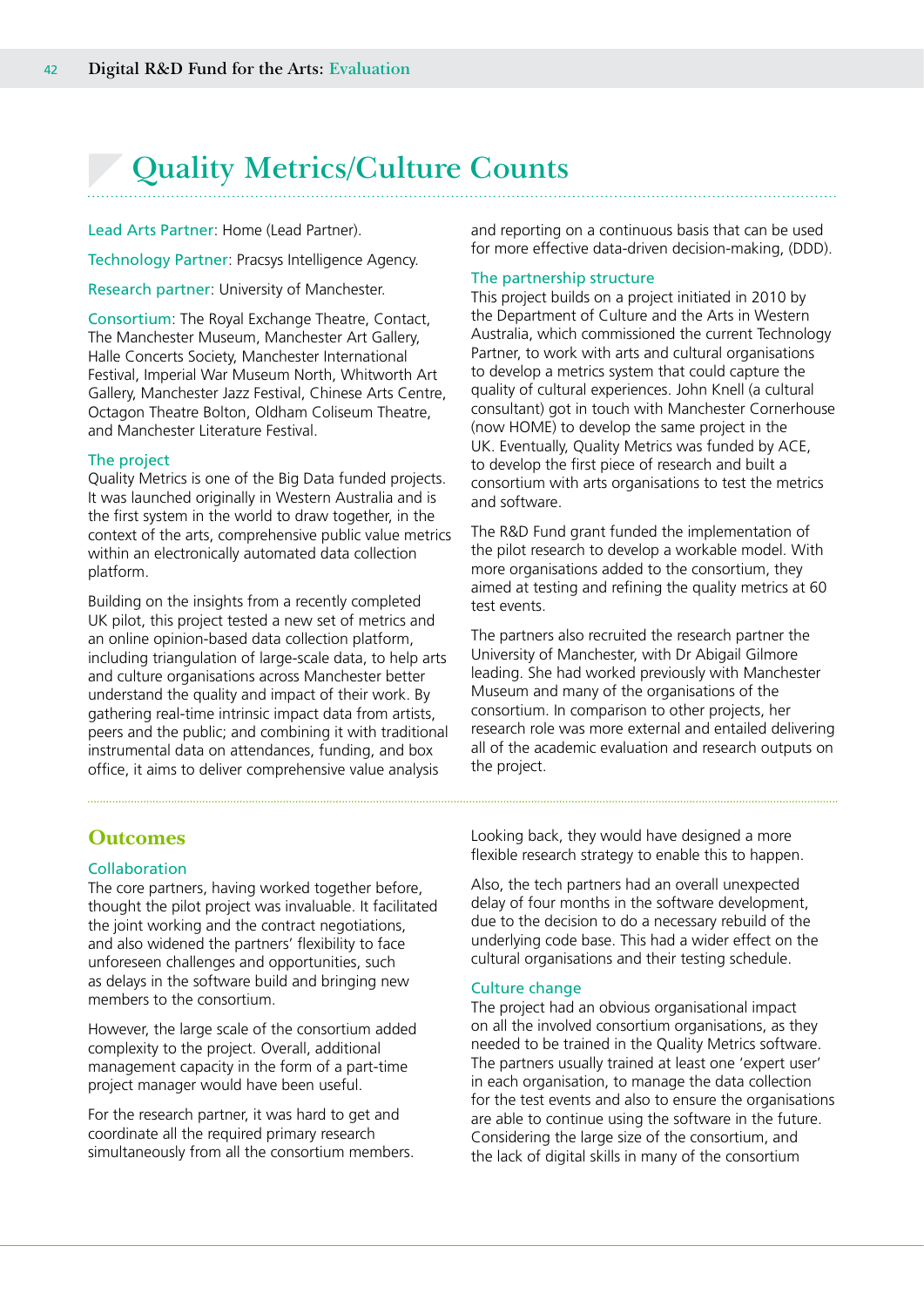organisations, these training sessions required more time and resources than expected, but finally all the organisations learned to use the platform and to collect the data independently. The R&D Fund also financed the production of a range of training and support materials (e.g. user manuals; a training video and deck; dashboard help and support pages) that can support the ongoing use of the software, the metrics and the Culture Counts Dashboard by participating organisations.

#### Audience development

Equally important, the internally held workshops and meetings between the partners and the consortium organisations have stimulated new discussions on 'quality' and how to measure quality across the arts cultural sector. In addition to the core quality metrics, the R&D Fund helped to develop more and better participatory experience metrics. The consortium organisations have already applied the results from using Culture Counts at events. The intelligence gathered is impacting on decision making and influencing programming and project designs to engage wider audiences.

Example: Royal Opera House, *Swan Lake*: By using the standardised quality metrics, the ROH was able to explore whether live and screened performances offer a different kind of audience experience. The results show that audience members who saw *Swan Lake* in the cinema tended to give slightly higher ratings than those who saw the live theatre performance.

### Sharing learning

The Consortium members will continue working with the technology partner on the self-testing, evaluation and refinement of the Quality Metrics Interface. The three partners have also been very active in sharing the outcomes and the project nationally and internationally:

- Partners have spoken at the 2015 Policy Week in Manchester.
- Partners have spoken at the Data Power conference in Sheffield in mid-June, and at the AIMAC conference in Marseille, France, at the end of June 2015.
- Culture Counts presented at a major British Museum conference entitled What's Data Got To Do With Me?
- They also presented at the Arts Marketing Association event in Birmingham in July 2015.
- The Research Partner team has launched a research site http://www.culturemetricsresearch.com. They are also finalising and submitting journal articles, including one to the *International Journal of Arts Management*.
- The Consortium members are committed to exploring further opportunities to work together on applied research, and exploring funding to support the ongoing analysis of the data and the wider implications of this kind of approach across the arts.
- Culture Counts partners presented the key note speech at The Level Summit in Brighton on 6 October 2015 (http://www.thelevelsummit.com/), a major entertainment industry event that brings together and explores the essential business trends and market dynamics of live entertainment venues.

As a final and very significant validation of the outcomes of the R&D project, ACE has now commissioned the roll out of the project to 150 arts organisations.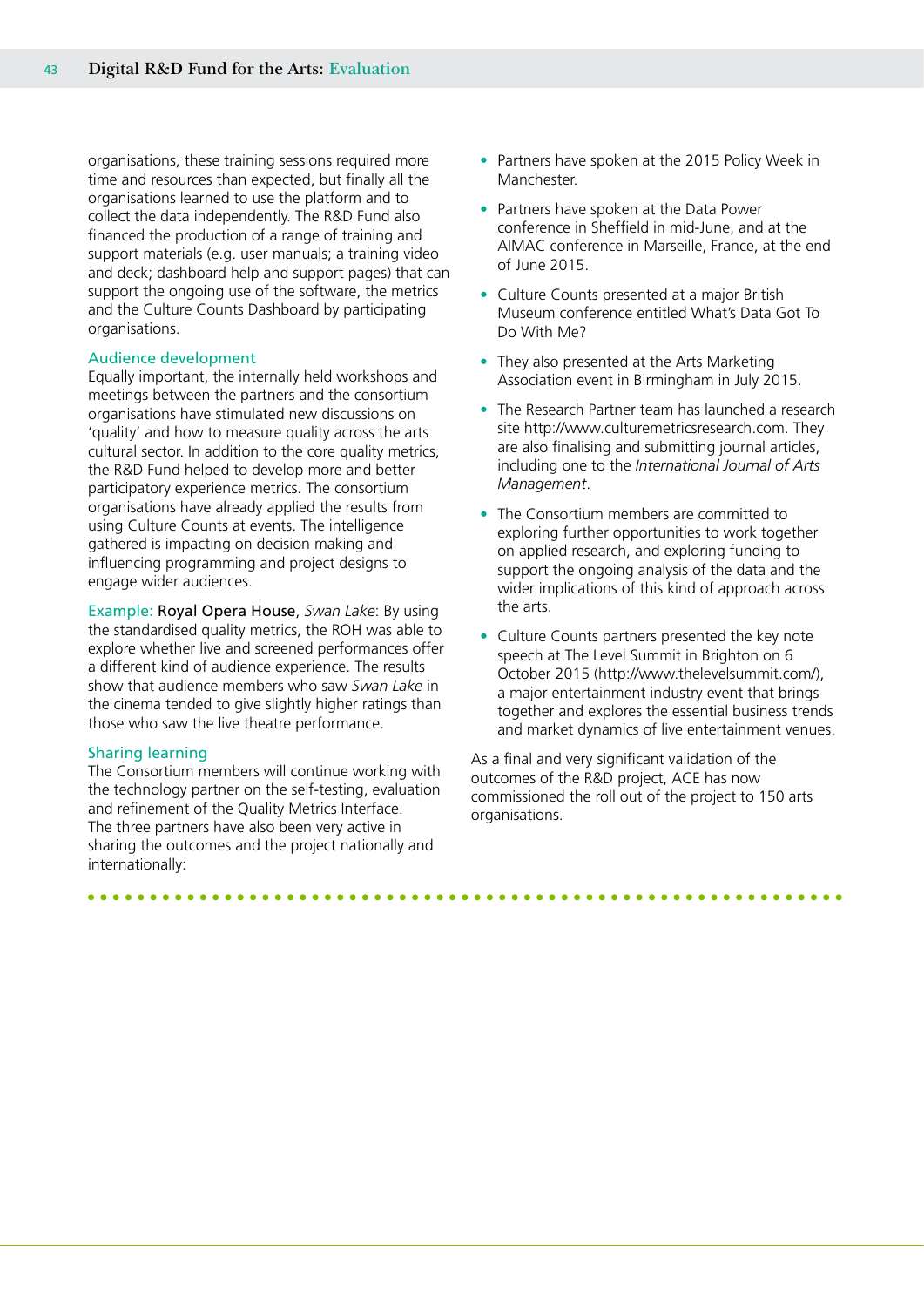### <span id="page-43-0"></span>**Clapping Music**

Arts Partner: London Sinfonietta.

Technology Partner: Touchpress.

Research Partner: Queen Mary University, London.

The project

*Many cultural organisations have a digital department. But too often, this only involves the creation and maintenance of a website. Our ambitions are different – it's about how to make use of digital technology creatively, interactively and productively"*

Based on the music of Steve Reich, this project developed an iOS app to research new ways to engage a far wider public, including school children, in the music of a contemporary composer, and to develop musical skills through participatory, interactive experiences. Reich's *Clapping Music* has been made into a progressively difficult, compelling

game – greater accuracy and speed lead to a higher score, with the highest scorers invited to participate in performance events with the London Sinfonietta. The ideas and technologies developed in the app could potentially be applied to the music of other composers, or to other art forms, to turn a specialist subject into a public participatory journey of discovery.

It was an ambition of Andrew Burke, Chief Executive of London Sinfonietta, since being a student to develop an interactive way to perform Steve Reich's *Clapping Music*. When the R&D fund was launched Andrew approached Touchpress, an award-winning company recognised in the orchestra sector with experience in music apps. The research partnership with Marcus Pearce, lecturer in Sound and Music Processing at Queen Mary University of London, developed following Marcus's response to a Twitter call for expressions of interest in the project.

> *I can't see how the Clapping Music app would have happened. The amount of funding we received was impossible to get from elsewhere."*

### **Outcomes**

### Exceeding the targets: a growing and engaged audience

*Clapping Music* has generated an incredible audience response. Launched at the end of August, by October, the target of 20,000 downloads had been exceeded by almost four times, with 75,000 apps downloaded. Schools and other educational institutions had just started their academic year; and the partners still expected a second strong wave of downloads. But not only was the audience reach well beyond what was expected; it was the audience's long-lasting engagement that was really surprising: users were returning, improving their skills and interacting. As Barbara Palczynski from London Sinfonietta said, *"Twitter exploded"*. There was even a common hashtag for the '28k' challenge. The pop-up survey designed by QMLU was completed by 5,000 users the aim initially was to get 300 responses – showing the app reached a much wider audience than initially anticipated. The app has also been widely discussed in the press and across social media.

### Culture shocks: Three-way partnerships and continuing collaboration

The collaborative experience has been a steep learning curve for all the partners. London Sinfonietta had never developed a digital project of this kind before, Touchpress had never developed a game app, and QMUL were used to focusing more on other research areas, such as the perception of music rather than the educational impact on users.

Blending different working cultures - commercial, research and cultural organisation - was a challenge at the beginning. Having clearly defined roles and responsibilities from the inception of the project was important and a project manager who brokered the communications and made sure every task was delegated to the appropriate partner, was essential.

Shifts in deadlines were accommodated by London Sinfonietta and Touchpress, as they didn't impact on overall delivery but delays did impact on the research process for QMUL. They were aiming to gather more data from schools, which were on summer break by the time the app launched.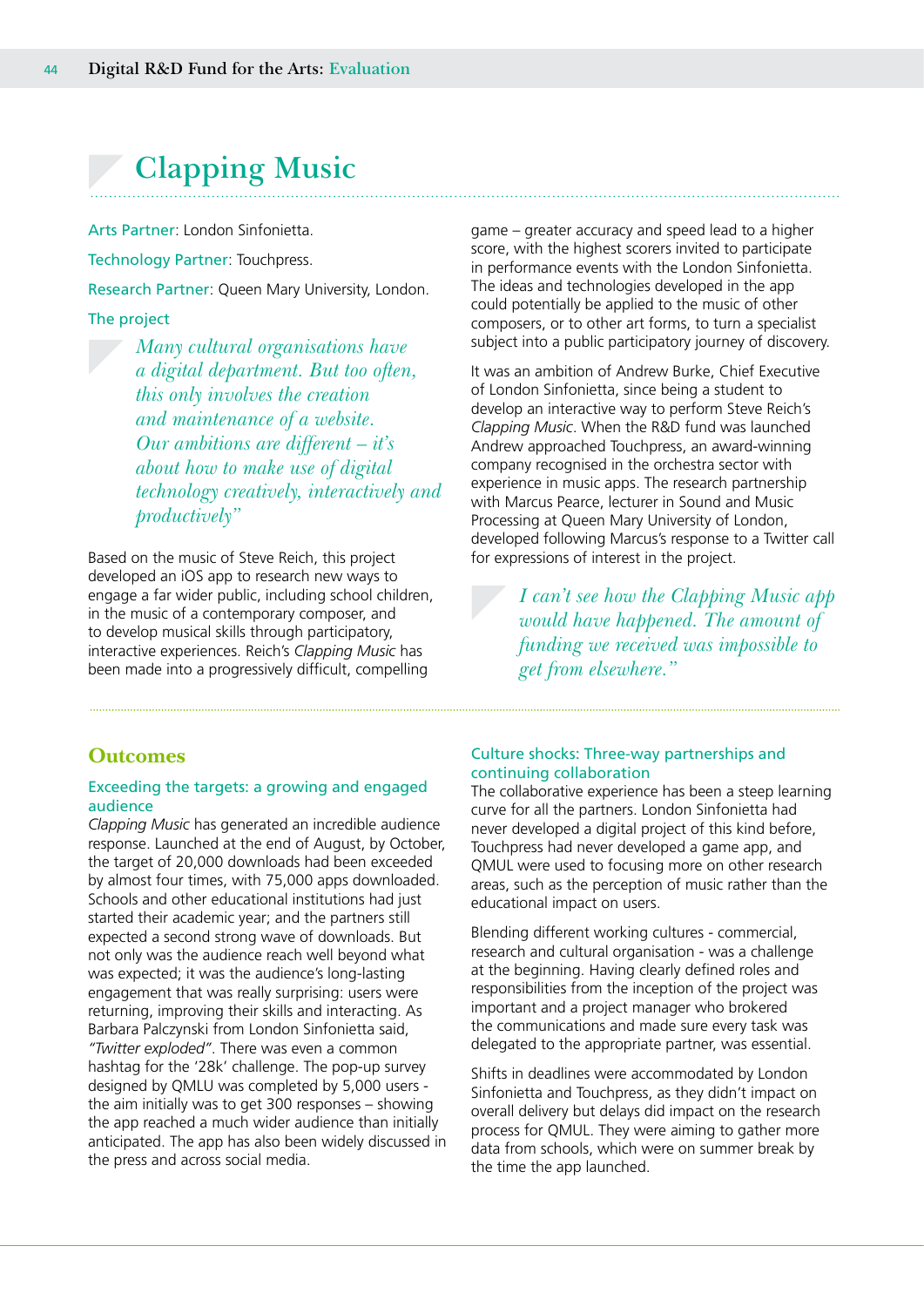Despite the challenges, the collaboration has given the partners confidence to work on similar innovative projects in the future, and Touchpress and London Sinfonietta have already started discussions on developing a new project together.

The three partners are also continuing the collaboration on the Clapping app. QMUL will continue to receive data from Touchpress for finalising its research.

#### New business models and revenue streams: gradually revealing its full commercial potential

The success of Clapping Music has generated interest from around the world. The conversations have potential to develop into new projects and collaborations, but it's still too early to see whether this will lead to new projects and potential new revenue streams.

One of the first questions for this project was whether to charge for the app or make it free. It was a straightforward and unanimous decision not to charge for the app, but partners are still considering the option to commercialise the app in the future.

### The global response: Sharing learning and early conversations for new potential projects

Music organisations from across the world have been interested to learn more about the project with a view to potentially developing similar projects. London Sinfonietta was invited to present the project to the Association of British Orchestras and share how the approach could be applied to other pieces of music. They are in conversations with a Japan– based organisation to develop something similar and have had several meetings with the Department for Education to explore how this app could be developed for schools.

Thanks to the extensive press, Touchpress, already a leader in the field of music app development, has gained worldwide exposure and is receiving lots of interest from new potential clients. This R&D project has also made them explore new opportunities. They were already specialist in developing music-based apps but they are now confident they will be moving into a new area and developing more music-related game apps. For QMUL, the vast amount of data received and the very short research timeline encouraged them to continue the research with a focus on the impact of the app on school children. They are also in process of applying for more funding.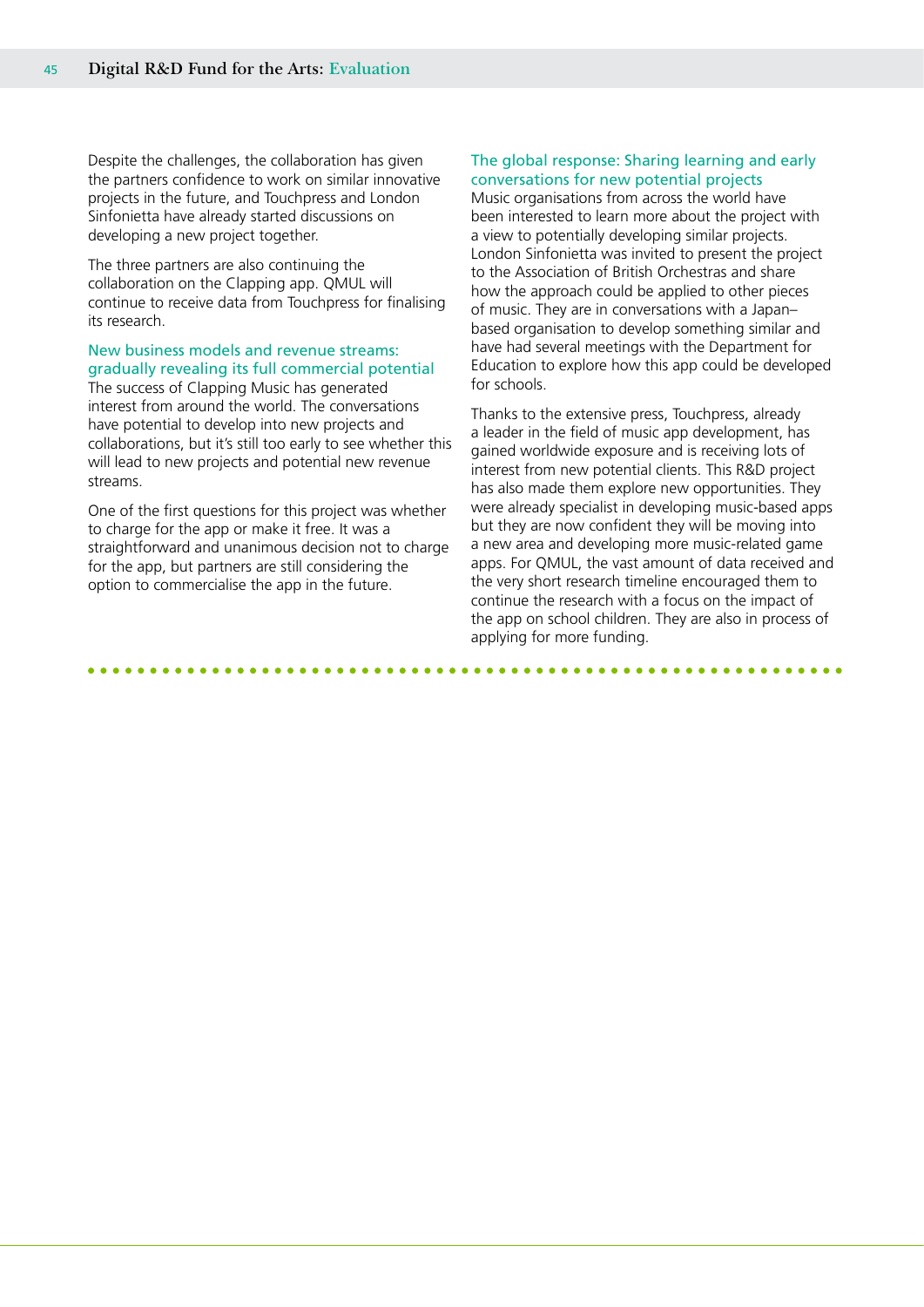# <span id="page-45-0"></span>**Appendix 1: Selected bibliography**

Review of Digital R&D Fund for the Arts website: http://artsdigitalrnd.org.uk/

Review of Native Magazine, the journal of the Digital R&D Fund for the Arts:http://artsdigitalrnd.org.uk/wpcontent/uploads/2015/06/Making-Digital-Work-DigitalRNDFundMagazine2015.pdf

Abandon Normal Devices Ltd (2015)'Project Daedalus Research and Development Report.'

HOME (2015) 'Quality Metrics Research and Development Report.'

Meyouandus (2015) 'Interactive In-Venue Displays Abandon Normal Devices Ltd (2015)'Project Daedalus Research and Development Report.'

HOME (2015) 'Quality Metrics Research and Development Report.'

Meyouandus (2015) 'Interactive In-Venue Displays Research and Development Report.'

National Holocaust Centre and Museum (2015) 'Interact Research and Development Report.'

Nottingham Castle (2015) 'Riot 1831 Research and Development Report.'

Unlimited Theatre (2015) 'Digital Playscripts Research and Development Report.'

London Sinfonietta (2015) 'Steve Reich's Clapping Music.'

Behrendt, F.,et al. (2015) 'Metal: Netpark Research and Development Report.' London: Nesta.

Arts Council England, Arts & Humanities Research Council, Nesta (2012) 'Co-operation and Funding Agreement - Digital R&D Fund for the Arts.'

Nesta (2012) 'Digital R&D final application Interview Scorecard.' London: Nesta.

Nesta (2015) 'Digital R&D Fund for the Arts Dissemination plan.' London: Nesta.

Nesta (2013) 'Expression of interest selection criteria.' London: Nesta.

Nesta (2013) 'Final application: weighted selection criteria.' London: Nesta.

The Research Base (2014) 'Final Evaluation Report Nesta Digital R&D Fund for the Arts Application Process.' London: The Research Base.

Nesta (2013) 'Native benchmarking.' London: Nesta.

Nesta (2013) 'Fund Measures of Success.' London: Nesta.

Nesta (2013) 'Fund Objectives.' London: Nesta.

Nesta (2013) 'Learning and Dissemination partner Plan.' London: Nesta.

Nesta (2013) 'Monthly R&D Learning Partner report, 04/ 2013.' London: Nesta.

Nesta (2013) 'Monthly R&D Learning Partner report, 05/ 2013.' London: Nesta.

Nesta (2013) 'Monthly R&D Learning Partner report, 06/ 2013.' London: Nesta.

Nesta (2013) 'Monthly R&D Learning Partner report, 08/ 2013.' London: Nesta.

Nesta (2013) 'Monthly R&D Learning Partner report 11/ 2013.' London: Nesta.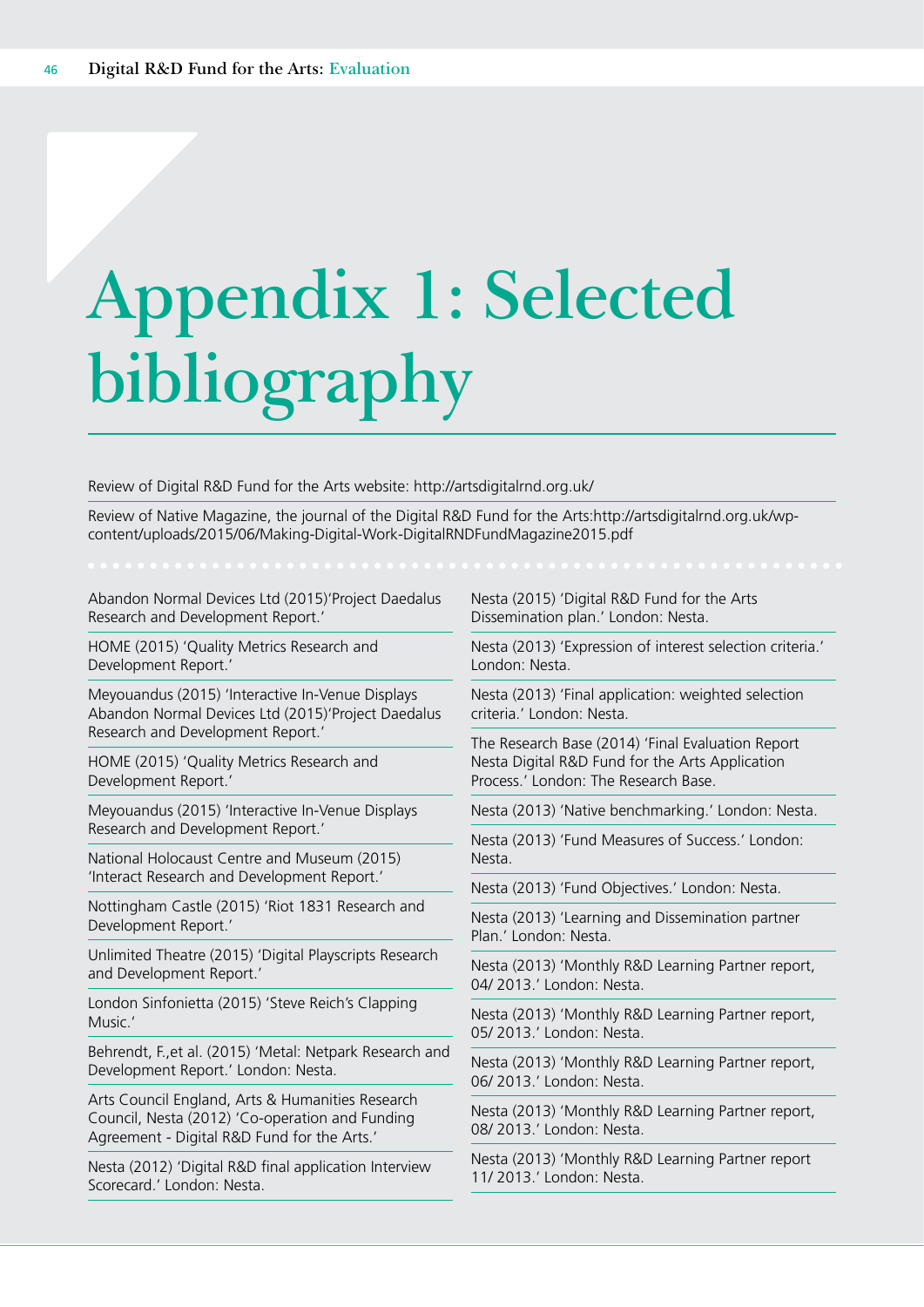Nesta (2013) 'Monthly R&D Learning Partner report, 01/ 2014.' London: Nesta.

Nesta (2013) 'Digital R&D Fund for the Arts Learning Partner Activity Report, 07/ 05/ 14.' London: Nesta.

Nesta (2015) 'Digital R&D Fund for the Arts Research and data collection strategy, 06/ 2015.' London: Nesta.

Nesta (2015) 'Digital R&D - Analysis of Applications Final report.' London: Nesta.

Nesta (2013) 'Post-Doctoral Project Overview.' London: Nesta.

Lomas, E. (2014) 'Defining R&D for the arts and cultural sector: a report on research interviews conducted.' (Draft 2014.)

Nesta (2014) 'Digital R&D Fund for the Arts, R&D Reporting Guidelines.' London: Nesta.

MTM (2014) 'Digital Culture 2014 – Programme results briefing.' London: MTM.

MTM (2015) 'Digital Culture 2015: How the Digital R&D Fund impacted the arts and cultural sector.' London: MTM.

MTM (2016) 'Digital Culture 2015: How arts and cultural organisations in England use technology.' London: MTM.

MTM (2015) 'Digital R&D fund participants Digital Culture Survey Verbatim responses.' London: MTM.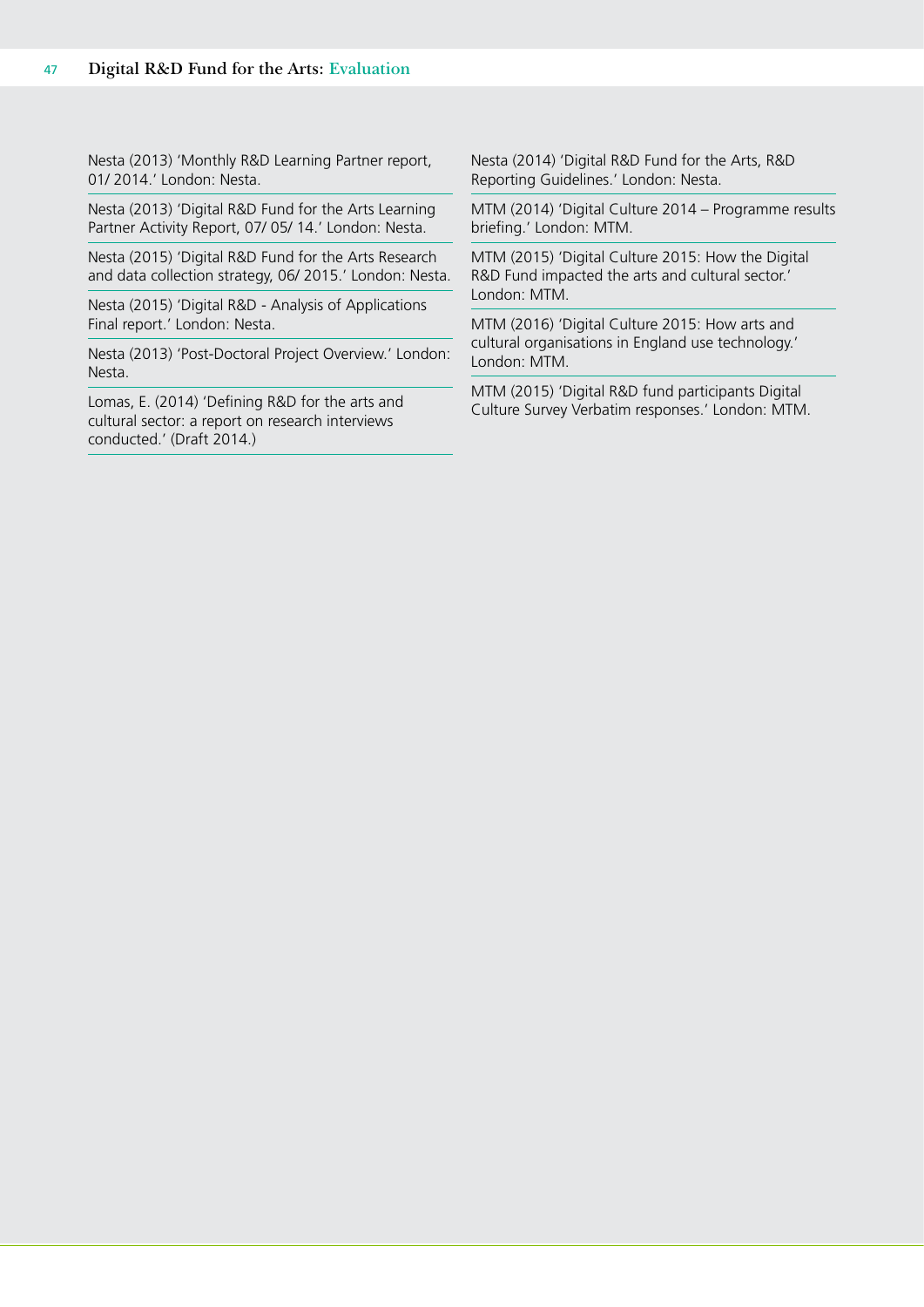# **Appendix 2: Introducing the partners**

s a partnership-driven programme, the Digital R&D Fund has been developed to deliver a set of outcomes that complement shared and individual institutional priorities. The extent to which this has proved productive and/or c deliver a set of outcomes that complement shared and individual institutional reflected on in Section 3 of this report. The Digital R&D Fund should also be understood as a strategic intervention at a time of genuine review and reform in the positioning of the arts in society, e.g. in terms of its role in economic development, innovation and competitiveness; and in the ways the arts are funded and incentivised to deliver value – e.g. in how they can adopt more diverse income streams that reduce the proportion of public investment and open up opportunities for growth via different sources.

This landscape is changing fast, with each of the funding partners playing an active leadership role in exploring new approaches to investment, collaboration and learning. The findings of this evaluation will form part of a wider policy conversation on arts funding and on how to leverage the potential of the arts to deliver R&D that resonates across wider social and economic spheres.

Arts Council England's<sup>64</sup> core strategy, Great Art and Culture for Everyone, has five core aims:

- Excellence is thriving and celebrated in the arts, museums and libraries.
- Everyone has the opportunity to experience art and be inspired by the arts, museums and libraries.
- The arts, museums and libraries are resilient and environmentally sustainable.
- The leadership and workforce in the arts, museums and libraries are diverse and appropriately skilled.
- Every child and young person has the opportunity to experience the richness of the arts, museums and libraries.

The strategy identifies the 'dizzying potential of digital technology in transforming the way we make, distribute, receive and exchange art'.

Arts Council England is committed to accelerating that transformation across the arts and culture sector. Between 2015-2018, it will invest around £30 million of strategic funding on digital initiatives that complements and supports the work of arts organisations.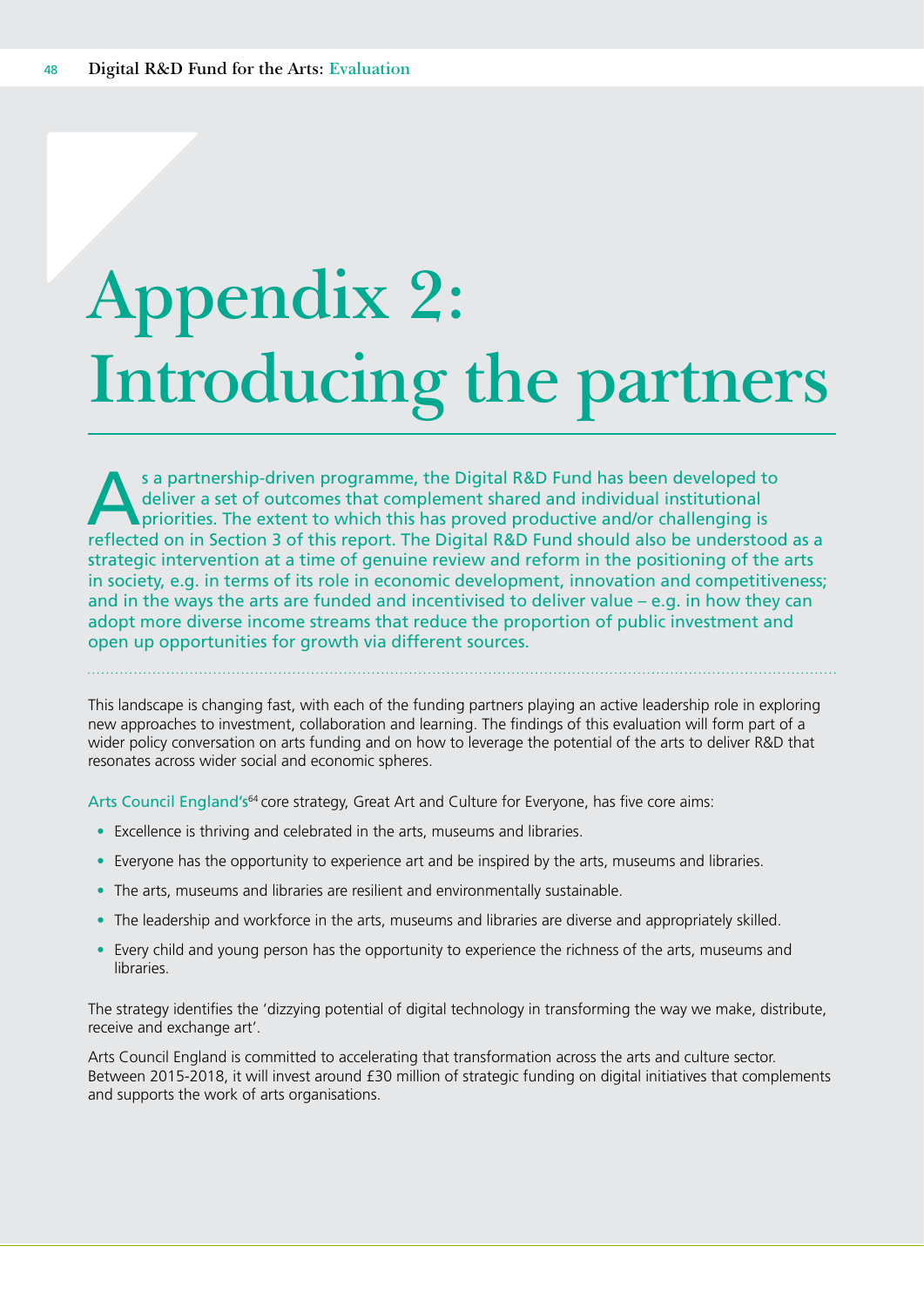Arts and Humanities Research Council<sup>65</sup> is a national funding agency supporting arts and humanities research and study in the UK. It is incorporated by Royal Charter. AHRC funds research in a wide range of subjects: ancient history, modern dance, archaeology, digital content, philosophy, English literature, design, the creative and performing arts, and much more. Each year the AHRC invests approximately £98 million in research and postgraduate training in collaboration with a number of partners. The Digital R&D Fund is one such partnership supporting the AHRC aim to enable the exchange of knowledge to deliver civic, cultural and economic benefits. The ARHC's Royal Charter highlights as its core objectives:

- The promotion and support of high-quality basic, strategic and applied research and related postgraduate training in the arts and humanities.
- The advancement of knowledge and understanding of the arts and humanities.
- The promotion and support of the exploitation of research outcomes and research relating to cultural aspects of the different parts of the United Kingdom and the provision of trained personnel in order to contribute to economic effectiveness, the effectiveness of public services and policy and the quality of life and creative output of the United Kingdom.

Nesta<sup>66</sup> exists to mobilise ideas and imagination for the common good and boost the UK's capacity to innovate. Nesta's ambitions are:

- To help promising ideas achieve the greatest possible impact.
- To design policies that can improve the environment for innovation.
- To better understand how innovation can flourish.
- To develop new tools to turn ideas into impact.

Nesta works in partnership to achieve its objectives, avoiding duplication and maximising opportunity, expertise and resources to deliver innovation and change.

One of Nesta's priorities is a focus on digital arts and media, in particular developing tools and technologies to better meet needs, generate revenue or rethink art forms.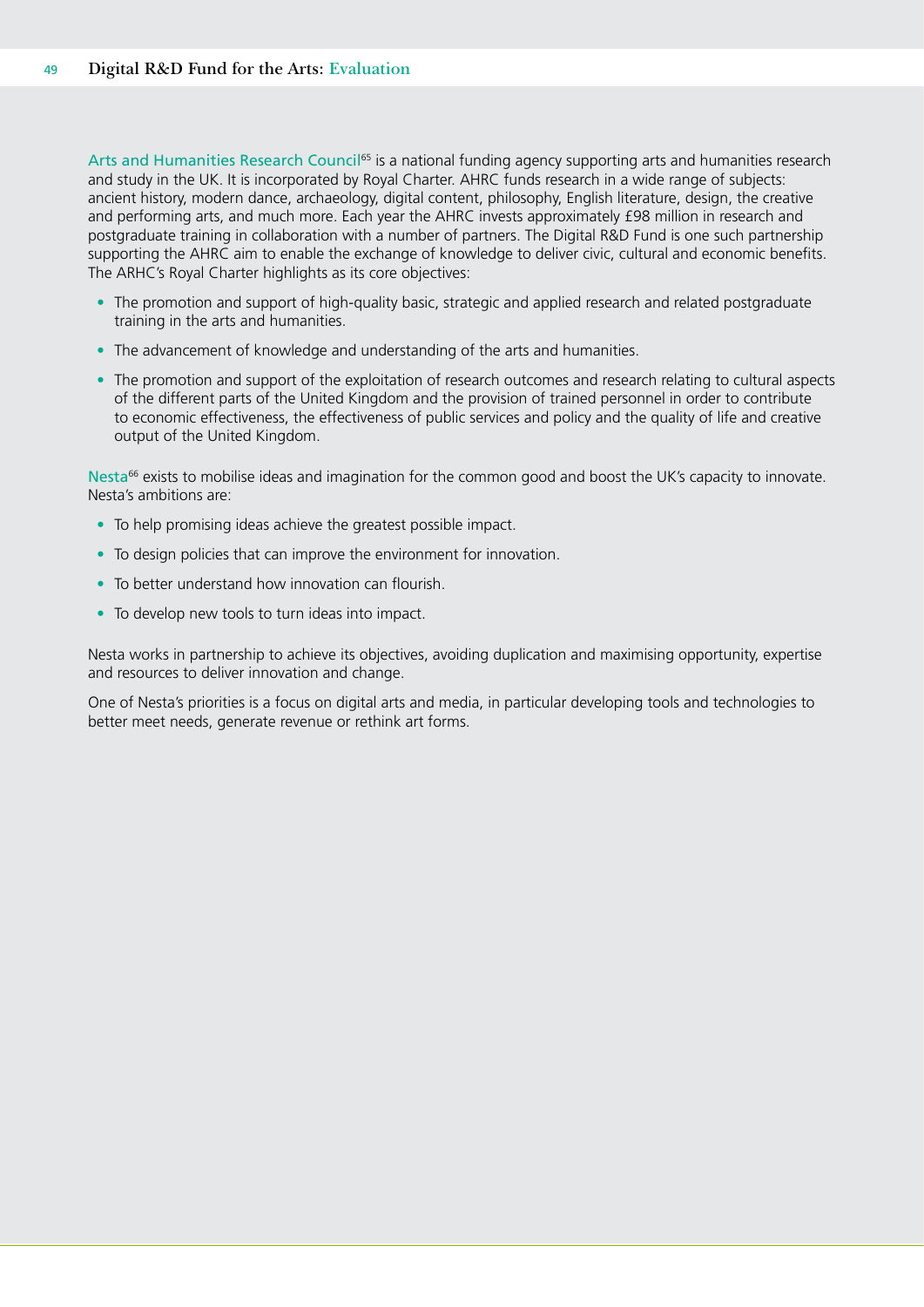# <span id="page-49-0"></span>**Appendix 3: List of grant recipients and funding awarded**

| <b>Project Name</b>                                               | <b>Arts Partner</b><br>(Lead Organisation)        | <b>Research partner</b>                                                   | Technology partner              | <b>Grant Awarded</b> |
|-------------------------------------------------------------------|---------------------------------------------------|---------------------------------------------------------------------------|---------------------------------|----------------------|
| <b>Project Daedalus</b>                                           | Abandon Normal<br>Devices                         | University of<br>Salford                                                  | Mashmallow<br>Laser Feast       | £124,929             |
| <b>Digital Hat</b>                                                | Albow                                             | Digital Cultures<br>Research Centre,<br><b>UWE</b>                        | Calvium                         | £125,000             |
| Aggregated<br><b>Museum Tickets</b><br><b>Feasibility Project</b> | Art Fund                                          | Saïd Business School,<br>University of Oxford                             | <b>Online Solutions</b>         | £124,981             |
| <b>BadgeLAB</b>                                                   | ArtForms                                          | Sheffield Hallam<br>University                                            | DigitalME                       | £124,972             |
| 65+ Digital<br><b>Memberships</b>                                 | artsdepot                                         | DigiLab, London<br>College of<br>Communication,<br>University of the Arts | Ingelby                         | £117,600             |
| Insight                                                           | <b>Black Radley</b><br>Culture Limited            | Bath Spa University                                                       | The Ryan O'Neill<br>Partnership | £124,646             |
| The Hidden<br><b>Museum</b>                                       | Bristol Museums,<br><b>Galleries and Archives</b> | University of Bristol                                                     | <b>Aardman Animations</b>       | £123,824             |
| Sonic Pi Live                                                     | Cambridge Junction                                | University of<br>Cambridge                                                | The Raspberry Pi<br>Foundation  | £124,663             |
| Qualia                                                            | Cheltenham Festivals                              | University of Warwick                                                     | i-DAT                           | £125,000             |
| <b>Show and Tell</b>                                              | Circus Starr                                      | Glyndwr University                                                        | Therapy Box Limited             | £124,735             |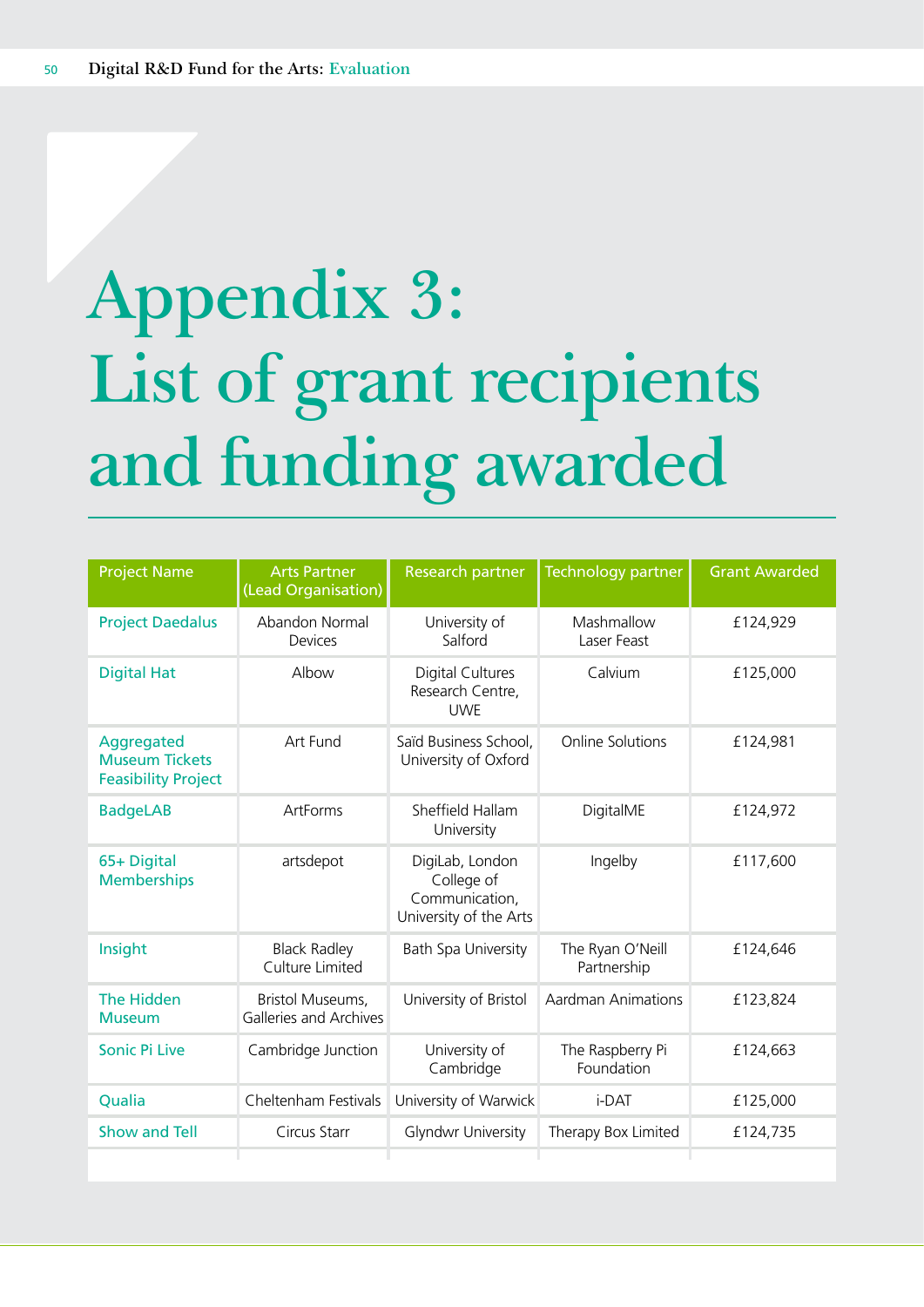| <b>MacGuffin</b>                                 | Comma Press                                     | Manchester<br>Metropolitan<br>University                           | fffunction                         | £124,811 |
|--------------------------------------------------|-------------------------------------------------|--------------------------------------------------------------------|------------------------------------|----------|
| <b>Better than Life</b>                          | Coney                                           | Department of<br>Computing,<br>Goldsmiths                          | Showcaster                         | £125,000 |
| <b>The Unusual</b><br><b>Suspects</b>            | Dance City                                      | Morris Hargreaves<br>& McIntyre                                    | <b>Tariff Street</b><br>Limited    | £184,325 |
| <b>FormsXtended</b>                              | Dance Digital                                   | University of<br>Bedfordshire                                      | Moviestorm Ltd                     | £122,640 |
| <b>The Artellite</b><br>Project                  | Degree Art                                      | Kingston University                                                | Snowflake Digital                  | £108,022 |
| CultureLabel                                     | Dulwich Picture<br>Gallery                      | University of Salford<br>and Cambridge<br>Judge Business<br>School | CultureLabel                       | £125,000 |
| <b>Flatland</b>                                  | <b>EXTANT</b>                                   | Open University                                                    | <b>Haunted Pliers</b>              | £125,000 |
| We are Colony                                    | Film London                                     | Edge Hill University                                               | We are Colony                      | £124,993 |
| <b>Neo-Ticketing</b>                             | <b>Firestation Arts</b><br>& Culture            | Royal Holloway<br>University of London                             | Monad Software                     | £122,877 |
| 360 Degrees -<br>A New Angle on<br><b>Access</b> | Freewheeling                                    | SERIO Plymouth<br>University                                       | Eye Mirror                         | £124,999 |
| <b>ArtsAPI</b>                                   | Future Everything                               | University of Dundee                                               | Swirrl                             | £299,341 |
| <b>Culture Counts</b>                            | <b>HOME</b>                                     | University of<br>Manchester                                        | Pracsys and<br>Intelligence Agency | £300,000 |
| SoundLab                                         | Heart & Soul                                    | Goldsmiths -<br>University of London                               | Public Domain<br>Corporation       | £119,938 |
| <b>Studio of Objects</b>                         | Hijack                                          | Kingston University                                                | <b>Touch Press</b>                 | £125,000 |
| <b>Putting Art on</b><br>the Map                 | Imperial War<br>Museums                         | University of<br>Edinburgh                                         | Historypin                         | £125,000 |
| <b>Curating Activism</b>                         | Knowle West<br>Media Centre                     | England Research<br>Centre, UWE                                    | <b>IBM</b>                         | £125,000 |
| Leicester Castle<br>tells its story              | Leicester City Council<br>- Arts & Museums      | School of Museum<br>Studies, University<br>of Leicester            | Locly                              | £124,727 |
| Research+                                        | Lightbox                                        |                                                                    |                                    | £42,858  |
| Live @ LICA                                      | Live at LICA with<br>the Peter Scott<br>Gallery | Imagination<br>Lancaster<br>(Lancaster University)                 | m-ventions                         | £96,840  |
|                                                  |                                                 |                                                                    |                                    |          |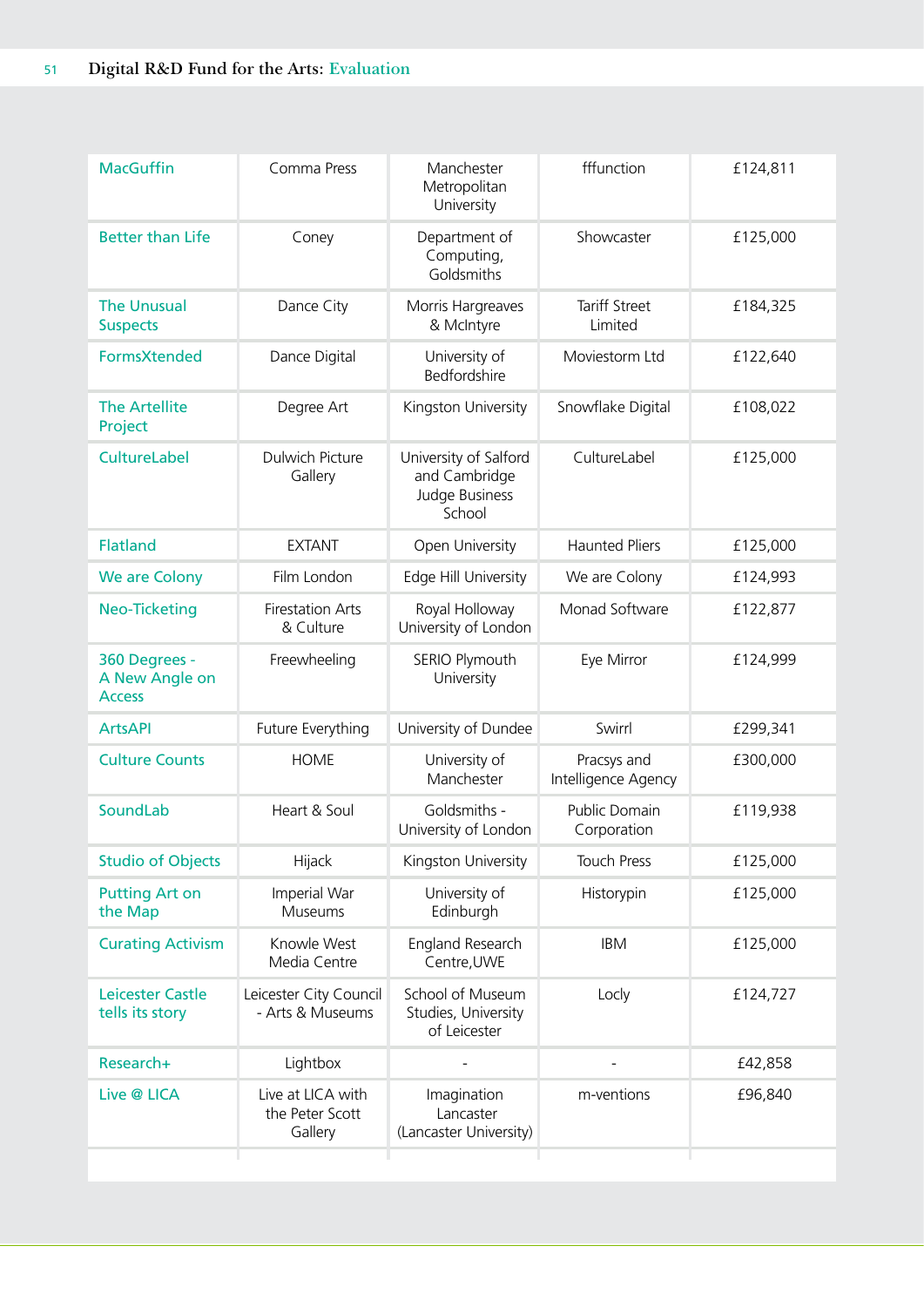| <b>Steve Reich</b><br><b>Clapping Music</b> | London Sinfonietta                                     | Queen Mary College                                                                           | Touchpress                     | £123,635 |
|---------------------------------------------|--------------------------------------------------------|----------------------------------------------------------------------------------------------|--------------------------------|----------|
| <b>NetPark</b>                              | Metal Culture Ltd                                      | University of Brighton                                                                       | Calvium                        | £118,598 |
| Tilo                                        | MeYouandUs                                             | Institute of<br>Organisational &<br>Consumer<br>Psychology,<br>Lancaster University          | Pixel Inspiration<br>and Amaze | £78,893  |
| <b>The Story Engine</b>                     | Ministry of Stories                                    | London Knowledge<br>Lab, Institute of<br>Education                                           | The Workshop                   | £125,000 |
| Live & Digital                              | Miracle Theatre<br>Company                             | Falmouth University                                                                          | Golant Media<br>Ventures       | £85,900  |
| <b>Ten Most Wanted</b>                      | Museum of Design<br>in Plastics                        | Interactive<br>Technologies<br>Research Group,<br>University of Brighton                     | Adaptive<br>Technologies       | £119,460 |
| RIOT 1831 @<br><b>Nottingham Castle</b>     | Nottingham City<br>Museums and Art<br>Galleries (NCMG) | Nottingham Trent<br>University (NTU)<br>with input from<br>University of<br>Nottingham (UoN) | Hot Knife<br>Digital Media     | £125,000 |
| <b>Connect:Resound</b>                      | <b>NYMAZ</b>                                           | University of Hull                                                                           | <b>UCanPlay</b>                | £112,705 |
| <b>Electricomics</b>                        | Orphans of the<br>Storm                                | Institute of Education,<br>University College<br>London                                      | Ocasta Labs Limited            | £118,989 |
| <b>Dance Tag</b>                            | Pavilion Dance<br>South West                           | <b>Digital Cultures</b><br>Research Centre,<br>University of the<br>West of England          | Mobile Pie                     | £123,820 |
| <b>Hybrid app</b>                           | Royal Opera House                                      | Department of<br>Digital Humanities,<br>King's College<br>London                             | <b>POP</b>                     | £125,000 |
| Album-app                                   | Script                                                 | Angela Ruskin<br>University                                                                  | Agency Mobile                  | £119,291 |
| I'd Hide You                                | Sheffield Doc/Fest                                     | Institute of Cultural<br>Capital and C3Ri<br>at Sheffield Hallam<br>University               | EE (Everything<br>Everywhere)  | £125,000 |
| <b>Talking Statues</b>                      | Sing London                                            | School of Museum<br>Studies, University<br>of Leicester                                      | Antenna<br>International       | £103,000 |
|                                             |                                                        |                                                                                              |                                |          |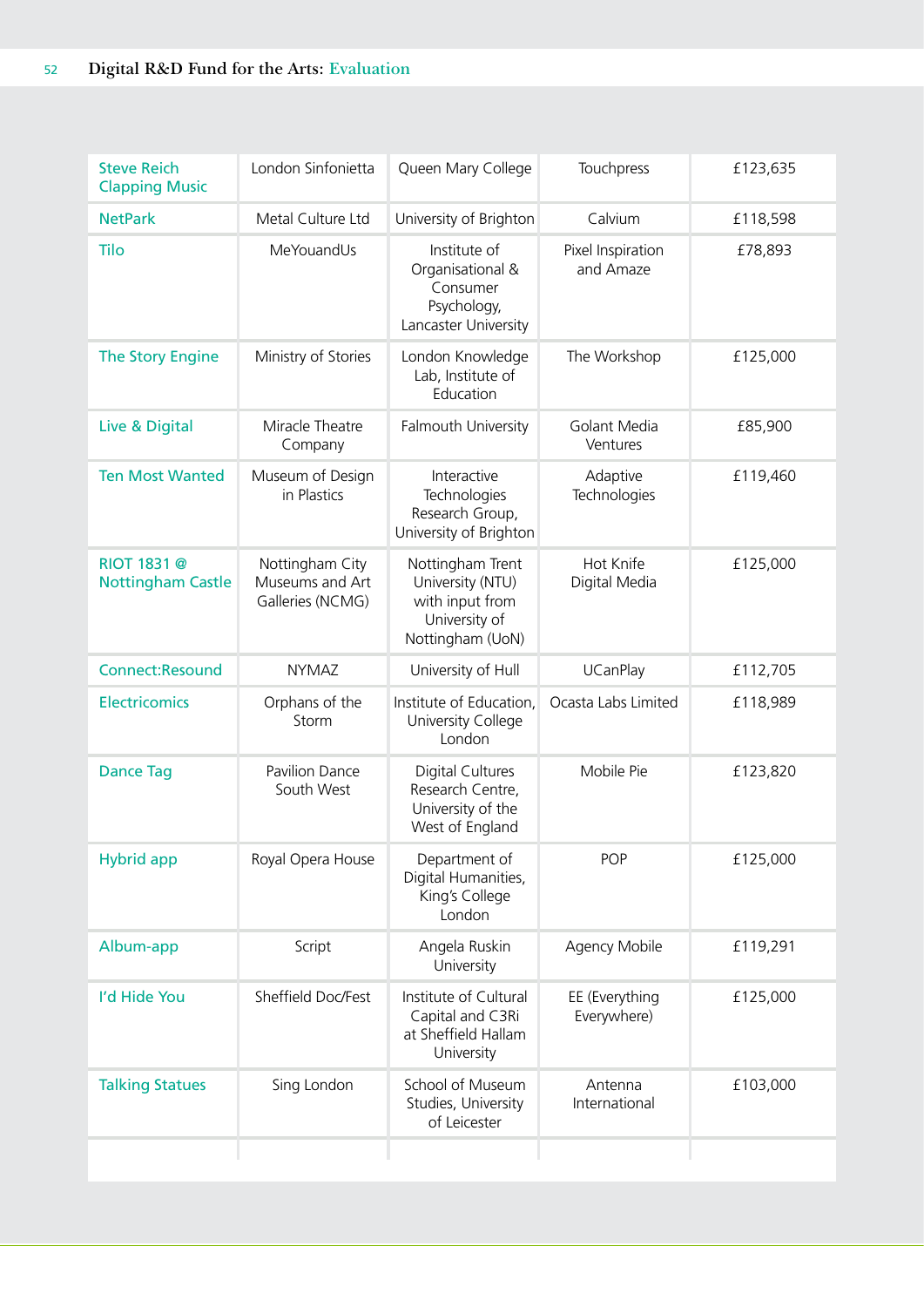| Pop-up-Play                          | Spark Arts                                            | De Montfort<br>University                                                 | <b>LJW Digital Creatives</b> | £103,651 |
|--------------------------------------|-------------------------------------------------------|---------------------------------------------------------------------------|------------------------------|----------|
| <b>CaptionCue</b>                    | StageText                                             | Roehampton<br>University                                                  | Screen Subtitling<br>Systems | £124,940 |
| <b>CultureQuest</b>                  | The Fitzwilliam<br>Museum                             | CRASSH, University<br>of Cambridge                                        | Deep Visuals                 | £104,450 |
| Interact                             | The National<br><b>Holocaust Centre</b><br>and Museum | Digital Design<br>Studio, Glasgow<br>School of Art                        | <b>Bright White</b>          | £124,730 |
| Audience<br><b>Discovery Project</b> | Town Hall Symphony<br>Hall Birmingham                 | Birmingham Centre<br>for Media &<br>Cultural Research                     | 1UPDesign                    | £100,716 |
| <b>Past Paths</b>                    | Tyne & Wear<br>Archives & Museums                     | Culture Lab,<br>Newcastle University                                      | Microsoft Research           | £112,565 |
| <b>The Noise</b>                     | Unlimited Theatre                                     | University of Dundee                                                      | Storythings                  | £107,426 |
| Respond                              | Yorkshire Dance                                       | School of<br>Performance &<br>Cultural Industries,<br>University of Leeds | <b>Breakfast Creatives</b>   | £125,000 |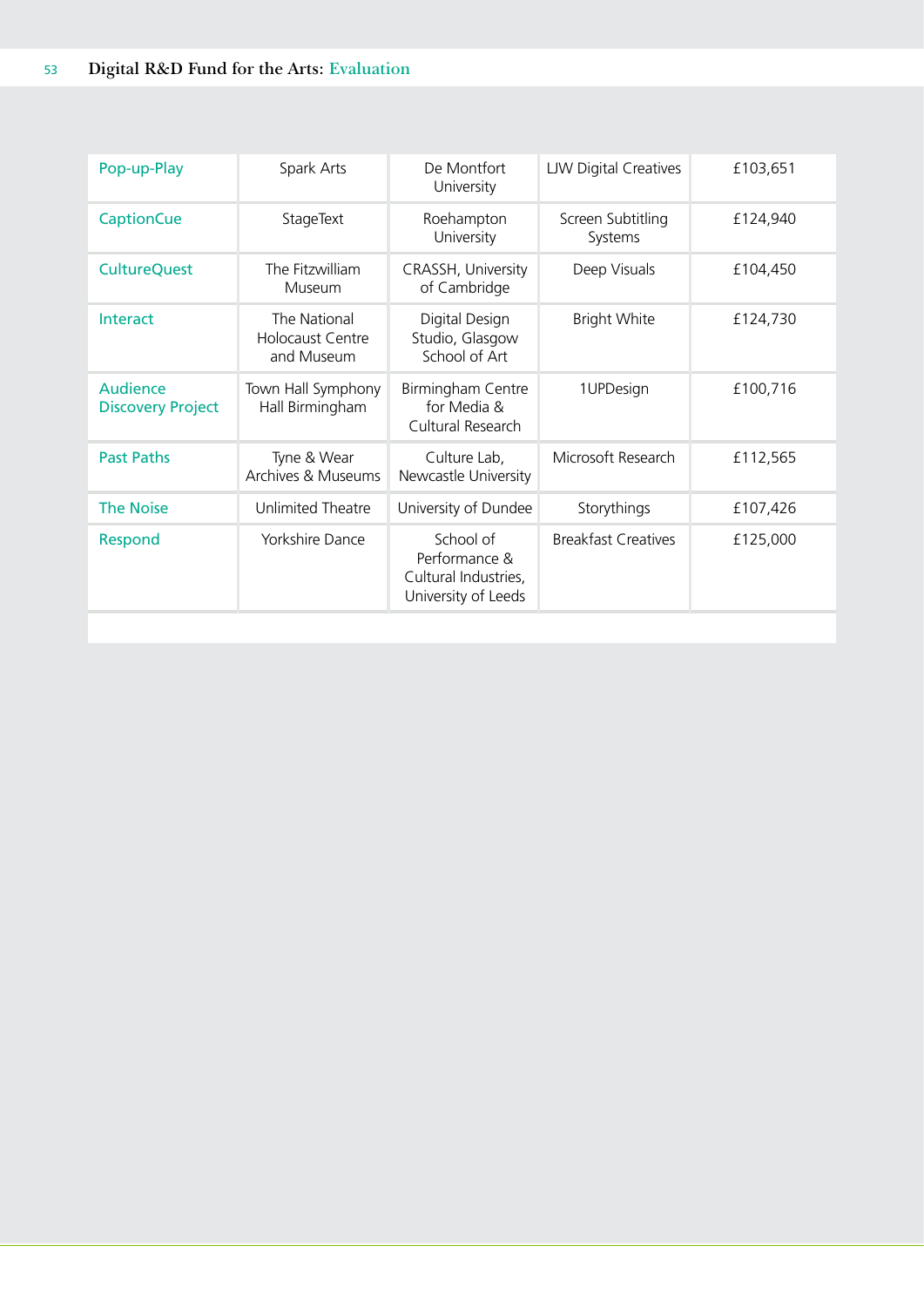# <span id="page-53-0"></span>**Endnotes**

- 1. [www.artsdigitalrnd.org.uk/](http://www.artsdigitalrnd.org.uk/)
- 2. Appendix 2 introduces the partners.
- 3. ACE and AHRC contributions funded the Digital R&D awards to applicants while the NESTA contribution was toward management costs - including research, dissemination and programme management.
- 4. Including in-kind contributions.
- 5. Big Data was a strand of the Fund introduced to attract larger-value applications for collaborations to explore the use of big data.
- 6. Research+ was a strand of the fund introduced to give the opportunity for digital projects already in development and of strategic relevance to the arts overall to add on an additional level of rigorous research.
- 7. Sir Peter Bazalgette's inaugural lecture as Chair, Arts Council England, at the RSA, 20 March 2013
- 8. Co-operation and Funding Agreement between Arts Council England, AHRC and Nesta.
- 9. These are a combination of outputs and outcomes and have been included in the revised Digital R&D Fund logic developed as the starting point for this evaluation.
- 10. The postdoctoral research was a stand-alone piece of work and any comment on this is beyond the scope of this evaluation.
- 11. www.tfconsultancy.co.uk
- 12. MTM Digital Culture Survey (2015) 'How the Digital R&D Fund has impacted the arts and cultural sector.' In 2015, 948 arts and cultural organisations responded to the survey; in 2013, 891 responded.
- 13. Combined arts encompasses a range of organisations that work across multiple artforms to achieve their aims, including festivals, carnival, arts centres and presenting centres, rural touring circuits, and agencies (www. artscouncil.org.uk).
- 14. In the early stages, projects could select both of the main priorities enhancing audience reach and new business models, hence the figures adding up to more than 100 per cent.
- 15. Again, in the early stages applicants could select multiple themes.
- 16. National Portfolio Organisations are those organisations funded by ACE on a three-year contracted basis. They "represent some of the best arts practice in the world, and they play a vital role in helping us meet our mission of great art and culture for everyone" ([www.artscouncil.org.uk\)](http://www.artscouncil.org.uk).
- 17. 'Other' refers to arts organisations which major one more than one art form or do not fit within ACE art form definitions.
- 18. Academic Partner for Culture Counts.
- 19. Research partner for the Unusual Suspects project.
- 20. Technology partner for Interact.
- 21. Technology partner to TILO
- 22. Technology partner for Unusual Suspects.
- 23. Technology partners for Project Daedalus (see case study in Section 5). 24. www.riot1831.org
- 
- 25. See case study in Section 5.
- 26. See case study in Section 5.
- 27. Ibid.
- 28. Ibid. 29. Ibid.
- 30. [www.flatland.org.uk](http://www.flatland.org.uk)
- 
- 31. [www.showandtell.circus-starr.org.uk](http://www.showandtell.circus-starr.org.uk)
- 32. <http://commonwealthcrm.wordpress.com/tag/dance-city/>
- 33. Tyneside Cinema, TWAM, Theatre Royal, Seven Stories, Sage Gateshead, Northern Stage, Live Theatre, Centre for Life, Dance City, and BALTIC.
- 34. Research partner: Morris Hargreaves McIntyre; technology partner: Tarrif **Street**
- 35. <http://culturecounts.cc>
- 36. See case study in Section 5.
- 37. MTM (2015) 'Digital Culture 2015: How the Digital R&D Fund has impacted the arts and cultural sector.' London: MTM.
- 38. MTM (2015) ' Digital Culture 2015: How the Digital R&D Fund has impacted the arts and cultural sector.' London: MTM.
- 39. www.meyouandus.co.uk/porfolio/tilo/
- 40. www.talkingstatues.co.uk
- 41. www.qualia.org.uk
- 42. MTM (2015) ' Digital Culture 2015: How the Digital R&D Fund has impacted the arts and cultural sector.' London: MTM.
- 43. This is one reason applications increased toward the end of the programme – by which time some three-way partnerships had matured.
- 44. MTM (2015) 'Digital Culture 2015: How the Digital R&D Fund has impacted the arts and cultural sector.' London: MTM.
- 45. <http://www.andfestival.org.uk/projectdaedalus/>
- 46. See case study in Section 5.
- 47. MTM (2015) 'Digital Culture 2015: How the Digital R&D Fund has impacted the arts and cultural sector.' London: MTM.
- 48. [www.meyouandus.co.uk/porfolio/tilo/](http://www.meyouandus.co.uk/porfolio/tilo/)
- 49. MTM (2015) 'Digital Culture 2015: How the Digital R&D Fund has impacted the arts and cultural sector.' London: MTM.
- 50. A suite of downloadable resources, tips and articles aimed at arts and culture organisations who wish to improve existing digital products and services or develop new ones: "the toolkit takes you through the why, who, what and how of digital product development'
- 51. MTM (2015) 'Digital Culture 2015: How the Digital R&D Fund has impacted the arts and cultural sector.' London: MTM.
- 52. [www.riot1831.org](http://www.riot1831.org)
- 53. [www.culturecounts.cc](http://www.culturecounts.cc)
- 54. [www.sheffield.ac.uk/socstudies/datapower/programme](http://www.sheffield.ac.uk/socstudies/datapower/programme)
- 55. [http://www.eventbrite.co.uk/e/using-digital-technology-to-assess-quality](http://www.eventbrite.co.uk/e/using-digital-technology-to-assess-quality-in-the-arts-registration-18093527227)[in-the-arts-registration-18093527227](http://www.eventbrite.co.uk/e/using-digital-technology-to-assess-quality-in-the-arts-registration-18093527227)
- 56. [www.aimac2015-aix-marseille.univ-amu.fr](http://www.aimac2015-aix-marseille.univ-amu.fr)
- 57. [www.andfestival.org.uk/projectdaedalus/](http://www.andfestival.org.uk/projectdaedalus/)
- 58. [www.sheffdocfest.com/articles/95-digital-art2-unlocking-digital-artspace](http://www.sheffdocfest.com/articles/95-digital-art2-unlocking-digital-artspace)
- 59. [www.datatoolkit.org.uk](http://www.datatoolkit.org.uk)
- 60. [www.unlimited.org.uk/projects/make-some-more-noise](http://www.unlimited.org.uk/projects/make-some-more-noise)
- 61. [www.netpark.zone](http://www.netpark.zone)
- 62. [www.riot1831.org](http://www.riot1831.org)
- 63. [ww.meyouandus.co.uk/porfolio/tilo/](http://ww.meyouandus.co.uk/porfolio/tilo/)
- 64. [www.artscouncil.org.uk](http://www.artscouncil.org.uk)
- 65. [www.ahrc.ac.uk](http://www.ahrc.ac.uk)
- 66. [www.nesta.org.uk](http://www.nesta.org.uk)